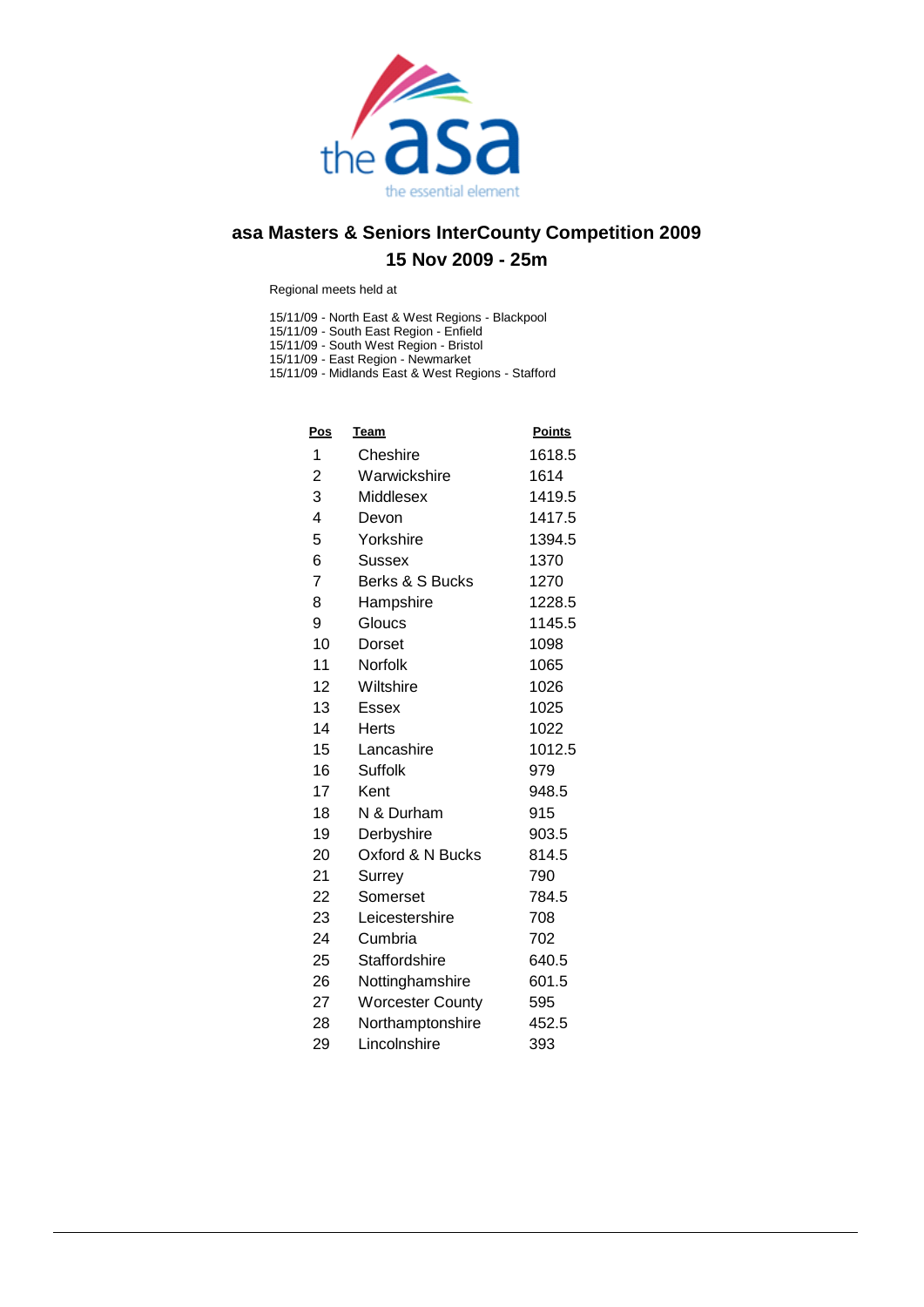|     | Event 1 Men's 65yrs+ 50m Freestyle          |          |                           |             |      |
|-----|---------------------------------------------|----------|---------------------------|-------------|------|
| 1   | <b>Neil MCKINNON</b>                        | 68       | Cheshire                  | 29.05 29    |      |
| 2   | <b>Bill Letch</b>                           | 69       | Devon                     | 29.76 28    |      |
| 3   | <b>Balaczs Gyorffy</b>                      | 71       | Gloucs                    | 31.34 27    |      |
| 4   | <b>Stanley CLARKE</b>                       | 71       | Essex                     | 31.39 26    |      |
| 5   | John GALL                                   | 65       | Lancashire                | 31.92 25    |      |
| 6   | Alan JACKSON                                | 70       | Norfolk                   | 32.00 23.5  |      |
| Ξ   | John Tennant                                | 70       | Warwickshire              | 32.00 23.5  |      |
| 8   | Paul Webster                                | 67       | Kent                      | 32.04 22    |      |
| 9   | Derek Parr                                  | 65       | Middlesex                 | 32.20 21    |      |
| 10  | <b>Geoff Stokes</b>                         | 70       | Hampshire                 | 32.29 20    |      |
| 11  | Rodney Miller                               | 66       | Sussex                    | 33.17       | 19   |
| 12  | Nigel Salsbury                              | 69       | Berks & S Bucks           | 33.84       | 18   |
| 13  | <b>Eddie SAWYERS</b>                        | 66       | N & Durham                | 34.06 16.5  |      |
| $=$ | Robert Apel                                 | 65       | Northamptonshire          | 34.06       | 16.5 |
| 15  | Peter KENDREW                               | 69       | Yorkshire                 | 34.45       | 15   |
| 16  | David Hall                                  | 67       | Oxford & N Bucks          | 35.42 14    |      |
| 17  | Robert Holman                               | 65       | Dorset                    | 36.80       | -13  |
| 18  | <b>Tony Taylor</b>                          | 67       | Nottinghamshire           | 37.83       | 12   |
| 19  | <b>Terry Lazenby</b>                        | 67       | Surrey                    | 39.73       | 11   |
| 20  | Bruce Johnson                               | 67       | <b>Worcester County</b>   | 42.38       | 10   |
| 21  | <b>John SCARFE</b>                          | 69       | Suffolk                   | 44.04 9     |      |
| 22  | Pete Williams                               | 66       | Somerset                  | 44.45 8     |      |
| 23  | david cobb                                  | 72       | Leicestershire            | 45.48 7     |      |
| 24  | George Phillippo                            | 65       | Wiltshire                 | $46.10\;6$  |      |
| 25  | <b>RICHARD HOWES</b>                        | 70       | Lincolnshire              | 54.91       | 5    |
| 26  | Edgar Hastings                              | 69       | Staffordshire             | 55.68 4     |      |
| 27  | Chris LOXLEY-FORD                           | 68       | Herts                     | $1:00.88$ 3 |      |
|     |                                             |          |                           |             |      |
| 1   | <b>Event 2 Women's 65yrs+ 50m Freestyle</b> | 66       | Dorset                    | 33.92 29    |      |
| 2   | Jean Howard-jones<br>Jane Asher             | 78       |                           | 37.66 28    |      |
| 3   |                                             | 65       | Surrey<br>Sussex          | 37.97 27    |      |
| 4   | Lynda Miller                                |          |                           | 38.12 26    |      |
| 5   | <b>Gail Baptist</b><br>Susan HOLDICH        | 69<br>66 | Gloucs<br>Suffolk         | 38.65 25    |      |
| 6   | Diane Ford                                  |          |                           | 39.09 24    |      |
| 7   | Elisabeth Green                             | 66       | Hampshire<br>Warwickshire | 39.51 23    |      |
| 8   | <b>Christine HORNBY</b>                     | 69       |                           | 39.98 22    |      |
| 9   |                                             | 65       | Lancashire<br>Devon       |             |      |
|     | Anne Grantham                               | 71       |                           | 40.32 21    |      |
| 10  | <b>Brenda WALKER</b>                        | 71       | Cheshire                  | 41.62 20    |      |
| 11  | Matty VAN DER VEEN                          | 65       | Norfolk                   | 42.59       | 19   |
| 12  | Eva Gibbs                                   | 72       | Middlesex                 | 43.24       | 18   |
| 13  | <b>Lindsay Lant</b>                         | 72       | Somerset                  | 45.72       | 17   |
| 14  | Valerie STANDAGE                            | 67       | Essex                     | 46.44       | 16   |
| 15  | Lorna Harding                               | 77       | Wiltshire                 | 47.18       | 15   |
| 16  | Maureen Tomlinson                           | 65       | Berks & S Bucks           | 47.60       | 14   |
| 17  | Naomi CROWDER                               | 73       | Yorkshire                 | 51.80       | 13   |
| 18  | Ann BROOMFIELD                              | 67       | Herts                     | 53.81       | 12   |
| 19  | <b>RITA BAXTER</b>                          | 73       | Lincolnshire              | 58.47       | 11   |
| 20  | Maureen Fakley                              | 72       | Kent                      | 1:00.16 10  |      |
| 21  | Enid Wain                                   | 71       | Oxford & N Bucks          | 1:03.56 9   |      |
| 22  | Jo Randolph                                 | 76       | Staffordshire             | 1:08.84 8   |      |
| 23  | Jean Thomas                                 | 65       | Northamptonshire          | 1:11.94 7   |      |

| <b>Neville BARTON</b> | 55                                                                                                                                                                                                                       | Cheshire                                                                               | 27.63 29                                                                                                                                                                                                                                          |                                                                                                                                                               |
|-----------------------|--------------------------------------------------------------------------------------------------------------------------------------------------------------------------------------------------------------------------|----------------------------------------------------------------------------------------|---------------------------------------------------------------------------------------------------------------------------------------------------------------------------------------------------------------------------------------------------|---------------------------------------------------------------------------------------------------------------------------------------------------------------|
| <b>Trevor Clark</b>   | 55                                                                                                                                                                                                                       | Warwickshire                                                                           | 27.77 28                                                                                                                                                                                                                                          |                                                                                                                                                               |
| Stephen Braine        | 55                                                                                                                                                                                                                       | Sussex                                                                                 | 28.10 27                                                                                                                                                                                                                                          |                                                                                                                                                               |
| Peter RAE             | 56                                                                                                                                                                                                                       | Essex                                                                                  | 28.22 26                                                                                                                                                                                                                                          |                                                                                                                                                               |
| Chris DUNN            | 63                                                                                                                                                                                                                       | Herts                                                                                  | 28.48 25                                                                                                                                                                                                                                          |                                                                                                                                                               |
| <b>Tony Meek</b>      | 59                                                                                                                                                                                                                       | Kent                                                                                   | 29.84 24                                                                                                                                                                                                                                          |                                                                                                                                                               |
| Duncan McCreadie      | 64                                                                                                                                                                                                                       | Berks & S Bucks                                                                        | 29.95 23                                                                                                                                                                                                                                          |                                                                                                                                                               |
| Dave Hembrow          | 62                                                                                                                                                                                                                       | Middlesex                                                                              | 29.98 22                                                                                                                                                                                                                                          |                                                                                                                                                               |
| Roman Walczak         | 56                                                                                                                                                                                                                       | Oxford & N Bucks                                                                       | 30.40 20.5                                                                                                                                                                                                                                        |                                                                                                                                                               |
| Duncan BROWN          | 62                                                                                                                                                                                                                       | Yorkshire                                                                              | 30.40 20.5                                                                                                                                                                                                                                        |                                                                                                                                                               |
| David Davenport       | 56                                                                                                                                                                                                                       | Hampshire                                                                              | 30.52 19                                                                                                                                                                                                                                          |                                                                                                                                                               |
| Brian Hosking         | 58                                                                                                                                                                                                                       | Surrey                                                                                 | 30.54 18                                                                                                                                                                                                                                          |                                                                                                                                                               |
| <b>JAMES CORBETT</b>  | 60                                                                                                                                                                                                                       | Derbyshire                                                                             | 31.37 17                                                                                                                                                                                                                                          |                                                                                                                                                               |
| Len PHOENIX           | 60                                                                                                                                                                                                                       | Suffolk                                                                                | 31.42 16                                                                                                                                                                                                                                          |                                                                                                                                                               |
| Les Jessop            | 56                                                                                                                                                                                                                       | Dorset                                                                                 | 31.54 15                                                                                                                                                                                                                                          |                                                                                                                                                               |
| Robert Hutchinson     | 56                                                                                                                                                                                                                       | Gloucs                                                                                 | 32.00 14                                                                                                                                                                                                                                          |                                                                                                                                                               |
| <b>Paul Russell</b>   | 57                                                                                                                                                                                                                       | Devon                                                                                  | 32.36 13                                                                                                                                                                                                                                          |                                                                                                                                                               |
| lain Nicholson        | 55                                                                                                                                                                                                                       | Nottinghamshire                                                                        | 32.50 12                                                                                                                                                                                                                                          |                                                                                                                                                               |
| Robin Oldfield        | 62                                                                                                                                                                                                                       | Leicestershire                                                                         | 32.72 11                                                                                                                                                                                                                                          |                                                                                                                                                               |
| Allan Duffield        | 60                                                                                                                                                                                                                       | <b>Worcester County</b>                                                                | 33.07 10                                                                                                                                                                                                                                          |                                                                                                                                                               |
| <b>Chris STAINES</b>  | 64                                                                                                                                                                                                                       | Norfolk                                                                                | 33.42 9                                                                                                                                                                                                                                           |                                                                                                                                                               |
| Graham PEARSON        | 57                                                                                                                                                                                                                       | Cumbria                                                                                | 33.45 8                                                                                                                                                                                                                                           |                                                                                                                                                               |
| Chris Lock            | 63                                                                                                                                                                                                                       | Wiltshire                                                                              | 33.71 7                                                                                                                                                                                                                                           |                                                                                                                                                               |
| <b>Steven CRAIG</b>   | 55                                                                                                                                                                                                                       | Lancashire                                                                             | 33.86 6                                                                                                                                                                                                                                           |                                                                                                                                                               |
| Richard Braybrook     | 63                                                                                                                                                                                                                       | Northamptonshire                                                                       | 34.46 5                                                                                                                                                                                                                                           |                                                                                                                                                               |
| Alex BROWN            | 65                                                                                                                                                                                                                       | N & Durham                                                                             | 34.52 4                                                                                                                                                                                                                                           |                                                                                                                                                               |
| Paul Partington       | 61                                                                                                                                                                                                                       | Somerset                                                                               | 36.04 3                                                                                                                                                                                                                                           |                                                                                                                                                               |
| <b>Lionel Spittle</b> | 56                                                                                                                                                                                                                       | Staffordshire                                                                          | 36.58 2                                                                                                                                                                                                                                           |                                                                                                                                                               |
| <b>IAN BENTON</b>     | 64                                                                                                                                                                                                                       | Lincolnshire                                                                           | 41.79 1                                                                                                                                                                                                                                           |                                                                                                                                                               |
|                       |                                                                                                                                                                                                                          |                                                                                        |                                                                                                                                                                                                                                                   |                                                                                                                                                               |
| Rachel BARTON         | 61                                                                                                                                                                                                                       | Cheshire                                                                               | 31.09 29                                                                                                                                                                                                                                          |                                                                                                                                                               |
|                       | 57                                                                                                                                                                                                                       | Devon                                                                                  | 31.86 28                                                                                                                                                                                                                                          |                                                                                                                                                               |
| Kath Tunnicliff       | 57                                                                                                                                                                                                                       | Staffordshire                                                                          | 32.03 27                                                                                                                                                                                                                                          |                                                                                                                                                               |
|                       | 55                                                                                                                                                                                                                       | Yorkshire                                                                              |                                                                                                                                                                                                                                                   |                                                                                                                                                               |
|                       |                                                                                                                                                                                                                          | Warwickshire                                                                           |                                                                                                                                                                                                                                                   |                                                                                                                                                               |
| <b>VAL THORPE</b>     |                                                                                                                                                                                                                          |                                                                                        |                                                                                                                                                                                                                                                   |                                                                                                                                                               |
| Frances Penwarden     |                                                                                                                                                                                                                          |                                                                                        |                                                                                                                                                                                                                                                   |                                                                                                                                                               |
| Julia Hector          | 56                                                                                                                                                                                                                       | Somerset                                                                               | 34.56 22                                                                                                                                                                                                                                          |                                                                                                                                                               |
|                       | 61                                                                                                                                                                                                                       |                                                                                        |                                                                                                                                                                                                                                                   |                                                                                                                                                               |
|                       |                                                                                                                                                                                                                          |                                                                                        | 35.49 20                                                                                                                                                                                                                                          |                                                                                                                                                               |
|                       |                                                                                                                                                                                                                          |                                                                                        |                                                                                                                                                                                                                                                   | 19                                                                                                                                                            |
|                       |                                                                                                                                                                                                                          | Norfolk                                                                                |                                                                                                                                                                                                                                                   | 18                                                                                                                                                            |
|                       |                                                                                                                                                                                                                          |                                                                                        |                                                                                                                                                                                                                                                   | 17                                                                                                                                                            |
|                       |                                                                                                                                                                                                                          |                                                                                        |                                                                                                                                                                                                                                                   | 16                                                                                                                                                            |
|                       |                                                                                                                                                                                                                          |                                                                                        |                                                                                                                                                                                                                                                   | 15                                                                                                                                                            |
| Susie Breslin         |                                                                                                                                                                                                                          |                                                                                        |                                                                                                                                                                                                                                                   | 14                                                                                                                                                            |
|                       |                                                                                                                                                                                                                          |                                                                                        |                                                                                                                                                                                                                                                   | 13                                                                                                                                                            |
|                       |                                                                                                                                                                                                                          |                                                                                        |                                                                                                                                                                                                                                                   | 12                                                                                                                                                            |
|                       |                                                                                                                                                                                                                          |                                                                                        |                                                                                                                                                                                                                                                   | 11                                                                                                                                                            |
| Diane MORRIS          |                                                                                                                                                                                                                          | Lancashire                                                                             |                                                                                                                                                                                                                                                   | 10                                                                                                                                                            |
|                       |                                                                                                                                                                                                                          |                                                                                        |                                                                                                                                                                                                                                                   |                                                                                                                                                               |
| Judith Taylor         | 59                                                                                                                                                                                                                       | Northamptonshire                                                                       | 52.91 8                                                                                                                                                                                                                                           |                                                                                                                                                               |
|                       | Susan Haigh<br>Wendy OFFORD<br>Anne Bourne<br>Alison Gwynn<br>Carol Fellows<br>Julia Kemp<br>Pat JACKSON<br>Claire GRIFFITHS<br>Janet Wood<br>Anne Cork<br>Vicki BUCK<br>Diane Quick<br>Sally Gambles<br>Barbara Kolbert | 55<br>56<br>55<br>63<br>61<br>62<br>56<br>59<br>58<br>62<br>59<br>56<br>63<br>57<br>61 | Event 3 Men's 55yrs+ 50m Freestyle<br><u>Event 4 Women's 55yrs+ 50m Freestyle</u><br>Derbyshire<br>Surrey<br>Sussex<br>Gloucs<br>Wiltshire<br>Herts<br>Kent<br>Berks & S Bucks<br>Middlesex<br>Suffolk<br>Dorset<br>Hampshire<br>Oxford & N Bucks | 33.64 26<br>33.69 25<br>33.78 24<br>34.45 23<br>34.68 21<br>36.43<br>36.56<br>36.62<br>37.33<br>37.65<br>38.48<br>38.84<br>40.83<br>42.57<br>42.62<br>44.37 9 |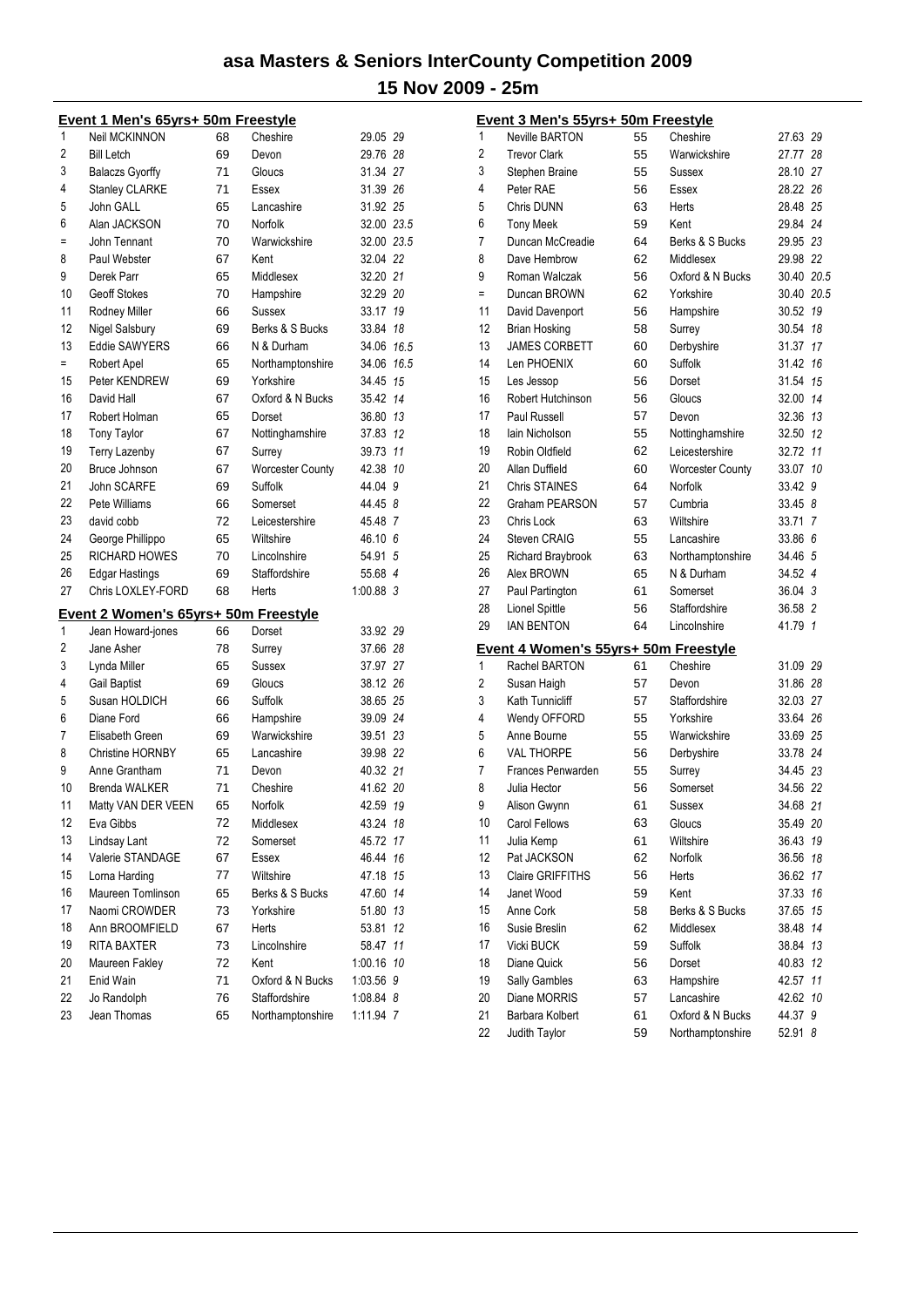|          | Event 5 Men's 45yrs+ 50m Freestyle    |          |                            |                    |      |
|----------|---------------------------------------|----------|----------------------------|--------------------|------|
| 1        | Nicolus Vaughan                       | 45       | Dorset                     | 25.03 29           |      |
| 2        | Mark Reynolds                         | 46       | Middlesex                  | 25.29 28           |      |
| 3        | Graham SADLER                         | 50       | Cheshire                   | 25.85 27           |      |
| 4        | Mark Patterson                        | 45       | Nottinghamshire            | 26.33 26           |      |
| 5        | Julian HARFORTH                       | 47       | N & Durham                 | 26.40 25           |      |
| 6        | Chris GODDARD                         | 48       | Lancashire                 | 26.64 24           |      |
| 7        | Michael Ireland                       | 45       | Warwickshire               | 26.65 23           |      |
| 8        | Colin Stephenson                      | 51       | Gloucs                     | 26.82 21.5         |      |
| Ξ        | <b>MIKE BRETT</b>                     | 46       | Derbyshire                 | 26.82 21.5         |      |
| 10       | <b>Mick Commons</b>                   | 48       | Leicestershire             | 27.20 20           |      |
| 11       | Robert LUCAS                          | 48       | Yorkshire                  | 27.21              | 19   |
| 12       | Paul METSON                           | 45       | Essex                      | 27.22 17.5         |      |
| $=$      | Clive Benson                          | 46       | Hampshire                  | 27.22 17.5         |      |
| 14       | <b>Neil Roberts</b>                   | 49       | Devon                      | 27.25 16           |      |
| 15       | Dave Milburn                          | 47       | Berks & S Bucks            | 27.40              | 15   |
| 16       | <b>MARK SMITH</b>                     | 45       | Lincolnshire               | 27.47              | 14   |
| 17       | <b>Steve Weston</b>                   | 54       | <b>Worcester County</b>    | 27.50 13           |      |
| 18       | <b>Timothy Fraser</b>                 | 50       | Sussex                     | 27.57              | 12   |
| 19       | <b>Graham Potter</b>                  | 53       | Surrey                     | 28.21              | 11   |
| 20       | Jonathan Exall                        | 50       | Kent                       | 28.50              | 10   |
| 21       | Mark KNAGG                            | 45       | Cumbria                    | 28.96 9            |      |
| 22       | Neil CULLEY                           |          |                            |                    |      |
| 23       |                                       | 53       | Herts                      | 29.00 8            |      |
|          | <b>Bob Pearce</b>                     | 48       | Wiltshire                  | 29.27 7            |      |
| 24       | lan Pragnell                          | 47       | Northamptonshire           | 29.64 6            |      |
| 25       | Tim GODSMAN                           | 50       | Suffolk                    | 30.01 5            |      |
| 26       | <b>Mark NOWELL</b>                    | 46       | Norfolk                    | 30.98 4            |      |
| 27       | Martyn Finney                         | 51       | Staffordshire              | 31.013             |      |
| 28       | <b>Andrew Colling</b>                 | 51       | Oxford & N Bucks           | 32.15 2            |      |
| 29       | <b>Bradley Browne</b>                 | 51       | Somerset                   | 35.54 1            |      |
|          | Event 6 Women's 45yrs+ 50m Freestyle  |          |                            |                    |      |
| 1        | <b>Judith HATTLE</b>                  | 49       | Cumbria                    | 29.60 29           |      |
| 2        | Suzanne Linton                        | 47       | Warwickshire               | 29.62 28           |      |
| 3        | Rebecca Jenkinson                     | 46       | Devon                      | 29.64 27           |      |
| 4        | <b>Judy BROWN</b>                     | 45       | Cheshire                   | 29.90 26           |      |
| 5        | Lindsay Gowland                       | 52       | Staffordshire              | 29.94 25           |      |
| 6        | Alyson FORDHAM                        | 53       | Essex                      | 30.24 24           |      |
| 7        | Debbie MATLESS                        | 46       | Norfolk                    | 30.50 23           |      |
| 8        | Sandy Jones                           | 45       | Gloucs                     | 30.58 22           |      |
| 9        | Dawn PRETTY                           | 45       | Suffolk                    | 31.61              | 21   |
| 10       | Margaret Smith                        | 51       | Oxford & N Bucks           | 31.65 20           |      |
| 11       | Mary PURVIS                           | 54       | N & Durham                 | 31.80 19           |      |
| 12       | <b>BERRY WILSON</b>                   | 49       | Derbyshire                 | 31.99              | 18   |
| 13       | Sara Cox-conkin                       | 45       | Somerset                   | 32.10 17           |      |
| 14       | Amanda Heath                          | 52       | Berks & S Bucks            | 32.16              | 16   |
| 15       | Lesley Sutton                         | 52       | Leicestershire             | 32.39              | 15   |
| 16       | Laura Hoodless                        | 51       | Sussex                     | 32.45 14           |      |
| 17       | Catherine Beckett                     | 53       | Hampshire                  | 32.71              | 12.5 |
| $=$      |                                       |          |                            |                    |      |
| 19       |                                       | 46       | Yorkshire                  | 32.71              | 12.5 |
|          | Carolyn IRVINE<br>Kate Mason          |          | Dorset                     |                    | 11   |
|          |                                       | 50       |                            | 32.74              |      |
| 20       | Jane Snedden                          | 49       | Wiltshire                  | 33.04 10           |      |
| 21<br>22 | Jenny Vick                            | 46       | Kent                       | 33.41 9            |      |
|          | Sue WELHAM                            | 45       | Herts                      | 33.54 8            |      |
| 23       | Karen Blakemore                       | 46       | Nottinghamshire            | 33.59 7            |      |
| 24       | <b>TINA SUDELL</b>                    | 45       | Lincolnshire               | 34.00 6            |      |
| 25       | Ann HENDERSON                         | 48       | Lancashire                 | 34.67 5            |      |
| 26       | Sara Perry                            | 52       | Middlesex                  | 35.08 4            |      |
| 27       | Alison Whiteman                       | 47       | <b>Worcester County</b>    | 35.62 3            |      |
| 28<br>29 | <b>Bernice Battams</b><br>Sarah Allen | 52<br>46 | Northamptonshire<br>Surrey | 36.22 2<br>37.34 1 |      |

|     | Event 7 Men's 35yrs+ 50m Freestyle          |          |                         |                  |    |
|-----|---------------------------------------------|----------|-------------------------|------------------|----|
| 1   | David Warren                                | 38       | Sussex                  | 24.40 29         |    |
| 2   | <b>Adam Perrott</b>                         | 42       | Hampshire               | 25.09 28         |    |
| 3   | <b>Martin LANE</b>                          | 38       | Essex                   | 25.44 27         |    |
| 4   | David CHANEY                                | 41       | N & Durham              | 25.74 25.5       |    |
| $=$ | Carl BARCLAY                                | 44       | Cheshire                | 25.74 25.5       |    |
| 6   | Paul Kirk                                   | 40       | Wiltshire               | 25.92 24         |    |
| 7   | Andy CHAMBERS                               | 42       | Herts                   | 26.33 23         |    |
| 8   | Mickey Jones                                | 36       | Dorset                  | 26.40 22         |    |
| 9   | <b>Mark Deakin</b>                          | 38       | Middlesex               | 26.77 21         |    |
| 10  | lan Wilkes                                  | 42       | Leicestershire          | 26.85 20         |    |
| 11  | <b>GARRY VICKERS</b>                        | 41       | Derbyshire              | 26.95 19         |    |
| 12  | Marc Alcock                                 | 35       | Staffordshire           | 26.96 18         |    |
| 13  | Mark LITTLE                                 | 43       | Cumbria                 | 27.01            | 17 |
| 14  | Andy Hudson                                 | 37       | Kent                    | 27.03 16         |    |
| 15  | Andrew Allum                                | 35       | Berks & S Bucks         | 27.32 15         |    |
| 16  | Christopher Ryall                           | 44       | Warwickshire            | 27.35 14         |    |
| 17  | <b>Wayne Stott</b>                          | 38       | Nottinghamshire         | 27.36 13         |    |
| 18  | Andy Cook                                   | 41       | Surrey                  | 27.38 12         |    |
| 19  | Philip CROXALL                              | 40       | Lancashire              | 27.53 11         |    |
| 20  | Paul Seymour                                | 34       | <b>Worcester County</b> | 27.63 10         |    |
| 21  | <b>Mark CLAXTON</b>                         | 38       | Norfolk                 | 27.72 9          |    |
| 22  | <b>Stuart BROADBENT</b>                     | 45       | Yorkshire               | 27.83 8          |    |
| 23  | Mark Leighton                               | 37       | Gloucs                  | 27.88 7          |    |
| 24  | ANDREW JOHNSON                              | 43       | Lincolnshire            | 28.06 6          |    |
| 25  | <b>Steve Banner</b>                         | 37       | Oxford & N Bucks        | 28.15 5          |    |
| 26  | Neil Hanley                                 | 38       | Devon                   | 28.35 4          |    |
| 27  | <b>Ed Weisner</b>                           | 44       | Somerset                | 29.07 3          |    |
| 28  | <b>Richard Carter</b>                       | 39       | Northamptonshire        | 29.42 2          |    |
| 29  | <b>Tim BRAMMAR</b>                          | 43       | Suffolk                 | 31.52 1          |    |
|     |                                             |          |                         |                  |    |
|     |                                             |          |                         |                  |    |
|     | Event 8 Women's 35yrs+ 50m Freestyle        |          |                         |                  |    |
| 1   | <b>Helen SADLER</b>                         | 39       | Cheshire                | 28.38 29         |    |
| 2   | Nikki Harris                                | 41       | Wiltshire               | 28.73 28         |    |
| 3   | Teresa Dray                                 | 37       | Sussex                  | 28.85 27         |    |
| 4   | <b>Melanie McWhirter</b>                    | 36       | Warwickshire            | 28.89 26         |    |
| 5   | Marie Royal                                 | 44       | Oxford & N Bucks        | 29.51 25         |    |
| 6   | Sarah Brandrick                             | 41       | Derbyshire              | 29.63 24         |    |
| 7   | Sharon PERRY                                | 37       | Suffolk                 | 29.84 23         |    |
| 8   | Pam WARE                                    | 37       | Herts                   | 29.87 22         |    |
| 9   | Alla Sheptunova                             | 38       | Middlesex               | 30.01 21         |    |
| 10  | Joanne JOHNSON                              | 39       | Norfolk                 | 30.18 2 <i>0</i> |    |
| 11  | Karen Leftley                               | 39       | Berks & S Bucks         | 30.56 19         |    |
| 12  | Sara Noble-Kendrick                         | 35       | Northamptonshire        | 30.82            | 18 |
| 13  | Denise Ward                                 | 44       | Devon                   | 31.03 17         |    |
| 14  | Cheryl LYONS                                | 37       | Yorkshire               | 31.37 16         |    |
| 15  | Gita Gyorffy                                | 37       | Gloucs                  | 31.64            | 15 |
| 16  | <b>HELEN EKE</b>                            | 37       | Lincolnshire            | 31.71            | 14 |
| 17  | Sharon Lock                                 | 40       | Leicestershire          | 31.92 13         |    |
| 18  | Julie SANDERS                               | 37       | Essex                   | 31.93            | 12 |
| 19  | Gail Colombo                                | 39       | Surrey                  | 32.03 11         |    |
| 20  | Adele Parham                                | 42       | Somerset                | 32.15 10         |    |
| 21  | Rebbeca Smith                               | 41       | Staffordshire           | 32.46 9          |    |
| 22  | Verity DOBBIE                               | 50       | N & Durham              | 32.59 8          |    |
| 23  | Rebecca Kelly                               | 35       | Dorset                  | 32.65 7          |    |
| 24  | Donna Wickens                               | 43       | Kent                    | 32.78 6          |    |
| 25  | <b>Shelly Davis</b>                         | 37       | Nottinghamshire         | 33.30 5          |    |
| 26  | Sally CHAPMAN                               | 48       | Cumbria                 | 35.40 4          |    |
| 27  | Toni Vaughn                                 | 42       | <b>Worcester County</b> | 36.37 3          |    |
|     | <b>Claire HUGHES</b><br>Kirsti Andrew-Power | 40<br>39 | Lancashire<br>Hampshire | DQ ST-<br>DQ     |    |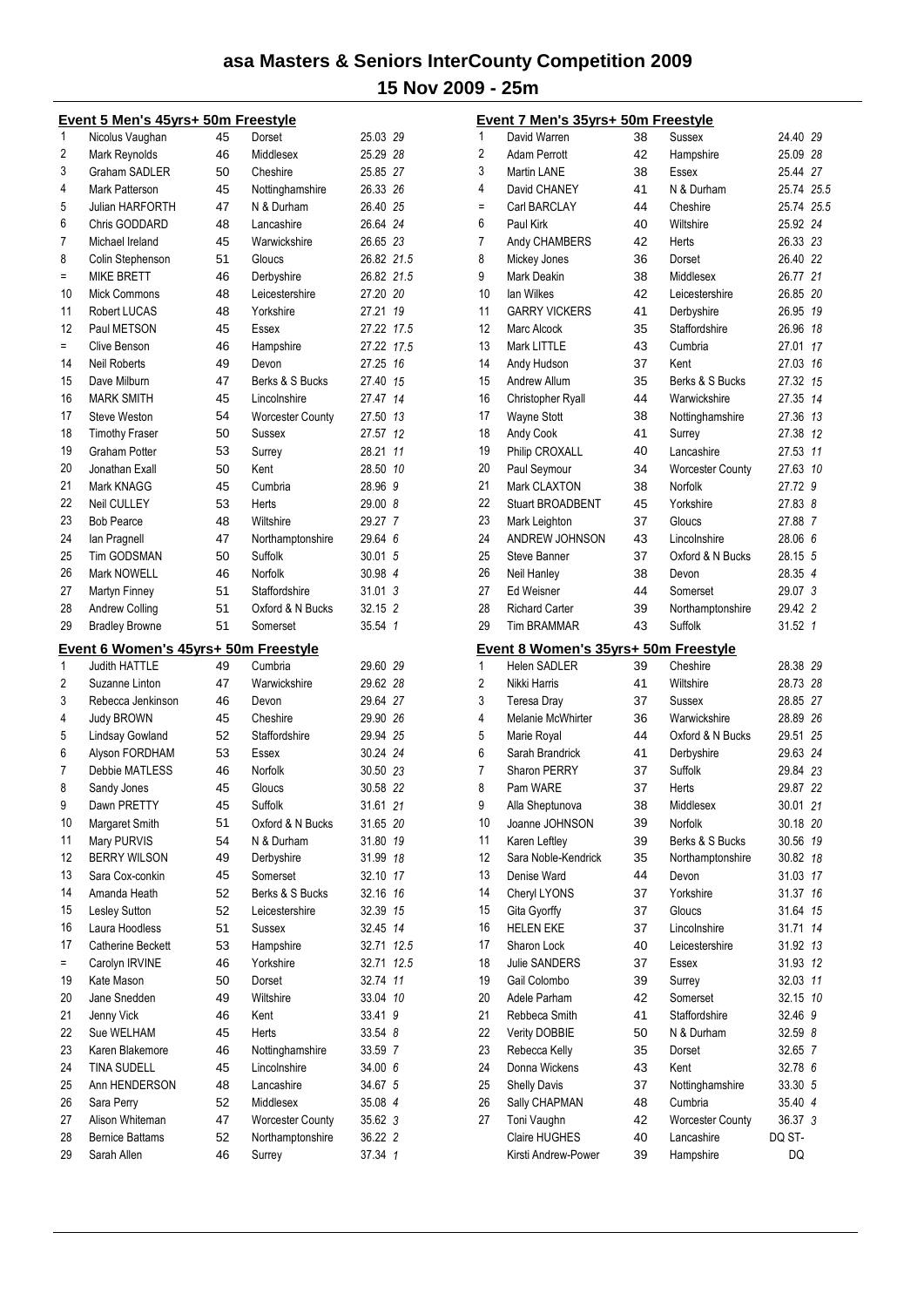|     | Event 9 Men's 25yrs+ 50m Freestyle    |    |                         |            |                |
|-----|---------------------------------------|----|-------------------------|------------|----------------|
| 1   | <b>Alistair CRAWFORD</b>              | 25 | Yorkshire               | 23.69 29   |                |
| 2   | Arie DEKKER                           | 25 | Cheshire                | 24.10 28   |                |
| 3   | Adam O'Grady                          | 26 | Sussex                  | 24.85 27   |                |
| 4   | Karl Buchholtz                        | 32 | Berks & S Bucks         | 24.93 26   |                |
| 5   | Chris Aust                            | 27 | Oxford & N Bucks        | 24.99 25   |                |
| 6   | Chris Osman                           | 27 | Hampshire               | 25.00 24   |                |
| 7   | Russell Page-dove                     | 30 | Devon                   | 25.11      | 23             |
| 8   | <b>Ben HICKS</b>                      | 25 | Suffolk                 | 25.20 22   |                |
| 9   | Nathan Oxford                         | 26 | Leicestershire          | 25.33 21   |                |
| 10  | Leon Smith                            | 26 | Middlesex               | 25.34 20   |                |
| 11  | William APPLEBY                       | 27 | Norfolk                 | 25.43      | 19             |
| 12  | <b>Robert Small</b>                   | 30 | Warwickshire            | 25.68      | 18             |
| 13  | <b>Geoff Twinning</b>                 | 29 | Gloucs                  | 25.87      | 17             |
| 14  | DAVE HOLLAND                          | 28 | Derbyshire              | 25.93      | 16             |
| 15  | <b>Matt Addamson</b>                  | 31 | Staffordshire           | 26.29 15   |                |
| 16  | <b>Matt Cherry</b>                    | 28 | <b>Worcester County</b> | 26.36      | 14             |
| 17  | <b>Tony Flattery</b>                  | 31 | Dorset                  | 26.64      | 13             |
| 18  | Matthew RICKETT                       | 27 | Essex                   | 26.90      | -12            |
| 19  | John Dyer                             | 34 | Nottinghamshire         | 26.92      | 11             |
| 20  |                                       | 32 |                         |            |                |
|     | Dom JOHNSON                           |    | N & Durham              | 27.05      | 10             |
| 21  | Mike Eaton                            | 36 | Wiltshire               | 27.08      | 9              |
| 22  | <b>Edward GRIFFIN</b>                 | 25 | Lancashire              | 27.29      | -8             |
| 23  | Michal Cieszczyk                      | 34 | Northamptonshire        | 27.58      | 7              |
| 24  | Darrell SLEE                          | 33 | Cumbria                 | 27.92      | -6             |
| 25  | Sam Chadwick                          | 30 | Surrey                  | 28.24      | 5              |
| 26  | <b>Richard Gardner</b>                | 36 | Kent                    | 28.41      | 4              |
| 27  | <b>Tim WARNER</b>                     | 32 | Herts                   | 28.65      | 3              |
| 28  | Stefan Cuschieri                      | 25 | Somerset                | 29.04      | 2              |
| 29  | <b>RUSSELL GARDNER</b>                | 28 | Lincolnshire            | 30.33      | $\mathbf{1}$   |
|     | Event 10 Women's 25yrs+ 50m Freestyle |    |                         |            |                |
| 1   | Zoe CRAY                              | 35 | Suffolk                 | 26.37      | 29             |
| 2   | Rebecca Smith                         | 30 | Wiltshire               | 27.55 28   |                |
| 3   | <b>Clare Stevens</b>                  | 25 | Kent                    | 27.60      | 27             |
| 4   | Penny Porter                          | 31 | Gloucs                  | 27.61      | 26             |
| 5   | Kate SMITH                            | 27 | N & Durham              | 27.71      | 25             |
| 6   | Kate Ward                             | 28 | Staffordshire           | 27.80 24   |                |
| 7   | Fiona Marshall                        | 32 | Middlesex               | 27.92 23   |                |
| 8   | Kate Henderson                        | 28 | Berks & S Bucks         | 27.98 22   |                |
| 9   | Dawn PALMER                           | 33 | Essex                   | 28.40 20.5 |                |
| $=$ | Sarah MORRIS                          | 25 | Lancashire              | 28.40      | 20.5           |
| 11  | Aneska Binks                          | 32 | Leicestershire          | 28.63      | 19             |
| 12  | KIRSTIE DONALDSON                     | 27 | Derbyshire              | 28.67      | 18             |
| 13  | Lucy LLOYD-ROACH                      | 26 | Cheshire                | 28.73      | 17             |
| 14  | Katie WHITING                         | 34 | Norfolk                 | 28.95      | 16             |
| 15  | Elizabeth MOULD                       | 27 | Yorkshire               | 28.96      | 15             |
| 16  | Natalie CONWAY                        | 26 | Herts                   | 29.27      | 14             |
| 17  | Danielle Scagell                      | 26 | Devon                   | 29.70      | 13             |
| 18  | Sharon Burchell                       | 33 | Sussex                  | 29.97      | 12             |
| 19  | Helen ASQUITH                         | 26 | Cumbria                 | 30.14      | 11             |
| 20  | Sarah Hempenstall                     | 31 | Surrey                  | 30.44      | 10             |
| 21  | Charlene Riglar                       | 25 | Dorset                  | 30.52 9    |                |
| 22  | Diana Steele                          | 27 | Warwickshire            | 30.58 8    |                |
| 23  | <b>KELLY BULLIMORE</b>                | 31 | Lincolnshire            | 31.14 7    |                |
| 24  | Nicola Smith                          | 34 | Northamptonshire        | 31.19 6    |                |
| 25  | <b>Helen Gunstone</b>                 | 25 | Somerset                | 31.42 5    |                |
| 26  | Jenny Beckett                         | 26 | Hampshire               | 32.09 4    |                |
| 27  | bobby gordon                          | 30 | Nottinghamshire         | 32.18 3    |                |
| 28  | Jenny Knowles                         | 29 | <b>Worcester County</b> | 32.53      | $\overline{2}$ |
| 29  | Antoni Glynne-Jones                   | 52 | Oxford & N Bucks        | 34.33      | $\mathbf{1}$   |
|     |                                       |    |                         |            |                |

|                | <u> Event 11 Men's 18yrs+ 50m Freestyle</u> |          |                         |                    |    |
|----------------|---------------------------------------------|----------|-------------------------|--------------------|----|
| 1              | Craig ELLIOTT                               | 22       | Cumbria                 | 23.35 29           |    |
| $\overline{c}$ | Kyle BRICK                                  | 18       | Cheshire                | 24.01 28           |    |
| 3              | James Wardle                                | 24       | Warwickshire            | 24.25 27           |    |
| 4              | <b>Phil Muspratt</b>                        | 24       | Wiltshire               | 24.27 26           |    |
| 5              | Neal Taylor                                 | 24       | Devon                   | 24.66 25           |    |
| 6              | Chris Rowley                                | 19       | Berks & S Bucks         | 24.70 24           |    |
| 7              | Michael Dakin                               | 23       | Nottinghamshire         | 24.76 22.5         |    |
| $\equiv$       | Tom Cunningham                              | 25       | Dorset                  | 24.76 22.5         |    |
| 9              | Brendan Giltinane                           | 23       | Hampshire               | 24.83 21           |    |
| 10             | Steve MILLICAN                              | 24       | Yorkshire               | 24.88 20           |    |
| 11             | Adam Hennesy                                | 23       | <b>Worcester County</b> | 24.91 19           |    |
| 12             | <b>Troy LYNCH</b>                           | 18       | Suffolk                 | 25.06 18           |    |
| 13             | Alex Boyce                                  | 26       | Middlesex               | 25.45 17           |    |
| 14             | <b>Tom HARFORTH</b>                         | 21       | N & Durham              | 25.47 16           |    |
| 15             | <b>Clive Bates</b>                          | 20       | Kent                    | 25.53 15           |    |
| 16             | <b>RICHARD BELL</b>                         | 23       | Lincolnshire            | 25.54 14           |    |
| 17             | Jonathan Richards                           | 27       | Oxford & N Bucks        | 26.14 13           |    |
| 18             | <b>Richard Breen</b>                        | 24       | Leicestershire          | 26.22 12           |    |
| 19             | Adam SPEAR                                  | 18       | Essex                   | 26.23 11           |    |
| 20             | Craig TINKLER                               | 19       | Lancashire              | 26.36 9.5          |    |
| $=$            | Sam WATTS                                   | 23       | Norfolk                 | 26.36 9.5          |    |
| 22             | Alex Brown                                  | 18       | Northamptonshire        | 26.58 8            |    |
| 23             | <b>Edmund Salt</b>                          | 24       | Staffordshire           | 26.77 6.5          |    |
| $=$            | Adam Warner                                 | 19       | Sussex                  | 26.77 6.5          |    |
| 25             | <b>MIKE FORBES</b>                          | 26       | Derbyshire              | 27.07 5            |    |
| 26             | James Williams                              | 27       | Gloucs                  | 27.14 4            |    |
| 27             | Greg Kyd                                    | 21       | Somerset                | 28.16 3            |    |
| 28             | Liam BLESSING                               | 22       | Herts                   | 29.69 2            |    |
| 29             | Jim Boucher                                 | 49       | Surrey                  | 30.75 1            |    |
|                |                                             |          |                         |                    |    |
|                | Event 12 Women's 18yrs+ 50m Freestyle       |          |                         |                    |    |
| 1              | Sarah Meaker                                | 20       | Dorset                  | 27.57 29           |    |
| 2              | Gina Hobson                                 | 32       | Middlesex               | 27.65 28           |    |
| 3              | Emma Robinson                               | 23       | Devon                   | 27.82 27           |    |
| 4              | REBECCA WARD                                | 24       | Derbyshire              | 27.95 26           |    |
| 5              | <b>Holly NEWSOME</b>                        | 23       | Cheshire                | 28.03 25           |    |
| 6              | Nicola Raine                                | 27       | Warwickshire            | 28.39 24           |    |
| 7              | Rachel Curnock                              | 22       | Gloucs                  | 28.62 23           |    |
| 8              | Sara GREENWOOD                              | 22       | Norfolk                 | 28.78 22           |    |
| 9              | Toni OGOGO                                  | 22       | Suffolk                 | 28.93 21           |    |
| 10             | Jennifer LARSEN                             | 23       | Yorkshire               | 29.10 20           |    |
| 11             | <b>Clare TURNER</b>                         | 25       | N & Durham              | 29.27 19           |    |
| 12             | <b>Kirsty Chivers</b>                       | 30       | Sussex                  | 29.28              | 18 |
| 13             | Megan Prideaux                              | 18       | Somerset                | 29.49              | 17 |
| 14             | <b>Charlotte Slater</b>                     | 19       | Hampshire               | 29.51              | 16 |
| 15             | Becky O'Brien                               | 20       | Berks & S Bucks         | 29.85              | 15 |
| 16             | Emma Philpott                               | 19       | Wiltshire               | 29.90              | 14 |
| 17             | Josie Evans                                 | 18       | <b>Worcester County</b> | 30.05 13           |    |
| 18             | Jennifer BROWN                              | 19       | Cumbria                 | 30.29 12           |    |
| 19             | charlotte cardwell                          | 23       | Nottinghamshire         | 30.63 11           |    |
| 20             | Lorraine Dobbins                            | 22       | Northamptonshire        | 30.72 10           |    |
| 21             | Emma Randles                                | 23       | Surrey                  | 30.87 9            |    |
| 22             | Natalie BARNARD                             | 22       | Herts                   | 31.01 8            |    |
| 23             | Jenny Cusselle                              | 18       | Kent                    | 31.29 7            |    |
| 24             | Harriet Pettingale                          | 21       | Leicestershire          | 31.60 6            |    |
| 25             | Nicola VEITCH                               | 24       | Lancashire              | 31.86 5            |    |
| 26             | Kathryn Fletcher                            | 29       | Oxford & N Bucks        | 31.97 4            |    |
| 27             | emma thorne                                 | 19       | Lincolnshire            | 33.13 3            |    |
| 28<br>29       | Tara Thornton<br>Suzannah MARTIN            | 20<br>23 | Staffordshire<br>Essex  | 34.13 2<br>34.72 1 |    |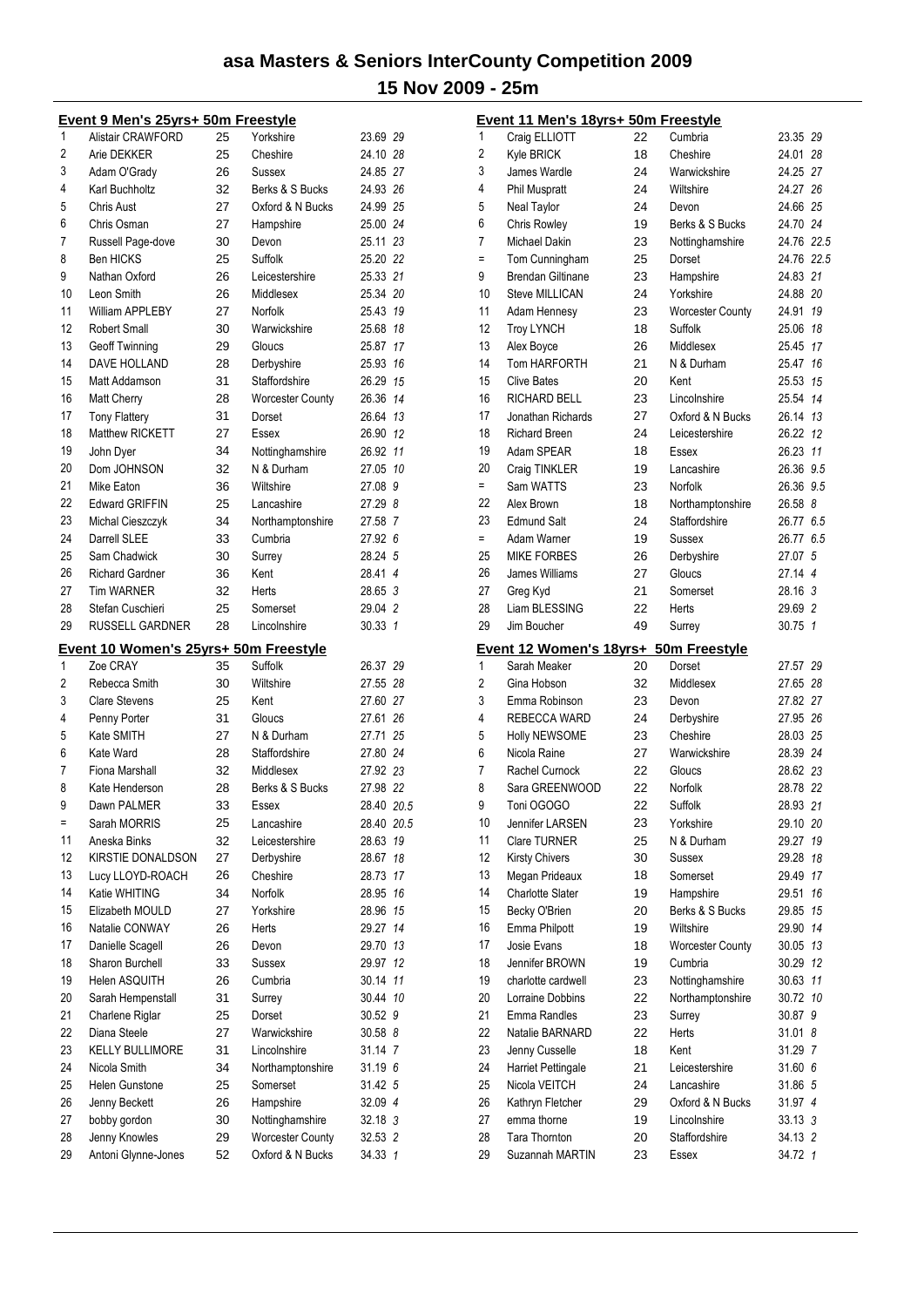|          | Event 13 Mixed 240yrs+ 4x50m Medley Relay   |             |  |
|----------|---------------------------------------------|-------------|--|
| 1        | Cheshire                                    | 2:21.41 29  |  |
| 2        | Berks & S Bucks                             | 2:27.04 28  |  |
| 3        | Hampshire                                   | 2:28.85 27  |  |
| 4        | Yorkshire                                   | 2:30.28 26  |  |
| 5        | Middlesex                                   | 2:30.67 25  |  |
| 6        | Warwickshire                                | 2:32.38 24  |  |
| 7        | Devon                                       | 2:35.25 23  |  |
| 8        | N & Durham                                  | 2:37.53 22  |  |
| 9        | Lancashire                                  | 2:40.92 21  |  |
| 10       | Gloucs                                      | 2:41.38 20  |  |
| 11       | Sussex                                      | 2:43.32 19  |  |
| 12       | Kent                                        | 2:44.14 18  |  |
| 13       | Surrey                                      | 2:44.95 17  |  |
| 14       | Herts                                       | 2.47.33 16  |  |
| 15       | Norfolk                                     | 2:47.71 15  |  |
| 16       | Wiltshire                                   | 2:48.35 14  |  |
| 17       | Dorset                                      | 2.49.18 13  |  |
| 18       | Essex                                       | 2:51.58 12  |  |
| 19       | Suffolk                                     | 2:55.08 11  |  |
| 20       | Somerset                                    | 2:56.70 10  |  |
| 21       | Oxford & N Bucks                            | $3:10.16$ 9 |  |
| 22       | Northamptonshire                            | $3:21.81$ 8 |  |
|          | Event 14 Women's 160yrs+ 4x50m Medley Relay |             |  |
| 1        | Cheshire                                    | 2:16.01 29  |  |
| 2        | Warwickshire                                | 2:16.74 28  |  |
| 3        | Sussex                                      | 2:19.05 27  |  |
| 4        | Derbyshire                                  | 2:19.65 26  |  |
| 5        | Cumbria                                     | 2:19.86 25  |  |
| 6        | Leicestershire                              | 2:20.56 24  |  |
| 7        | Middlesex                                   | 2:20.57 23  |  |
| 8        | Yorkshire                                   | 2:22.44 22  |  |
| 9        | Devon                                       | 2:23.45 21  |  |
| 10       | Berks & S Bucks                             | 2:23.48 20  |  |
| 11       | <b>Herts</b>                                | 2:24.55 19  |  |
| 12       | Wiltshire                                   | 2:25.69 18  |  |
| 13       | Kent                                        | 2:26.14 17  |  |
| 14       | Somerset                                    | 2:27.42 16  |  |
| 15       | Norfolk                                     | 2:28.10 15  |  |
|          | Lancashire                                  | 2:28.28 14  |  |
| 16       |                                             |             |  |
| 17<br>18 | Essex                                       | 2:28.36 13  |  |
|          | Hampshire<br>N & Durham                     | 2:29.10 12  |  |
| 19       |                                             | 2:29.31 11  |  |
| 20       | Staffordshire                               | 2:29.39 10  |  |
| 21       | Oxford & N Bucks                            | 2:31.24 9   |  |
| 22       | Gloucs                                      | 2:32.99 8   |  |
| 23       | Suffolk                                     | 2:33.37 7   |  |
| 24       | Dorset                                      | 2:34.09 6   |  |
| 25       | <b>Worcester County</b>                     | 2:35.61 5   |  |
| 26       | Lincolnshire                                | 2:36.35 4   |  |
| 27       | Nottinghamshire                             | 2:40.91 3   |  |
| 28       | Northamptonshire                            | 2:40.92 2   |  |
| 29       | Surrey                                      | 2:49.10 1   |  |

|    | Event 15 Men's 160yrs+ 4x50m Medley Relay  |            |    |
|----|--------------------------------------------|------------|----|
| 1  | Cheshire                                   | 1:58.10 29 |    |
| 2  | Berks & S Bucks                            | 1:58.61 28 |    |
| 3  | Sussex                                     | 1:58.96 27 |    |
| 4  | Wiltshire                                  | 2:00.18 26 |    |
| 5  | Devon                                      | 2:00.38 25 |    |
| 6  | Yorkshire                                  | 2:00.87 24 |    |
| 7  | Warwickshire                               | 2:01.28 23 |    |
| 8  | Middlesex                                  | 2:01.75 22 |    |
| 9  | Herts                                      | 2:01.85 21 |    |
| 10 | N & Durham                                 | 2:01.88 20 |    |
| 11 | Dorset                                     | 2:02.20    | 19 |
| 12 | Leicestershire                             | 2:02.23 18 |    |
| 13 | Lancashire                                 | 2:03.06    | 17 |
| 14 | Essex                                      | 2:03.30    | 16 |
| 15 | Hampshire                                  | 2:03.69    | 15 |
| 16 | Nottinghamshire                            | 2:04.17    | 14 |
| 17 | Derbyshire                                 | 2:04.39 13 |    |
| 18 | Kent                                       | 2:04.82 12 |    |
| 19 | Cumbria                                    | 2:05.10 11 |    |
| 20 | Norfolk                                    | 2:05.77 10 |    |
| 21 | Gloucs                                     | 2:05.85    | 9  |
| 22 | Surrey                                     | 2:07.55 8  |    |
| 23 | Lincolnshire                               | 2:09.33 7  |    |
| 24 | Somerset                                   | 2:13.076   |    |
| 25 | Staffordshire                              | 2:13.44 5  |    |
| 26 | Suffolk                                    | 2:15.91 4  |    |
| 27 | <b>Worcester County</b>                    | 2:18.48 3  |    |
| 28 | Northamptonshire                           | 2:19.11 2  |    |
| 29 | Oxford & N Bucks                           | 2:19.17 1  |    |
|    | Event 16 Women's 72yrs+ 4x50m Medley Relay |            |    |
| 1  | Middlesex                                  | 2:08.99 29 |    |
| 2  | Yorkshire                                  | 2:09.57 28 |    |
| 3  | Warwickshire                               | 2:10.44 27 |    |
| 4  | Gloucs                                     | 2:10.72 26 |    |
| 5  | Cheshire                                   | 2:11.07 25 |    |
| 6  | Dorset                                     | 2:11.71 24 |    |
| 7  | Devon                                      | 2:11.94 23 |    |
| 8  | Surrey                                     | 2:12.38 22 |    |
| 9  | Derbyshire                                 | 2:12.57 21 |    |
| 10 | Wiltshire                                  | 2:12.97 20 |    |
| 11 | Sussex                                     | 2:13.88    | 19 |
| 12 | Norfolk                                    | 2:15.12    | 18 |
| 13 | Somerset                                   | 2:15.81    | 17 |
| 14 | Herts                                      | 2:16.67    | 16 |
| 15 | <b>Worcester County</b>                    | 2:16.97    | 15 |
| 16 | Lancashire                                 | 2:17.06    | 14 |
| 17 | Berks & S Bucks                            | 2:17.16    | 13 |
| 18 | Essex                                      | 2:17.26    | 12 |
| 19 | Suffolk                                    | 2:17.87    | 11 |
| 20 | Hampshire                                  | 2:18.11    | 10 |
| 21 | Leicestershire                             | 2:18.16 9  |    |
| 22 | N & Durham                                 | 2:19.64 8  |    |
| 23 | Kent                                       | 2:20.85 7  |    |
| 24 | Staffordshire                              | 2:21.28 6  |    |
| 25 | Oxford & N Bucks                           | 2:24.49 5  |    |
| 26 | Nottinghamshire                            | 2:29.98 4  |    |
| 27 | Cumbria                                    | 2:44.37 3  |    |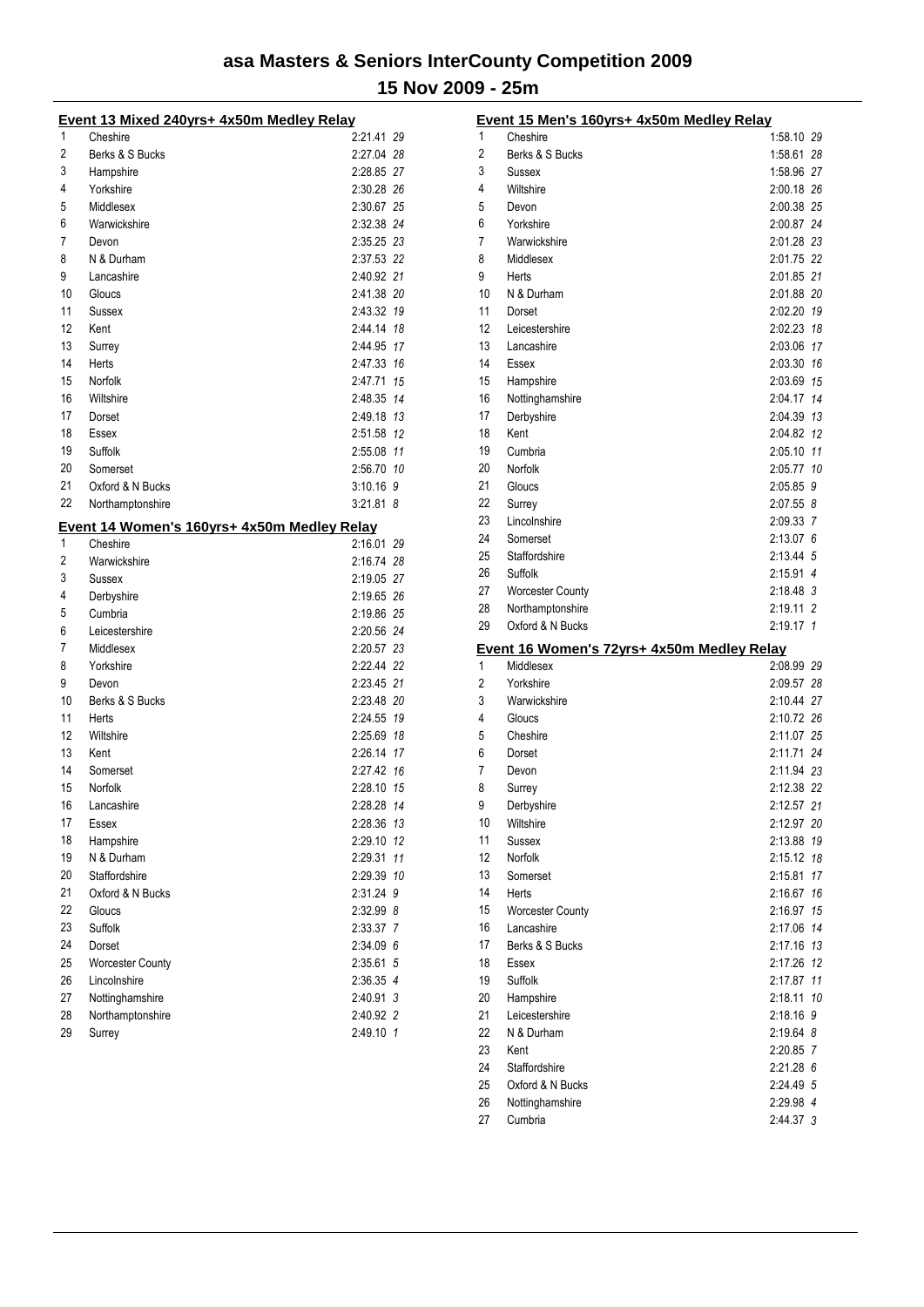| Event 17 Men's 72yrs+ 4x50m Medley Relay                                        |                         |  |  |  |  |  |
|---------------------------------------------------------------------------------|-------------------------|--|--|--|--|--|
| 1<br>Warwickshire                                                               | 1:50.00 29              |  |  |  |  |  |
| 2<br>Middlesex                                                                  | 1:50.46 28              |  |  |  |  |  |
| 3<br><b>Worcester County</b>                                                    | 1:51.05 27              |  |  |  |  |  |
| 4<br>Hampshire                                                                  | 1:51.16 26              |  |  |  |  |  |
| 5<br>Devon                                                                      | 1:51.72 25              |  |  |  |  |  |
| 6<br>Yorkshire                                                                  | 1:51.98 24              |  |  |  |  |  |
| 7<br>Cheshire                                                                   | 1:52.54 23              |  |  |  |  |  |
| 8<br>Suffolk                                                                    | 1:53.15 22              |  |  |  |  |  |
| 9<br>Nottinghamshire                                                            | 1:54.59 21              |  |  |  |  |  |
| 10<br>Oxford & N Bucks                                                          | 1:54.77 20              |  |  |  |  |  |
| 11<br>N & Durham                                                                | 1:55.67 19              |  |  |  |  |  |
| 12<br>Cumbria                                                                   | 1:56.33 18              |  |  |  |  |  |
| 13<br>Berks & S Bucks                                                           | 1:56.84 17              |  |  |  |  |  |
| 14<br>Leicestershire                                                            | 1:57.15 16              |  |  |  |  |  |
| 15<br>Sussex                                                                    | 1:57.39 15              |  |  |  |  |  |
| 16<br>Dorset                                                                    | 1:57.76 14              |  |  |  |  |  |
| 17<br>Gloucs                                                                    | 2:01.12 13              |  |  |  |  |  |
| 18<br>Kent                                                                      | 2:01.28 12              |  |  |  |  |  |
| 19<br>Herts                                                                     | 2:01.53 11              |  |  |  |  |  |
| 20<br>Somerset                                                                  | 2:01.91 10              |  |  |  |  |  |
| 21<br>Norfolk                                                                   | 2:02.93 9               |  |  |  |  |  |
| 22<br>Staffordshire                                                             | 2:03.83 8               |  |  |  |  |  |
| 23<br>Essex                                                                     | 2:04.80 7               |  |  |  |  |  |
| 24<br>Lincolnshire                                                              | 2:05.406                |  |  |  |  |  |
| 25<br>Surrey                                                                    | 2:05.49 5               |  |  |  |  |  |
| Derbyshire<br>26                                                                | 2:07.05 4               |  |  |  |  |  |
| 27<br>Lancashire                                                                | 2:08.57 3               |  |  |  |  |  |
| 28<br>Northamptonshire                                                          | 2:08.78 2               |  |  |  |  |  |
| 29<br>Wiltshire                                                                 | 2:08.84 1               |  |  |  |  |  |
| Event 18 Women's 65yrs+ 50m Breaststroke                                        |                         |  |  |  |  |  |
| Diane Ford<br>1<br>66<br>Hampshire                                              | 43.20 29                |  |  |  |  |  |
| 2<br>Jean Howard-jones<br>66<br>Dorset                                          | 47.39 28                |  |  |  |  |  |
| 3<br>Brenda Hallard<br>71<br>Warwickshire                                       | 50.27 27                |  |  |  |  |  |
| Matty VAN DER VEEN<br>Norfolk<br>4<br>65                                        | 50.60 26                |  |  |  |  |  |
| Lindsay Lant<br>72<br>5<br>Somerset                                             | 50.82 25                |  |  |  |  |  |
| <b>Gail Baptist</b><br>6<br>Gloucs<br>69                                        | 51.55 24                |  |  |  |  |  |
| Jennifer Dean<br>7<br>66<br>Sussex                                              | 54.08 23                |  |  |  |  |  |
| 8<br>Eva Gibbs<br>72<br>Middlesex                                               | 54.98 22                |  |  |  |  |  |
| Brenda WALKER<br>9<br>71<br>Cheshire                                            | 55.18 21                |  |  |  |  |  |
| Christine MCINTYRE<br>10<br>Suffolk<br>65                                       | 56.09 20                |  |  |  |  |  |
| 11<br>71<br>Anne Grantham<br>Devon                                              | 57.56 19                |  |  |  |  |  |
| 12<br>Barbara MORTON<br>76<br>Lancashire                                        | 1:01.12 18              |  |  |  |  |  |
| 13<br>Doreen Carr<br>Wiltshire<br>72                                            | 1:04.80 17              |  |  |  |  |  |
| 14<br>Ann BROOMFIELD<br>67<br>Herts                                             | 1:05.08 16              |  |  |  |  |  |
| 15<br>Valerie STANDAGE<br>67<br>Essex                                           | 1:07.28 15              |  |  |  |  |  |
| 16<br>Jean Thomas<br>65<br>Northamptonshire                                     | 1:07.90 14              |  |  |  |  |  |
| 17<br>Naomi CROWDER<br>73<br>Yorkshire                                          | 1:08.23 13              |  |  |  |  |  |
| 18<br>RITA BAXTER<br>Lincolnshire<br>73                                         | 1:10.66 12              |  |  |  |  |  |
| 19<br>Maureen Tomlinson<br>Berks & S Bucks<br>65                                |                         |  |  |  |  |  |
|                                                                                 |                         |  |  |  |  |  |
|                                                                                 | 1:13.17 11              |  |  |  |  |  |
| 20<br>Enid Wain<br>71<br>Oxford & N Bucks<br>21<br>Maureen Fakley<br>72<br>Kent | 1:15.79 10<br>1:19.76 9 |  |  |  |  |  |

|     | <u>Event 19 Men's 65yrs+ 50m Breaststroke</u> |    |                         |            |    |
|-----|-----------------------------------------------|----|-------------------------|------------|----|
| 1   | <b>Eddie SAWYERS</b>                          | 66 | N & Durham              | 39.74 29   |    |
| 2   | Robert Apel                                   | 65 | Northamptonshire        | 40.10 28   |    |
| 3   | Keith Ingram                                  | 69 | Warwickshire            | 40.23 27   |    |
| 4   | Henry (Morris) Dick                           | 67 | Hampshire               | 40.29 26   |    |
| 5   | Clive Dean                                    | 45 | Middlesex               | 41.79 25   |    |
| 6   | <b>Tom WALKER</b>                             | 74 | Cheshire                | 41.93 24   |    |
| 7   | Paul Webster                                  | 67 | Kent                    | 43.60 23   |    |
| 8   | Alan JACKSON                                  | 70 | Norfolk                 | 44.65 21.5 |    |
| $=$ | John LIMMER                                   | 65 | Essex                   | 44.65 21.5 |    |
| 10  | <b>Richard SANDERSON</b>                      | 65 | Lancashire              | 44.80 20   |    |
| 11  | Anthony Gimson                                | 72 | Sussex                  | 44.89      | 19 |
| 12  | <b>Terry Lazenby</b>                          | 67 | Surrey                  | 45.50 18   |    |
| 13  | Robert Lloyd-evans                            | 67 | Dorset                  | 45.53 17   |    |
| 14  | <b>Brian Davis</b>                            | 72 | Wiltshire               | 45.82 16   |    |
| 15  | Frank Jones                                   | 66 | <b>Worcester County</b> | 45.83 15   |    |
| 16  | Norman Storey                                 | 72 | Devon                   | 48.73 14   |    |
| 17  | David Hall                                    | 67 | Oxford & N Bucks        | 49.63 13   |    |
| 18  | david cobb                                    | 72 | Leicestershire          | 51.79 12   |    |
| 19  | John SCARFE                                   | 69 | Suffolk                 | 51.84      | 11 |
| 20  |                                               |    | Nottinghamshire         | 53.44      | 10 |
| 21  | <b>Gordon Rawlings</b>                        | 69 | Somerset                | 55.86      | 9  |
| 22  | <b>Edgar Hastings</b>                         | 69 | Staffordshire           | 56.81      | -8 |
| 23  | Peter BISH                                    | 69 | Herts                   | 58.56      | 7  |
| 24  | <b>RICHARD HOWES</b>                          | 70 | Lincolnshire            | 1:07.326   |    |
|     | Event 20 Women's 55yrs+ 50m Breaststroke      |    |                         |            |    |
| 1   | Frances Penwarden                             | 55 | Surrey                  | 40.43 29   |    |
| 2   | Sally SHIELDS                                 | 55 | Yorkshire               | 40.56 28   |    |
| 3   | <b>JENNY MERITT</b>                           | 58 | Derbyshire              | 41.12 27   |    |
| 4   | Susan Haigh                                   | 57 | Devon                   | 41.84 26   |    |
| 5   | <b>Kath Tunnicliff</b>                        | 57 | Staffordshire           | 42.75 25   |    |
| 6   | Diane Ford                                    | 66 | Hampshire               | 44.22 24   |    |
| 7   | Lesley Harold                                 | 56 | Somerset                | 45.73 23   |    |
| 8   | Helen JENKINS                                 | 63 | Lancashire              | 45.84 22   |    |
| 9   | Anne Cork                                     | 58 | Berks & S Bucks         | 45.91 21   |    |
| 10  | <b>Judy Mcrae</b>                             | 58 | Dorset                  | 46.60 20   |    |
| 11  | Pauline Draper                                | 56 | Sussex                  | 47.08      | 19 |
| 12  | Margaret CARRIER                              | 55 | Herts                   | 47.29      | 18 |
| 13  | Pat JACKSON                                   | 62 | Norfolk                 | 47.56      | 17 |
| 14  | Rosemarie Green                               | 61 | Warwickshire            | 48.28      | 16 |
| 15  | Carol Fellows                                 | 63 | Gloucs                  | 49.83      | 15 |
| 16  | Pat Reynolds                                  | 59 | Northamptonshire        | 50.55      | 14 |
| 17  | Elaine Blower                                 | 64 | Middlesex               | 50.67      | 13 |
| 18  | Barbara Kolbert                               | 61 | Oxford & N Bucks        | 52.86      | 12 |
| 19  | Nina Foorde                                   | 61 | Kent                    | 53.33      | 11 |
| 20  | Caro Philippo                                 | 58 | Wiltshire               | 53.53      | 10 |
| 21  | Vicki BUCK                                    | 59 | Suffolk                 | 53.54 9    |    |
|     | Clare BARRINGTON                              | 55 | Cheshire                | DQ ST-     |    |
|     |                                               |    |                         |            |    |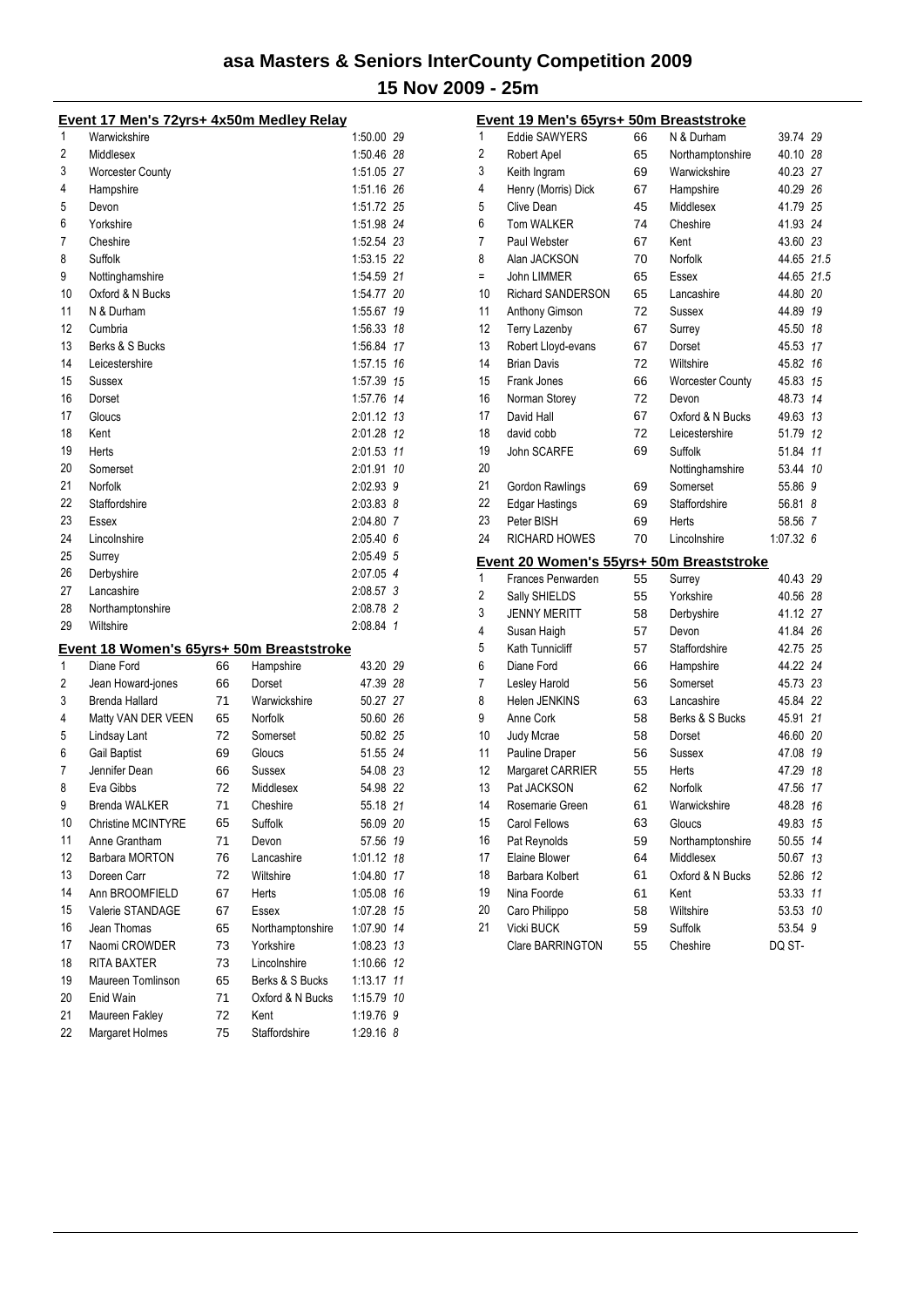|     | Event 21 Men's 55yrs+ 50m Breaststroke   |    |                         |            |    |
|-----|------------------------------------------|----|-------------------------|------------|----|
| 1   | Graham PEARSON                           | 57 | Cumbria                 | 35.28 29   |    |
| 2   | Fred BOLTON                              | 55 | Cheshire                | 36.07 28   |    |
| 3   | Chris Fidler                             | 56 | Middlesex               | 36.54 27   |    |
| 4   | Tom KELLEHER                             | 60 | Lancashire              | 37.73 26   |    |
| 5   | <b>Brian TAYLOR</b>                      | 59 | Yorkshire               | 37.86 25   |    |
| 6   | <b>Frank Stoney</b>                      | 59 | Warwickshire            | 38.02 24   |    |
| 7   | David Hamm                               | 55 | Sussex                  | 38.36 23   |    |
| 8   | Peter RAE                                | 56 | Essex                   | 38.73 22   |    |
| 9   |                                          |    |                         |            |    |
|     | lan BAYS                                 | 58 | Herts                   | 39.30 21   |    |
| 10  | <b>Frank Clark</b>                       | 61 | <b>Worcester County</b> | 40.02 20   |    |
| 11  | <b>Terry Windeatt</b>                    | 61 | Devon                   | 40.28 19   |    |
| 12  | Duncan McCreadie                         | 64 | Berks & S Bucks         | 40.45      | 18 |
| 13  | <b>GODFREY GREEN</b>                     | 60 | Lincolnshire            | 41.01      | 17 |
| 14  | <b>Chris TRUEMAN</b>                     | 62 | Norfolk                 | 41.54      | 16 |
| 15  | Peter Grounds                            | 56 | Dorset                  | 41.67      | 15 |
| 16  | <b>Alan Morris</b>                       | 62 | Somerset                | 41.74 14   |    |
| 17  | Carl BUTLER                              | 65 | N & Durham              | 42.33 13   |    |
| 18  | Nick Mcdowell                            | 57 | Gloucs                  | 42.41 12   |    |
| 19  | <b>Martin Nash</b>                       | 56 | Wiltshire               | 43.10 10.5 |    |
| Ξ   | <b>Brian Hosking</b>                     | 58 | Surrey                  | 43.10 10.5 |    |
| 21  | Henry (Morris) Dick                      | 67 | Hampshire               | 43.53 9    |    |
| 22  | <b>Tony Meek</b>                         | 59 | Kent                    | 44.22 8    |    |
| 23  | <b>Terry MANSI</b>                       | 60 | Suffolk                 | 45.62 7    |    |
| 24  | Robin Oldfield                           | 62 | Leicestershire          | 48.03 6    |    |
| 25  | Richard Braybrook                        |    |                         |            |    |
|     |                                          | 63 | Northamptonshire        | 48.76 5    |    |
| 26  | <b>CHRIS BURGE</b>                       | 61 | Derbyshire              | 48.98 4    |    |
| 27  | Rob Blane                                | 64 | Nottinghamshire         | 53.74 3    |    |
|     | Lionel Spittle                           | 56 | Staffordshire           | DQ         |    |
|     | Event 22 Women's 45yrs+ 50m Breaststroke |    |                         |            |    |
| 1   | Rebecca Jenkinson                        | 46 | Devon                   | 37.54 29   |    |
| 2   | <b>Verity DOBBIE</b>                     | 50 | N & Durham              | 38.75 28   |    |
| 3   | <b>Judith HATTLE</b>                     | 49 | Cumbria                 | 38.89 27   |    |
| 4   | Ruth Cheema                              | 47 | Leicestershire          | 39.37 26   |    |
| 5   | Amanda Heath                             | 52 | Berks & S Bucks         | 39.39 25   |    |
| 6   | Dawn PRETTY                              | 45 | Suffolk                 | 39.56 24   |    |
| 7   | Linda Sprigge                            | 49 | Sussex                  | 39.71 23   |    |
| 8   | Karen Stacey                             | 48 | Warwickshire            | 40.89 22   |    |
| 9   | <b>Jill JONES</b>                        | 52 | Cheshire                | 41.30 21   |    |
| 10  |                                          |    |                         |            |    |
|     | <b>JENNY MERITT</b>                      | 58 | Derbyshire              | 41.73 20   |    |
| 11  | <b>Thelma Hawkings</b>                   | 49 | Hampshire               | 41.88 19   |    |
| 12  | Hannah UECKERMANN                        | 46 | Essex                   | 41.92      | 18 |
| 13  | Antoni Glynne-Jones                      | 52 | Oxford & N Bucks        | 42.53 16.5 |    |
| $=$ | Jacqueline ROBINSON                      | 47 | Yorkshire               | 42.53 16.5 |    |
| 15  | Debbie Clutterbick                       | 48 | Wiltshire               | 43.02      | 15 |
| 16  | Judith Hancock                           | 45 | Staffordshire           | 43.55 14   |    |
| 17  | Sara Perry                               | 52 | Middlesex               | 43.58 13   |    |
| 18  | Kate Mason                               | 50 | Dorset                  | 43.69 12   |    |
| 19  | Sue TURLEY                               | 49 | Norfolk                 | 43.90 11   |    |
| 20  | TINA SUDELL                              | 45 | Lincolnshire            | 44.13 10   |    |
| 21  | Alison Whiteman                          | 47 | Worcester County        | 44.35 9    |    |
| 22  | Sarah Allen                              | 46 | Surrey                  | 44.39 8    |    |
| 23  | Lucy Dickson                             | 49 | Kent                    | 44.52 7    |    |
| 24  | Julie Britton                            | 54 | Gloucs                  | 44.60 6    |    |
|     |                                          |    |                         |            |    |
| 25  | Ann HENDERSON                            | 48 | Lancashire              | 44.62 5    |    |
| 26  | karen blakemore                          | 46 | Nottinghamshire         | 45.04 4    |    |
| 27  | <b>Heather EDWARDS</b>                   | 53 | Herts                   | 47.21 3    |    |
| 28  | Wendy Morgan                             | 48 | Somerset                | 49.39 2    |    |
| 29  | Jacqueline Farrow                        | 45 | Northamptonshire        | 50.12 1    |    |

|                | Event 23 Men's 45yrs+ 50m Breaststroke   |          |                         |                |          |
|----------------|------------------------------------------|----------|-------------------------|----------------|----------|
| 1              | Dave Milburn                             | 47       | Berks & S Bucks         | 32.15 29       |          |
| $\overline{2}$ | Duncan BEVERIDGE                         | 48       | Herts                   | 33.18 28       |          |
| 3              | <b>Neville BARTON</b>                    | 55       | Cheshire                | 34.16 27       |          |
| 4              | Paul METSON                              | 45       | Essex                   | 34.46 26       |          |
| 5              | Mark Partridge                           | 46       | Gloucs                  | 34.91          | 25       |
| 6              | Kevin SMITH                              | 45       | N & Durham              | 35.03 24       |          |
| 7              | Anthony O'Driscoll                       | 50       | Warwickshire            | 35.21 23       |          |
| 8              | Raoul Downey                             | 45       | Surrey                  | 35.55 22       |          |
| 9              | Simon Veale                              | 53       | Devon                   | 35.88 21       |          |
| 10             | David Loveman                            | 49       | Sussex                  | 36.06 20       |          |
| 11             | Graham PEARSON                           | 57       | Cumbria                 | 36.36          | 19       |
| 12             | <b>Tim Wilkes</b>                        | 49       | Kent                    | 36.59          | 18       |
| 13             | Adam LELEAN                              | 47       | Norfolk                 | 37.13          | 17       |
| 14             | Phil Holme                               | 50       | Middlesex               | 37.54          | 16       |
| 15             | Russell Simpson                          | 47       | Oxford & N Bucks        | 37.63          | 15       |
| 16             | <b>Robert LUCAS</b>                      | 48       | Yorkshire               | 37.68          | 14       |
| 17             | <b>Antony Scott</b>                      | 50       | Hampshire               | 37.81          | 13       |
| 18             | Rob Steel                                | 52       | Nottinghamshire         | 38.13          | 12       |
| 19             | <b>Tom DEAN</b>                          | 53       | Lancashire              | 38.47          | 11       |
| 20             | <b>Steve Weston</b>                      | 54       | <b>Worcester County</b> | 38.74          | 10       |
| 21             | <b>Mick Commons</b>                      | 48       | Leicestershire          | 38.90 9        |          |
| 22             | <b>Bob Pearce</b>                        | 48       | Wiltshire               | 39.23 8        |          |
| 23             | Paul Mason                               | 51       | Dorset                  | 39.72 7        |          |
| 24             | <b>CHRIS WEEDS</b>                       | 46       | Derbyshire              | 40.43 6        |          |
| 25             | <b>MARC TURNBULL</b>                     | 46       | Lincolnshire            | 41.23 5        |          |
| 26             | Gordon Selywn                            | 46       | Staffordshire           | 42.95 4        |          |
| 27             | Patrick Brayley                          | 52       | Somerset                | 43.34 3        |          |
| 28             | Jon WILLS                                | 45       | Suffolk                 | 50.84 2        |          |
|                |                                          |          |                         |                |          |
|                | <b>Neil Matthews</b>                     | 52       | Northamptonshire        | DQ             |          |
|                | Event 24 Women's 35yrs+ 50m Breaststroke |          |                         |                |          |
| 1              | Joanne Minion                            | 44       | <b>Worcester County</b> | 35.99 29       |          |
| $\overline{2}$ | Jo BOLTON                                | 43       | Cheshire                | 37.80 28       |          |
| 3              | mick commons                             | 48       | Leicestershire          | 37.92 27       |          |
| 4              | Suzanne BROWN                            | 36       | Lancashire              | 38.04 26       |          |
| 5              | Melanie McWhirter                        | 36       | Warwickshire            | 38.26 25       |          |
| 6              | Karen Leftley                            | 39       | Berks & S Bucks         | 38.58 24       |          |
| 7              | <b>Tarn WHITWORTH</b>                    | 42       | Yorkshire               | 38.60 23       |          |
| 8              | Amanda WHITE                             | 36       | Herts                   | 38.64 22       |          |
| 9              | Sharon PERRY                             | 37       | Suffolk                 | 38.75 21       |          |
| 10             | Luciana Cowell                           | 43       | Kent                    | 38.79 20       |          |
| 11             | Lucy Hart                                | 35       | Hampshire               | 39.00          | 19       |
| 12             | Elizabeth Griffin<br>Joanne JOHNSON      | 37       | Sussex                  | 39.53          | 18       |
| 13<br>14       |                                          | 39       | Norfolk                 | 39.60          | 17       |
|                | Kate Veale                               | 43       | Devon                   | 39.99          | 16       |
| 15<br>16       | <b>HELEN EKE</b><br><b>Julie SANDERS</b> | 37       | Lincolnshire            | 40.03          | 15<br>14 |
| 17             | Suzanne HORNER                           | 37<br>43 | Essex<br>Cumbria        | 40.09<br>41.16 | 13       |
| 18             | <b>JAQ MANN</b>                          | 37       |                         | 41.20          | 12       |
| 19             | <b>Bar Pasheli</b>                       | 38       | Derbyshire<br>Middlesex | 41.70          | 11       |
| 20             | Carolyn Lucas                            | 36       | Wiltshire               | 42.00          | 10       |
| 21             | Andrea Fielding                          | 47       | Somerset                | 42.71          | 9        |
| 22             | <b>Lindsey Gowland</b>                   | 52       | Staffordshire           | 43.24 8        |          |
| 23             | Amanda Green                             | 41       | Gloucs                  | 44.23 7        |          |
| 24             | Rebecca Kelly                            | 35       | Dorset                  | 44.68 6        |          |
| 25             | Gail Colombo                             | 39       | Surrey                  | 44.86 5        |          |
| 26             | Judith PASCALE                           | 52       | N & Durham              | 45.16 4        |          |
| 27             | Bela Tiwari                              | 42       | Oxford & N Bucks        | 46.02 3        |          |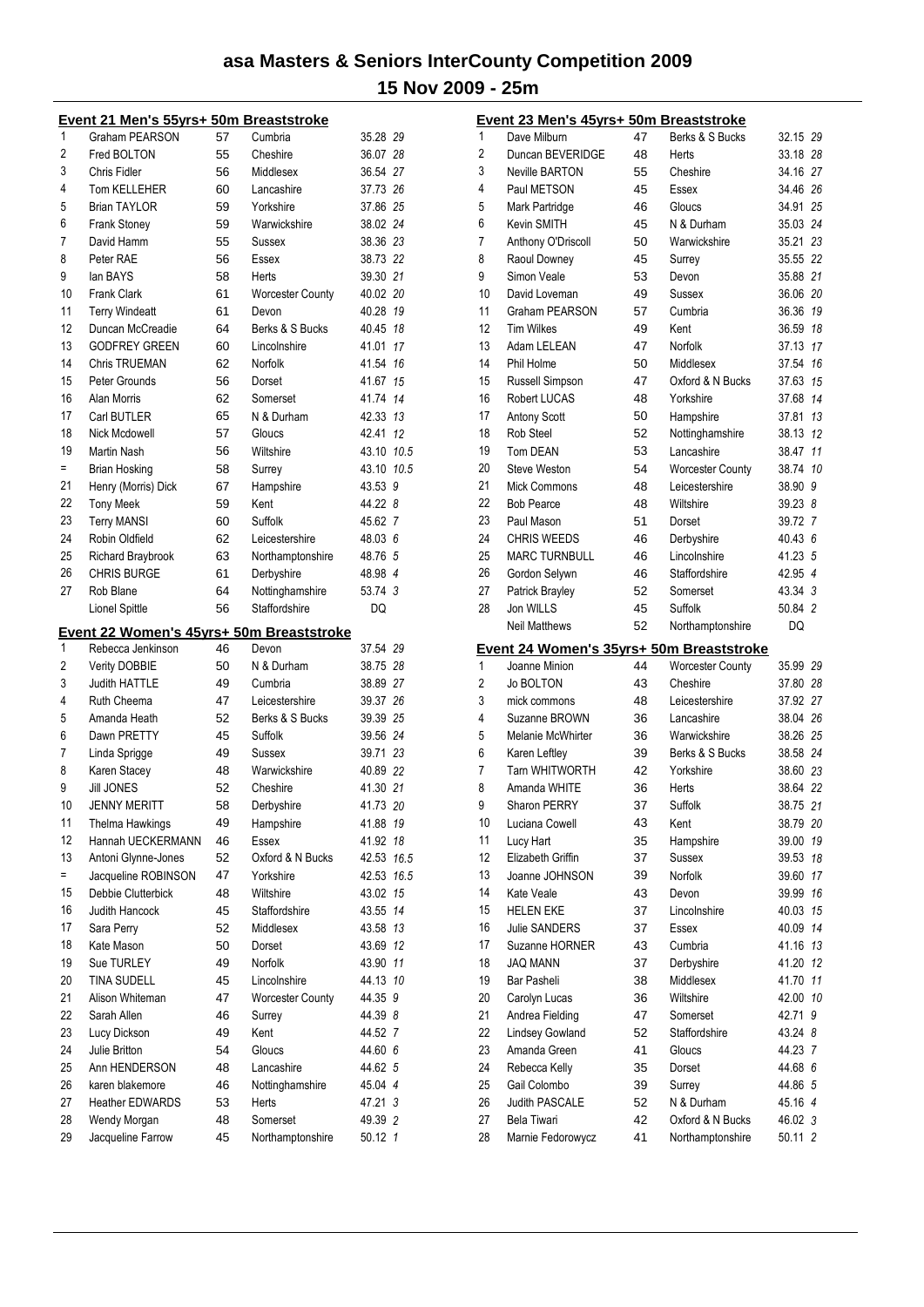|          | <u>Event 25 Men's 35yrs+ 50m Breaststroke</u> |          |                                             |                  |     |
|----------|-----------------------------------------------|----------|---------------------------------------------|------------------|-----|
| 1        | David Warren                                  | 38       | Sussex                                      | 30.44 29         |     |
| 2        | Robert Robson                                 | 36       | Warwickshire                                | 31.31            | -28 |
| 3        | Nigel Masters                                 | 38       | Wiltshire                                   | 32.09 27         |     |
| 4        | Matthew WHITTAKER                             | 35       | Lancashire                                  | 32.16 26         |     |
| 5        | David MASSEY                                  | 42       | Cheshire                                    | 32.95 25         |     |
| 6        | <b>Philip Bradley</b>                         | 41       | Kent                                        | 33.02 24         |     |
| 7        | Mark Deakin                                   | 38       | Middlesex                                   | 33.24 23         |     |
|          |                                               |          |                                             |                  |     |
| 8        | Kyran PARKER                                  | 39       | Yorkshire                                   | 33.37 22         |     |
| 9        | <b>Matthew Gomez</b>                          | 43       | Oxford & N Bucks                            | 33.46 21         |     |
| 10       | <b>Stuart Galvin</b>                          | 42       | Surrey                                      | 33.66 20         |     |
| 11       | Craig MUCKLESTON                              | 38       | Herts                                       | 33.86 19         |     |
| 12       | David CHANEY                                  | 41       | N & Durham                                  | 34.03 18         |     |
| 13       | <b>CHRIS ROLLE</b>                            | 35       | Derbyshire                                  | 34.22 17         |     |
| 14       | Mark CLAXTON                                  | 38       | Norfolk                                     | 34.75 16         |     |
| 15       | <b>Richard Stock</b>                          | 42       | Leicestershire                              | 34.87            | 15  |
| 16       | <b>Martin Scott</b>                           | 40       | Dorset                                      | 35.00 14         |     |
| 17       | Gary BUXTON                                   | 40       | Cumbria                                     | 35.36 13         |     |
| 18       | Paul NORRIS                                   | 40       | Essex                                       | 35.40 12         |     |
| 19       | <b>Colin Bennett</b>                          | 40       | Hampshire                                   | 35.47            | 11  |
| 20       | <b>Bryan White</b>                            | 44       | Somerset                                    | 35.91            | 10  |
|          |                                               |          |                                             |                  |     |
| 21       | Simeon Hemming                                | 37       | Staffordshire                               | 36.08 9          |     |
| 22       | <b>RAY BARRY</b>                              | 38       | Lincolnshire                                | 36.09 8          |     |
| 23       | Neil Hanley                                   | 38       | Devon                                       | 36.22 7          |     |
| 24       | Andy Cox                                      | 40       | <b>Worcester County</b>                     | 36.52 6          |     |
| 25       | Andrew Allum                                  | 35       | Berks & S Bucks                             | 36.81            | 5   |
| 26       | <b>Richard Searle</b>                         | 45       | Gloucs                                      | 37.62 4          |     |
| 27       | Dave PEARSON                                  | 40       | Suffolk                                     | 37.86 3          |     |
| 28       | <b>Richard Carter</b>                         | 39       | Northamptonshire                            | 38.77 2          |     |
|          |                                               |          |                                             |                  |     |
|          |                                               |          |                                             |                  |     |
|          |                                               |          | Event 26 Women's 25yrs+ 50m Breaststroke    |                  |     |
| 1        | Kate Henderson                                | 28       | Berks & S Bucks                             | 34.02 29         |     |
| 2        | Zoe CRAY                                      | 35       | Suffolk                                     | 34.62 28         |     |
| 3        | Fiona Marshall                                | 32       | Middlesex                                   | 34.92 27         |     |
| 4        | <b>Clare Wilkinson</b>                        | 33       | Warwickshire                                | 36.15 26         |     |
| 5        | Victoria BARKER                               | 30       | Herts                                       | 36.32 25         |     |
| 6        | Kerry Cable                                   | 26       | Surrey                                      | 36.48 24         |     |
| 7        | Danielle Scagell                              | 26       | Devon                                       | 36.95 23         |     |
| 8        | <b>CHRISTINE HAWKRIGG</b>                     | 28       | Derbyshire                                  | 37.58 22         |     |
| 9        | Charlotte James                               | 26       | Oxford & N Bucks                            | 37.78 21         |     |
| 10       | Katie Nimmo                                   | 33       | Gloucs                                      | 37.79            | -20 |
| 11       |                                               | 29       | Essex                                       | 37.86            | 19  |
|          | Sally WOOD                                    |          |                                             |                  |     |
| 12       | Aneska Binks                                  | 32       | Leicestershire                              | 37.95            | 18  |
| 13       | Sharon Burchell                               | 33       | Sussex                                      | 38.35 17         |     |
| 14       | Elizabeth MIRLEES                             | 30       | Cheshire                                    | 38.75 16         |     |
| 15       | Amy Cantelo                                   | 30       | Hampshire                                   | 39.64            | 15  |
| 16       | <b>HOLLIE WELLS</b>                           | 25       | Lincolnshire                                | 39.80            | 14  |
| 17       | Joannie MARRIOTT                              | 27       | Norfolk                                     | 40.08 13         |     |
| 18       | Rebecca MILNES                                | 25       | Yorkshire                                   | 40.17            | 12  |
| 19       | Luciana Cowell                                | 43       | Kent                                        | 40.35            | 11  |
| 20       | Helen ASQUITH                                 | 26       | Cumbria                                     | 40.70 10         |     |
| 21       | Emma JENKINS                                  | 33       | Lancashire                                  | 41.07 9          |     |
| 22       | <b>Bobby Gordon</b>                           | 30       | Nottinghamshire                             | 41.37 8          |     |
| 23       | <b>Bethan Smith</b>                           | 28       | Wiltshire                                   | 41.43 7          |     |
| 24       | Emma Fullwood                                 | 25       | Staffordshire                               | 41.72 6          |     |
|          | Hanna Dabbour                                 | 26       | Somerset                                    |                  |     |
| 25       |                                               |          |                                             | 42.52 5          |     |
| 26       | Louise Miles                                  | 33       | Dorset                                      | 42.64 4          |     |
| 27       | Jennifer DOBSON                               | 26       | N & Durham                                  | 43.50 3          |     |
| 28<br>29 | Rebecca Simkins<br>Paula Thomas               | 25<br>32 | <b>Worcester County</b><br>Northamptonshire | 46.57<br>48.16 1 | 2   |

|                | Event 27 Men's 25yrs+ 50m Breaststroke   |    |                  |             |
|----------------|------------------------------------------|----|------------------|-------------|
| 1              | <b>Chris Aust</b>                        | 27 | Oxford & N Bucks | 30.88 29    |
| $\overline{c}$ | Jon Audis                                | 29 | Wiltshire        | 31.39 28    |
| 3              | <b>Chris Butterfield</b>                 | 25 | Gloucs           | 31.46 27    |
| 4              | <b>Barrie Stewart</b>                    | 26 | Hampshire        | 31.50 26    |
| 5              | David HOLMES                             | 27 | Yorkshire        | 31.69 25    |
| 6              | Leon Smith                               | 26 | Middlesex        | 31.72 24    |
| 7              | <b>Robert Small</b>                      | 30 | Warwickshire     | 32.03 23    |
| 8              | Laszlo Gyalog                            | 32 | Dorset           | 32.08 22    |
| 9              | Matt Brentley                            | 29 | Nottinghamshire  | 32.24 21    |
| 10             | Robert Will                              | 33 | Devon            | 32.28 20    |
| 11             | Marc BEST                                | 31 | N & Durham       | 19<br>32.36 |
| 12             | Neil HITCHMAN                            | 29 | Cheshire         | 32.46<br>18 |
| 13             | <b>Stewart Grant</b>                     | 25 | Kent             | 32.75<br>17 |
| 14             | Sean Stimson                             | 33 | Sussex           | 33.25<br>16 |
| 15             | <b>Rob SAVORY</b>                        | 33 | Herts            | 33.44<br>15 |
| 16             | Ashley BUCK                              | 29 | Suffolk          | 33.50 14    |
| 17             | David Stewart                            | 31 | Somerset         | 34.07<br>13 |
| 18             | <b>Stewart PARK</b>                      | 27 | Norfolk          | 34.22<br>12 |
| 19             | JJ Barber                                | 27 | Staffordshire    | 11<br>34.63 |
| 20             | Grahame LANCASTER                        | 40 | Cumbria          | 34.73<br>10 |
| 21             | <b>RICHARD MILLER</b>                    | 29 | Derbyshire       | 35.88 9     |
| 22             | <b>Ben Bradley</b>                       | 29 | Berks & S Bucks  | 36.06 8     |
| 23             | Matthew RICKETT                          | 27 | Essex            | 36.53 7     |
| 24             | <b>Stuart Nicklin</b>                    | 25 | Worcester County | 37.06 6     |
| 25             | <b>Edward GRIFFIN</b>                    | 25 | Lancashire       | 37.09 5     |
| 26             | richard stock                            | 42 | Leicestershire   | 38.01 4     |
| 27             | Sam Chadwick                             | 30 | Surrey           | 38.21 3     |
| 28             | <b>RUSSELL GARDNER</b>                   | 28 | Lincolnshire     | 38.25 2     |
| 29             |                                          | 34 |                  |             |
|                | Simon Vaughan                            |    | Northamptonshire | 38.95 1     |
|                |                                          |    |                  |             |
|                | Event 28 Women's 18yrs+ 50m Breaststroke |    |                  |             |
| 1              | Nicola Raine                             | 27 | Warwickshire     | 34.75 29    |
| 2              | Kyla Steenhart                           | 31 | Middlesex        | 35.26 28    |
| 3              | Vanessa GRAYSON                          | 23 | Yorkshire        | 36.48 27    |
| 4              | <b>Holly Davis</b>                       | 24 | Oxford & N Bucks | 36.92 26    |
| 5              | Rachel Curnock                           | 22 | Gloucs           | 37.04 25    |
| 6              | Louise Maynard                           | 24 | Wiltshire        | 37.07 24    |
| 7              | <b>Sharnie Clements</b>                  | 19 | Kent             | 37.21 23    |
| 8              | Sarah Meaker                             | 20 | Dorset           | 37.30 22    |
| 9              | Fiona Wilson                             | 24 | Devon            | 37.34 21    |
| 10             | Lucy LLOYD-ROACH                         | 26 | Cheshire         | 37.78 20    |
| 11             | Nicola VEITCH                            | 24 | Lancashire       | 38.10<br>19 |
| 12             | Danni Mason                              | 22 | Berks & S Bucks  | 38.23<br>18 |
| 13             | Sara Gamble                              | 21 | Staffordshire    | 38.61<br>17 |
| 14             | Kerry Cable                              | 26 | Surrey           | 38.68<br>16 |
| 15             | Clare TURNER                             | 25 | N & Durham       | 38.79<br>15 |
| 16             | <b>Kelly MURRAY</b>                      | 19 | <b>Suffolk</b>   | 38.92<br>14 |
| 17             | Amanda BEDDER                            | 23 | Norfolk          | 13<br>39.01 |
| 18             | Leanne Taylor                            | 22 | Worcester County | 39.23<br>12 |
| 19             | Shannon HARROLD                          | 18 | Essex            | 39.54<br>11 |
| 20             | Caroline MOORE                           | 21 | Herts            | 39.68<br>10 |
| 21             | <b>Claire Berry</b>                      | 24 | Somerset         | 40.38 9     |
| 22             | Amy Vaughan                              | 23 | Northamptonshire | 40.43 8     |
| 23             | Lucy Hart                                | 35 | Hampshire        | 40.55 7     |
| 24             | Rosie Pettingale                         | 21 | Leicestershire   | 40.61 6     |
| 25             | Katy Loker                               | 24 | Nottinghamshire  | 40.67 5     |
| 26             | Jennifer BROWN                           | 19 | Cumbria          | 40.97 4     |
| 27             | Elizabeth Griffin                        | 37 | Sussex           | 41.66 3     |
| 28<br>29       | ROWENA BRIGHTON                          | 24 | Derbyshire       | 42.60 2     |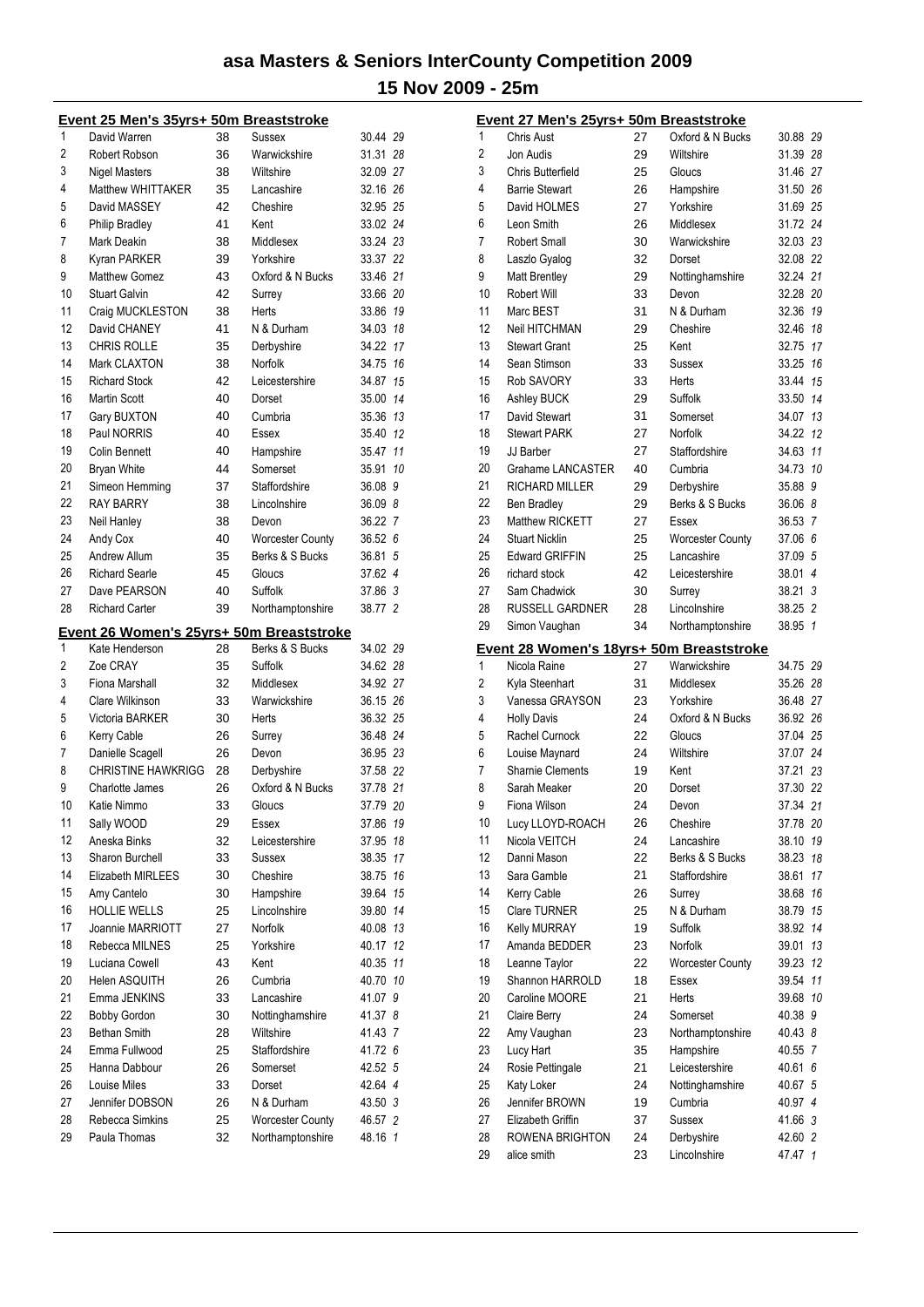#### **Event 29 Men's 18yrs+ 50m Breaststroke**

| 1        | Craig ELLIOTT                                                | 22 | Cumbria                 | 28.75 29                 |    |
|----------|--------------------------------------------------------------|----|-------------------------|--------------------------|----|
| 2        | Jamelson Ramos                                               | 24 | Middlesex               | 30.04 28                 |    |
| 3        | Alistair CRAWFORD                                            | 25 | Yorkshire               | 30.07 27                 |    |
| 4        | David Warren                                                 | 38 | Sussex                  | 30.69 26                 |    |
| 5        | <b>Marc Collett</b>                                          | 21 | <b>Worcester County</b> | 30.87 25                 |    |
| 6        | Mark Branch                                                  | 22 | Warwickshire            | 30.94 24                 |    |
| 7        | <b>Thomas WILLIAMS</b>                                       | 24 | Suffolk                 | 31.68 23                 |    |
| 8        | Peter Williams                                               | 29 | Oxford & N Bucks        | 31.78 22                 |    |
| 9        | Tom Hughes                                                   | 24 | Devon                   | 31.81 21                 |    |
| 10       | Aaron JONES                                                  | 23 | Cheshire                | 31.82 20                 |    |
| 11       | <b>Chris Rowley</b>                                          | 19 | Berks & S Bucks         | 32.30 19                 |    |
| 12       | Tom HARFORTH                                                 | 21 | N & Durham              | 33.23 18                 |    |
| 13       | Tom Bates                                                    | 22 | Nottinghamshire         | 33.28                    | 17 |
| 14       | <b>Clive Bates</b>                                           | 20 | Kent                    | 33.68                    | 16 |
| 15       | Mark RILEY                                                   | 23 | Lancashire              | 33.76                    | 15 |
| 16       | <b>Edmund Salt</b>                                           | 24 | <b>Staffordshire</b>    | 33.95                    | 14 |
| 17       | Stephen Irwin                                                | 38 | Surrey                  | 34.23 13                 |    |
| 18       | Alistair Garmendia                                           | 25 | Hampshire               | 34.35                    | 12 |
| 19       | Daniel MESSENGER                                             | 22 | Essex                   | 34.50                    | 11 |
| 20       | Ashley Quinlan                                               | 20 | Somerset                | 34.59 10                 |    |
| 21       | Matt Smith                                                   | 24 | Leicestershire          | 34.61                    | 9  |
| 22       | <b>ADAM BUTTERS</b>                                          | 23 | Lincolnshire            | 34.74 8                  |    |
| 23       | <b>James MARTIN</b>                                          | 18 | Norfolk                 | 34.98 7                  |    |
| 24       | Ryan Kusminoff                                               | 26 | Dorset                  | 35.256                   |    |
| 25       | <b>Anthony Phillips</b>                                      | 23 | Wiltshire               | 36.01 5                  |    |
| 26       | <b>Steve Goodall</b>                                         | 44 | Derbyshire              | 37.08 4                  |    |
| 27       | <b>Toby Holloway</b>                                         | 37 | Gloucs                  | 37.10 <sub>3</sub>       |    |
| 28       | Anthony COLLIER                                              | 21 | Herts                   | 38.51 2                  |    |
| 29       | Tom Longstaff                                                | 24 | Northamptonshire        | 39.06 1                  |    |
|          |                                                              |    |                         |                          |    |
| 1        | Event 30 Mixed 260yrs+ 4x50m Freestyle Relay<br>Warwickshire |    |                         | 2:16.92 29               |    |
| 2        |                                                              |    |                         |                          |    |
| 3        | Sussex                                                       |    |                         | 2:18.45 28               |    |
| 4        | Gloucs                                                       |    |                         | 2:21.76 27               |    |
|          | Devon                                                        |    |                         | 2:27.02 26               |    |
| 5        | Lancashire                                                   |    |                         | 2:30.90 25<br>2:31.57 24 |    |
| 6<br>7   | Essex                                                        |    |                         |                          |    |
|          | Surrey<br>Berks & S Bucks                                    |    |                         | 2:32.07 23               |    |
| 8<br>$=$ |                                                              |    |                         | 2:32.83 21.5             |    |
|          | Cheshire                                                     |    |                         | 2:32.83 21.5             |    |
| 10       | Yorkshire                                                    |    |                         | 2:32.95 20               |    |
| 11       | Hampshire                                                    |    |                         | 2:35.99 19               |    |
| 12       | Dorset                                                       |    |                         | 2:37.66                  | 18 |
| 13       | Wiltshire                                                    |    |                         | 2:38.24                  | 17 |
| 14       | Middlesex                                                    |    |                         | 2:44.81                  | 16 |
| 15       | Norfolk                                                      |    |                         | 2:47.08                  | 15 |
| 16       | Suffolk                                                      |    |                         | 2:50.59                  | 14 |
| 17       | Kent                                                         |    |                         | 3:02.47                  | 13 |
| 18<br>19 | Somerset                                                     |    |                         | 3:16.91                  | 12 |
|          | Herts                                                        |    |                         | 3:30.22 11               |    |

Staffordshire 4:17.86 *10*

|          | Event 31 Men's 200yrs+ 4x50m Freestyle Relay   |                        |    |
|----------|------------------------------------------------|------------------------|----|
| 1        | Warwickshire                                   | 1:50.11 29             |    |
| 2        | Middlesex                                      | 1:51.62 28             |    |
| 3        | Gloucs                                         | 1:53.53 27             |    |
| 4        | Hampshire                                      | 1:53.66 26             |    |
| 5        | Devon                                          | 1:54.21 25             |    |
| 6        | Yorkshire                                      | 1:54.59 24             |    |
| 7        | Dorset                                         | 1:56.61 23             |    |
| 8        | Herts                                          | 1:56.90 22             |    |
| 9        | Kent                                           | 1:57.13 21             |    |
| 10       | Sussex                                         | 1:57.18 20             |    |
| 11       | Essex                                          | 1:57.87 19             |    |
| 12       | Berks & S Bucks                                | 1:58.58 18             |    |
| 13       | Surrey                                         | 1:58.83 17             |    |
| 14       | Norfolk                                        | 2:01.00 16             |    |
| 15       | Derbyshire                                     | 2:03.56 15             |    |
| 16       | N & Durham                                     | 2:04.35 14             |    |
| 17       | Cumbria                                        | 2:04.36 13             |    |
| 18       | Lancashire                                     | 2:05.00 12             |    |
| 19       | Northamptonshire                               | 2:06.43 11             |    |
| 20       | Oxford & N Bucks                               | 2:07.32 10             |    |
| 21       | Nottinghamshire                                | 2:07.85 9              |    |
| 22       | Leicestershire                                 | 2:08.03 8              |    |
| 23       | Suffolk                                        | 2:09.59 7              |    |
| 24       | Somerset                                       | 2:12.386               |    |
| 25       | <b>Worcester County</b>                        | $2:13.63$ 5            |    |
| 26       | Staffordshire                                  | 2:13.80 4              |    |
| 27       | Wiltshire                                      | 2:15.38 3              |    |
| 28       | Lincolnshire                                   | 2:23.34 2              |    |
|          | Cheshire                                       | DQ 0-                  |    |
|          | Event 32 Women's 200yrs+ 4x50m Freestyle Relay |                        |    |
| 1        | Cheshire                                       | 2:07.05 29             |    |
| 2        | Sussex                                         | 2:08.62 28             |    |
| 3        | Warwickshire                                   | 2:12.68 27             |    |
| 4        | Hampshire                                      | 2:14.10 26             |    |
| 5        | Yorkshire                                      | 2:15.58 25             |    |
| 6        | Derbyshire                                     | 2:15.88 24             |    |
| 7        | Herts                                          | 2:17.34 23             |    |
| 8        | Gloucs                                         | 2:17.74 22             |    |
| 9        | Middlesex                                      | 2:18.25 21             |    |
| 10       | Suffolk                                        | 2:19.67 20             |    |
| 11       | Wiltshire                                      | 2:22.27                | 19 |
| 12       | Somerset                                       | 2:22.68                | 18 |
| 13       | Lancashire                                     | 2:23.74 17             |    |
| 14       | Berks & S Bucks                                | 2:25.90 16             |    |
| 15       | Essex                                          | 2:26.25 15             |    |
| 16       | Staffordshire                                  | 2:27.42 14             |    |
| 17       | Surrey                                         | 2:27.52 13             |    |
| 18       | Dorset                                         | 2:28.50 12             |    |
| 19       | Devon                                          | 2:29.18 11             |    |
|          |                                                |                        |    |
| 20       | Oxford & N Bucks                               | 2:32.50 10             |    |
| 21       | Norfolk                                        | 2:34.08 9              |    |
| 22<br>23 | Kent<br>Northamptonshire                       | 2:35.58 8<br>2:43.96 7 |    |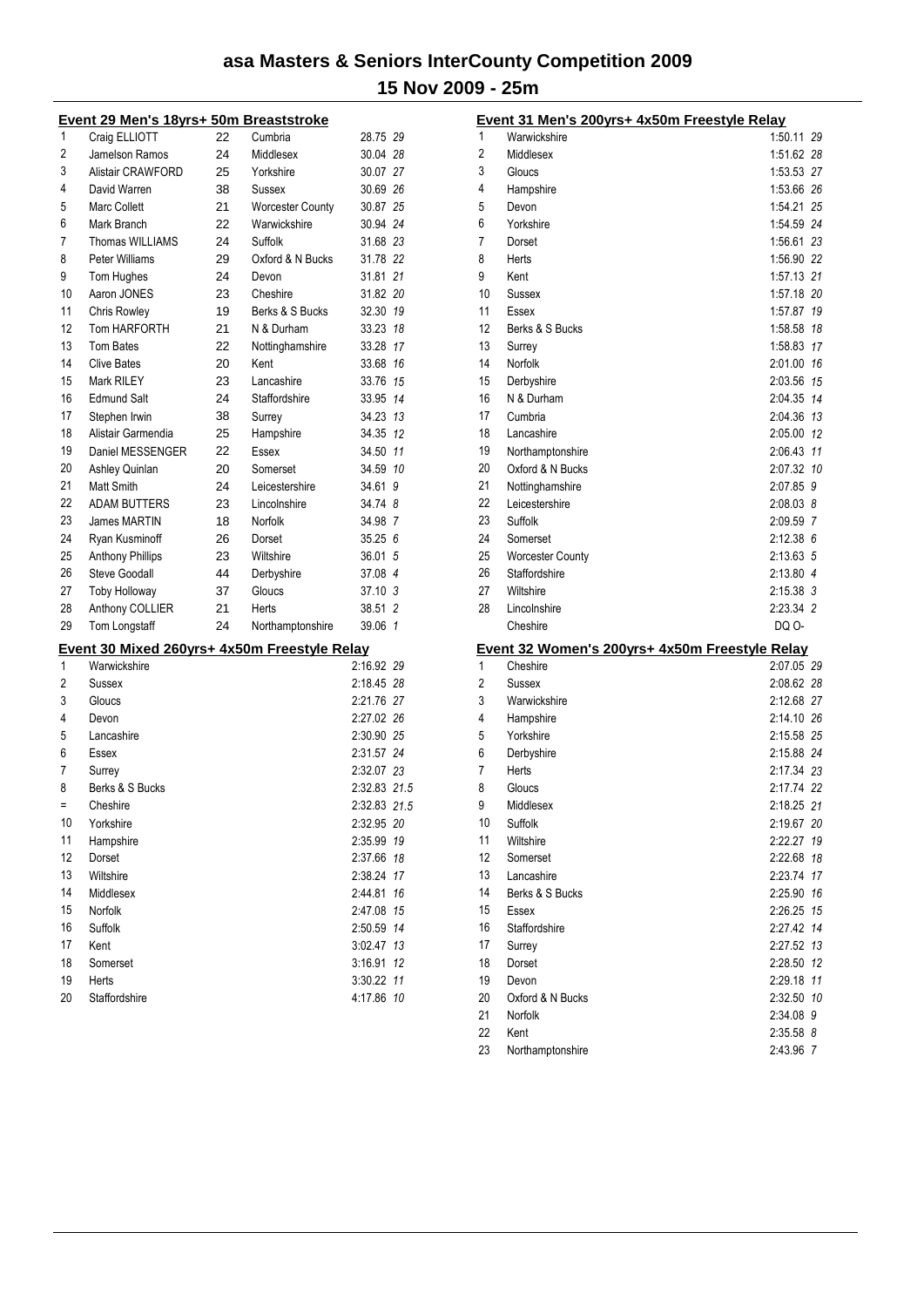|          | Event 33 Men's 100yrs+ 4x50m Freestyle Relay   |                        |  |
|----------|------------------------------------------------|------------------------|--|
| 1        | Cheshire                                       | 1:37.05 29             |  |
| 2        | Hampshire                                      | 1:39.81 28             |  |
| 3        | Yorkshire                                      | 1:40.55 27             |  |
| 4        | Warwickshire                                   | 1:40.90 26             |  |
| 5        | Wiltshire                                      | 1:40.99 25             |  |
| 6        | Middlesex                                      | 1:41.17 24             |  |
| 7        | Oxford & N Bucks                               | 1.41.47 23             |  |
| 8        | Devon                                          | 1:41.86 22             |  |
| 9        | Berks & S Bucks                                | 1:42.20 21             |  |
| 10       | Leicestershire                                 | 1:42.61 20             |  |
| 11       | Essex                                          | 1:43.65 19             |  |
| 12       | Nottinghamshire                                | 1:43.85 18             |  |
| 13       | Suffolk                                        | 1:45.41 17             |  |
| 14       | Gloucs                                         | 1.45.44 16             |  |
| 15       | Staffordshire                                  | 1:45.70 15             |  |
| 16       | N & Durham                                     | 1:46.71 14             |  |
| 17       | Herts                                          | 1:46.90 13             |  |
| 18       | Worcester County                               | 1:47.08 12             |  |
| 19       | Sussex                                         | 1:47.15 11             |  |
| 20       | Lancashire                                     | 1:47.26 10             |  |
| 21       | Somerset                                       | 1:48.45 9              |  |
| 22       | Norfolk                                        | 1:48.95 8              |  |
| 23       | Dorset                                         | 1:49.38 7              |  |
| 24       | Derbyshire                                     | $1:51.48$ 6            |  |
| 25       | Kent                                           | 1:53.19 5              |  |
| 26       | Lincolnshire                                   | $1:53.21$ 4            |  |
| 27       | Northamptonshire                               | 1:53.58 3              |  |
| 28       | Surrey                                         | 1:58.32 2              |  |
|          | Cumbria                                        | DQ ST-                 |  |
|          |                                                |                        |  |
|          |                                                |                        |  |
|          | Event 34 Women's 100yrs+ 4x50m Freestyle Relay |                        |  |
| 1        | Middlesex                                      | 1:54.05 29             |  |
| 2        | Yorkshire                                      | 1:55.26 28             |  |
| 3        | Gloucs                                         | 1:56.00 27             |  |
| 4        | Warwickshire                                   | 1:57.54 26             |  |
| 5        | Cheshire                                       | 1:57.64 25             |  |
| 6        | Herts                                          | 1:57.80 24             |  |
| 7        | Devon                                          | 1:58.02 23             |  |
| 8        | Wiltshire                                      | 1:58.05 22             |  |
| 9        | Derbyshire                                     | 1:58.16 21             |  |
| 10       | Norfolk                                        | 1:58.66 20             |  |
| 11       | Suffolk                                        | 1:58.71 19             |  |
| 12       | Somerset                                       | 1:59.20 18             |  |
| 13       | Sussex                                         | 1:59.41 17             |  |
| 14       | Kent                                           | 1:59.44 16             |  |
| 15       | Berks & S Bucks                                | 1:59.99 15             |  |
| 16       | Surrey                                         | 2:01.15 14             |  |
| 17       | Hampshire                                      | 2:01.28 13             |  |
| 18       | Oxford & N Bucks                               | 2:01.35 11.5           |  |
| Ξ.       | Essex                                          | 2:01.35 11.5           |  |
| 20       | Cumbria                                        | 2:03.36 10             |  |
| 21       | Lancashire                                     | 2:05.31 9              |  |
| 22       | Staffordshire                                  | 2:05.39 8              |  |
| 23       | N & Durham                                     | 2:05.82 7              |  |
| 24       | Dorset                                         | 2:06.82 6              |  |
| 25       | Leicestershire                                 | 2:07.68 5              |  |
| 26       | Northamptonshire                               | 2:08.69 4              |  |
| 27       | Nottinghamshire                                | 2:10.08 3              |  |
| 28<br>29 | Lincolnshire<br><b>Worcester County</b>        | 2:14.90 2<br>2:23.52 1 |  |

|    | Event 35 Men's 65yrs+ 50m Butterfly   |    |                  |               |
|----|---------------------------------------|----|------------------|---------------|
| 1  | <b>Neil MCKINNON</b>                  | 68 | Cheshire         | 32.32 29      |
| 2  | <b>Bill Letch</b>                     | 69 | Devon            | 33.06 28      |
| 3  | Derek Parr                            | 65 | Middlesex        | 33.16 27      |
| 4  | <b>Mike Daniell</b>                   | 69 | Berks & S Bucks  | 34.23 26      |
| 5  | David Staveley                        | 67 | Kent             | 35.23 25      |
| 6  | John Tennant                          | 70 | Warwickshire     | 35.52 24      |
| 7  | <b>Charles Parker</b>                 | 68 | Hampshire        | 35.90 23      |
| 8  | Alan JACKSON                          | 70 | Norfolk          | 36.53 22      |
| 9  | <b>Stanley CLARKE</b>                 | 71 | Essex            | 37.70 21      |
| 10 | Alex BROWN                            | 65 | N & Durham       | 37.83 20      |
| 11 | Phil KITTS                            | 65 | Lancashire       | 39.43 19      |
| 12 | David Hall                            | 67 | Oxford & N Bucks | 40.22 18      |
| 13 | <b>Balaczs Gyorffy</b>                | 71 | Gloucs           | 41.69 17      |
| 14 | Anthony Gimson                        | 72 | Sussex           | 43.23 16      |
| 15 | <b>Terry Lazenby</b>                  | 67 | Surrey           | 46.80 15      |
| 16 | <b>Tony Perrella</b>                  | 69 | Dorset           | 47.32 14      |
| 17 | <b>Tony Taylor</b>                    | 67 | Nottinghamshire  | 48.54 13      |
| 18 | Jim Peto                              | 66 | Northamptonshire | 56.46 12      |
| 19 | John SCARFE                           | 69 | Suffolk          | 56.84 11      |
|    | Event 36 Women's 65yrs+ 50m Butterfly |    |                  |               |
| 1  | Jean Howard-jones                     | 66 | Dorset           | 42.26 29      |
| 2  | Diane Ford                            | 66 | Hampshire        | 42.45 28      |
| 3  | Jane Asher                            | 78 | Surrey           | 46.14 27      |
| 4  | Lynda Miller                          | 65 | Sussex           | 47.44 26      |
| 5  | Doreen GORDON                         | 67 | Lancashire       | 49.89 25      |
| 6  | Matty VAN DER VEEN                    | 65 | Norfolk          | 53.41 24      |
| 7  | Elisabeth Green                       | 69 | Warwickshire     | 54.67 23      |
| 8  | <b>Gail Baptist</b>                   | 69 | Gloucs           | 55.63 22      |
| 9  | Brenda WALKER                         | 71 | Cheshire         | 57.14 21      |
| 10 | Maureen Tomlinson                     | 65 | Berks & S Bucks  | 59.19 20      |
| 11 | Katharine Hoskyns                     | 72 | Middlesex        | 1:01.41 19    |
| 12 | <b>RITA BAXTER</b>                    | 73 | Lincolnshire     | 1:06.48 18    |
| 13 | Doreen Carr                           | 72 | Wiltshire        | 1:06.62 17    |
| 14 | Ann BROOMFIELD                        | 67 | Herts            | 1:06.93 16    |
| 15 | Lindsay Lant                          | 72 | Somerset         | 1:07.30 15    |
|    |                                       |    |                  |               |
| 16 | Jean Kitson                           | 75 | Devon            | 1:10.51<br>14 |
| 17 | Maureen Fakley                        | 72 | Kent             | 1:39.61<br>13 |
|    | Susan HOLDICH                         | 66 | Suffolk          | DQ SA-        |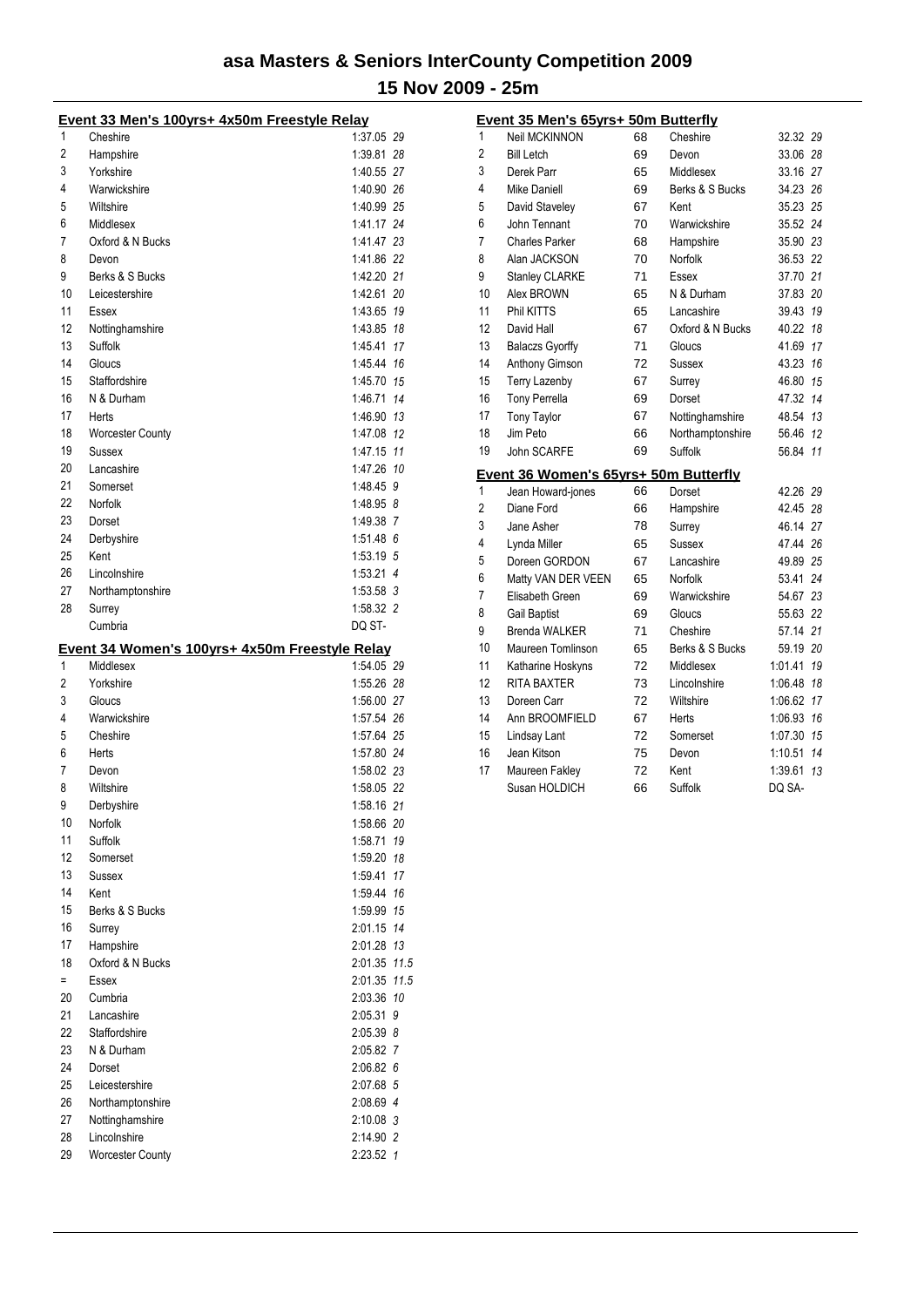|    | Event 37 Men's 55yrs+ 50m Butterfly                    |    |                         |           |     |
|----|--------------------------------------------------------|----|-------------------------|-----------|-----|
| 1  | <b>Trevor Clark</b>                                    | 55 | Warwickshire            | 30.14 29  |     |
| 2  | Stephen Braine                                         | 55 | Sussex                  | 30.58     | -28 |
| 3  | <b>Christopher BROWN</b>                               | 56 | Yorkshire               | 30.67 27  |     |
| 4  | lan Woollard                                           | 55 | Middlesex               | 32.26     | 26  |
| 5  | <b>Tony Meek</b>                                       | 59 | Kent                    | 32.43 25  |     |
| 6  | <b>Neville BARTON</b>                                  | 55 | Cheshire                | 32.52 24  |     |
| 7  | Peter RAE                                              | 56 | Essex                   | 33.64 23  |     |
| 8  | <b>Graham PEARSON</b>                                  | 57 | Cumbria                 | 34.51 22  |     |
| 9  | <b>JAMES CORBETT</b>                                   | 60 | Derbyshire              | 34.61 21  |     |
| 10 | David Davenport                                        | 56 | Hampshire               | 34.93 20  |     |
| 11 | lan BAYS                                               | 58 | Herts                   | 35.62     | 19  |
| 12 | Paul Russell                                           | 57 | Devon                   | 36.02     | 18  |
| 13 | Duncan McCreadie                                       | 64 | Berks & S Bucks         | 36.09     | 17  |
| 14 | <b>Chris TRUEMAN</b>                                   | 62 | Norfolk                 | 36.25     | 16  |
| 15 | Roman Walczak                                          | 56 | Oxford & N Bucks        | 36.39     | 15  |
| 16 | <b>Tony Fairfoull</b>                                  | 63 | Wiltshire               | 36.69     | 14  |
| 17 | Rob Hutchinson                                         | 56 | Gloucs                  | 36.70     | 13  |
| 18 | Les Jessop                                             | 56 | Dorset                  | 37.15     | 12  |
| 19 | Len PHOENIX                                            | 60 | Suffolk                 | 38.15     | 11  |
| 20 | <b>Richard Braybrook</b>                               | 63 | Northamptonshire        | 38.83     | 10  |
| 21 | lain Nicholson                                         | 55 | Nottinghamshire         | 39.53     | 9   |
| 22 | <b>GODEREY GREEN</b>                                   | 60 | Lincolnshire            | 40.10 8   |     |
| 23 | John GALL                                              | 65 | Lancashire              | 40.73 7   |     |
| 24 | Carl BUTLER                                            | 65 | N & Durham              | 41.32 6   |     |
| 25 | Paul Partington                                        | 61 | Somerset                | 44.80 5   |     |
| 26 | Lionel Spittle                                         | 56 | Staffordshire           | 49.53 4   |     |
| 27 | <b>Phil Sears</b>                                      | 63 | Surrey                  | 50.59 3   |     |
|    | <b>Bob Jones</b>                                       | 62 | <b>Worcester County</b> | DQ        |     |
|    |                                                        |    |                         |           |     |
| 1  | Event 38 Women's 55yrs+ 50m Butterfly<br>Rachel BARTON | 61 | Cheshire                | 35.15 29  |     |
| 2  | Susan Haigh                                            | 57 | Devon                   | 35.45     | -28 |
| 3  | Kath Tunnicliff                                        | 57 | Staffordshire           | 37.25     | 27  |
| 4  | <b>JENNY MERITT</b>                                    | 58 | Derbyshire              | 37.84     | 26  |
| 5  | Frances Penwarden                                      | 55 | Surrey                  | 38.07 25  |     |
| 6  | Sally SHIELDS                                          | 55 | Yorkshire               | 38.40 24  |     |
| 7  | Meryl Alexander                                        | 59 | Sussex                  | 38.94 23  |     |
| 8  | Julia Hector                                           | 56 | Somerset                | 39.09 22  |     |
| 9  | Claire GRIFFITHS                                       | 56 | Herts                   | 39.33 21  |     |
| 10 | Sue Harding-morris                                     | 55 | Wiltshire               | 40.74 20  |     |
| 11 | Anne Cork                                              | 58 | Berks & S Bucks         | 40.86     | 19  |
| 12 | Pat JACKSON                                            | 62 | Norfolk                 | 40.91     | 18  |
| 13 | Judy Mcrae                                             | 58 | Dorset                  | 42.97     | 17  |
| 14 | Diane Ford                                             | 66 | Hampshire               | 43.93     | 16  |
| 15 | Pat Reynolds                                           | 59 | Northamptonshire        | 44.81     | 15  |
| 16 | Elaine Blower                                          | 64 | Middlesex               | 47.45     | 14  |
| 17 | Helen JENKINS                                          | 63 | Lancashire              | 47.96     | 13  |
| 18 | Janet Wood                                             | 59 | Kent                    | 49.83     | 12  |
| 19 | Vicki BUCK                                             | 59 | Suffolk                 | 51.67     | 11  |
| 20 | <b>Gail Baptist</b>                                    | 69 | Gloucs                  | 56.20     | 10  |
| 21 | Barbara Kolbert                                        | 61 | Oxford & N Bucks        | 1:00.26 9 |     |
|    | Rosemarie Green                                        | 61 | Warwickshire            | DQ        |     |
|    |                                                        |    |                         |           |     |

|                | <b>Event 39 Men's 45yrs+ 50m Butterfly</b>                    |          |                                     |                      |    |
|----------------|---------------------------------------------------------------|----------|-------------------------------------|----------------------|----|
| 1              | Nicolus Vaughan                                               | 45       | Dorset                              | 26.90 29             |    |
| $\overline{2}$ | Alec JOHNSON                                                  | 47       | Cheshire                            | 28.03 28             |    |
| 3              | Kevin SMITH                                                   | 45       | N & Durham                          | 28.73 27             |    |
| 4              | Stan Vela                                                     | 47       | Middlesex                           | 29.01 26             |    |
| 5              | <b>Timothy Fraser</b>                                         | 50       | Sussex                              | 29.51                | 25 |
| 6              | <b>Geoff BAKER</b>                                            | 50       | Essex                               | 29.58 24             |    |
| 7              | <b>MIKE BRETT</b>                                             | 46       | Derbyshire                          | 29.72 23             |    |
| 8              | Tom Greenwood                                                 | 49       | Hampshire                           | 30.03 22             |    |
| 9              | Michael Ireland                                               | 45       | Warwickshire                        | 30.20 21             |    |
| 10             | <b>Neil Roberts</b>                                           | 49       | Devon                               | 30.46 20             |    |
| 11             | Andy PRATT                                                    | 51       | Lancashire                          | 30.72                | 19 |
| 12             | Dave Milburn                                                  | 47       | Berks & S Bucks                     | 30.97                | 18 |
| 13             | Robert LUCAS                                                  | 48       | Yorkshire                           | 30.98                | 17 |
| 14             | Mark Partridge                                                | 46       | Gloucs                              | 31.00                | 16 |
| 15             | Dale BARKER                                                   | 47       | Suffolk                             | 31.02                | 15 |
| 16             | Roland Lee                                                    | 45       | Nottinghamshire                     | 31.05 14             |    |
| 17             | Wray SHEWELL-COOPER 48                                        |          | Herts                               | 31.10 13             |    |
| 18             | Phillip COTTON                                                | 53       | Norfolk                             | 31.51                | 12 |
| 19             | <b>MARK SMITH</b>                                             | 45       | Lincolnshire                        | 31.78 11             |    |
| 20             | <b>Alan Parkins</b>                                           | 49       | Surrey                              | 31.84 10             |    |
| 21             | Kevin Honour                                                  | 49       | Kent                                | 32.08 9              |    |
| 22             | <b>Mick Commons</b>                                           | 48       | Leicestershire                      | 32.10 8              |    |
| 23             | lan Pragnell                                                  | 47       | Northamptonshire                    | 33.07 7              |    |
| 24             | <b>Bob Pearce</b>                                             | 48       | Wiltshire                           | 33.60 6              |    |
| 25             | Patrick Brayley                                               | 52       | Somerset                            | 33.65 5              |    |
| 26             | Martyn Finney                                                 | 51       | Staffordshire                       | 33.81 4              |    |
| 27             | Russell Simpson                                               | 47       | Oxford & N Bucks                    | 33.82 3              |    |
| 28             | Paul NICHOLSON                                                | 52       | Cumbria                             | 34.60 2              |    |
| 29             | Pete Woodams                                                  | 49       | Worcester County                    | 35.60 1              |    |
|                |                                                               |          |                                     |                      |    |
|                |                                                               |          |                                     |                      |    |
| 1              | Event 40 Women's 45yrs+ 50m Butterfly<br><b>Judith HATTLE</b> | 49       | Cumbria                             | 31.58 29             |    |
| 2              | Debbie MATLESS                                                | 46       | Norfolk                             | 32.99 28             |    |
|                |                                                               | 45       | Gloucs                              | 33.22 27             |    |
| 3<br>4         | Sandy Jones<br>Margaret Smith                                 | 51       | Oxford & N Bucks                    | 33.91 26             |    |
| 5              | Amanda Heath                                                  | 52       | Berks & S Bucks                     | 34.60 25             |    |
| 6              |                                                               | 48       | Warwickshire                        | 34.83 24             |    |
| 7              | Karen Stacey<br><b>Jill JONES</b>                             | 52       | Cheshire                            | 34.95 23             |    |
| 8              |                                                               | 54       | N & Durham                          | 35.12 22             |    |
| 9              | Mary PURVIS                                                   | 45       |                                     |                      |    |
| 10             | Sara Cox-conkin                                               |          | Somerset                            | 35.47 21<br>35.79 20 |    |
| 11             | <b>Lindsey Gowland</b>                                        | 52<br>53 | Staffordshire                       |                      |    |
| 12             | Alyson FORDHAM<br>Laura Hoodless                              | 51       | Essex<br><b>Sussex</b>              | 35.92<br>36.01       | 19 |
| 13             | Jenny Vick                                                    | 46       | Kent                                | 36.15                | 18 |
| 14             |                                                               | 46       |                                     |                      | 17 |
|                | Rebecca Jenkinson                                             |          | Devon                               | 36.31                | 16 |
| 15             | Ruth Cheema                                                   | 47       | Leicestershire                      | 36.35                | 15 |
| 16             | Sally WINTER                                                  | 49       | Herts                               | 36.38                | 14 |
| 17             | Carolyn IRVINE                                                | 46       | Yorkshire                           | 36.52                | 13 |
| 18             | Dawn PRETTY                                                   | 45       | Suffolk                             | 36.56                | 12 |
| 19             | <b>BERRY WILSON</b><br><b>Helen Dickens</b>                   | 49       | Derbyshire                          | 37.43                | 11 |
| 20             |                                                               | 51       | Dorset                              | 37.71                | 10 |
| 21             | <b>TINA SUDELL</b>                                            | 45       | Lincolnshire                        | 38.21                | 9  |
| 22             | Catherine Paget<br>Sue Green                                  | 46<br>46 | Hampshire<br>Middlesex              | 38.25 8<br>38.81     | 7  |
| 23             |                                                               | 46       |                                     |                      |    |
| 24             | Phillippa Carter                                              |          | Wiltshire                           | 39.07 6              |    |
| 25             | Elaine COOKE                                                  | 51       | Lancashire                          | 40.13 5              |    |
| 26             | Alison Whiteman                                               | 47       | <b>Worcester County</b>             | 41.64 4              |    |
| 27<br>28       | Chris Gillard<br><b>Bernice Battams</b>                       | 53<br>52 | Nottinghamshire<br>Northamptonshire | 42.13 3<br>43.52 2   |    |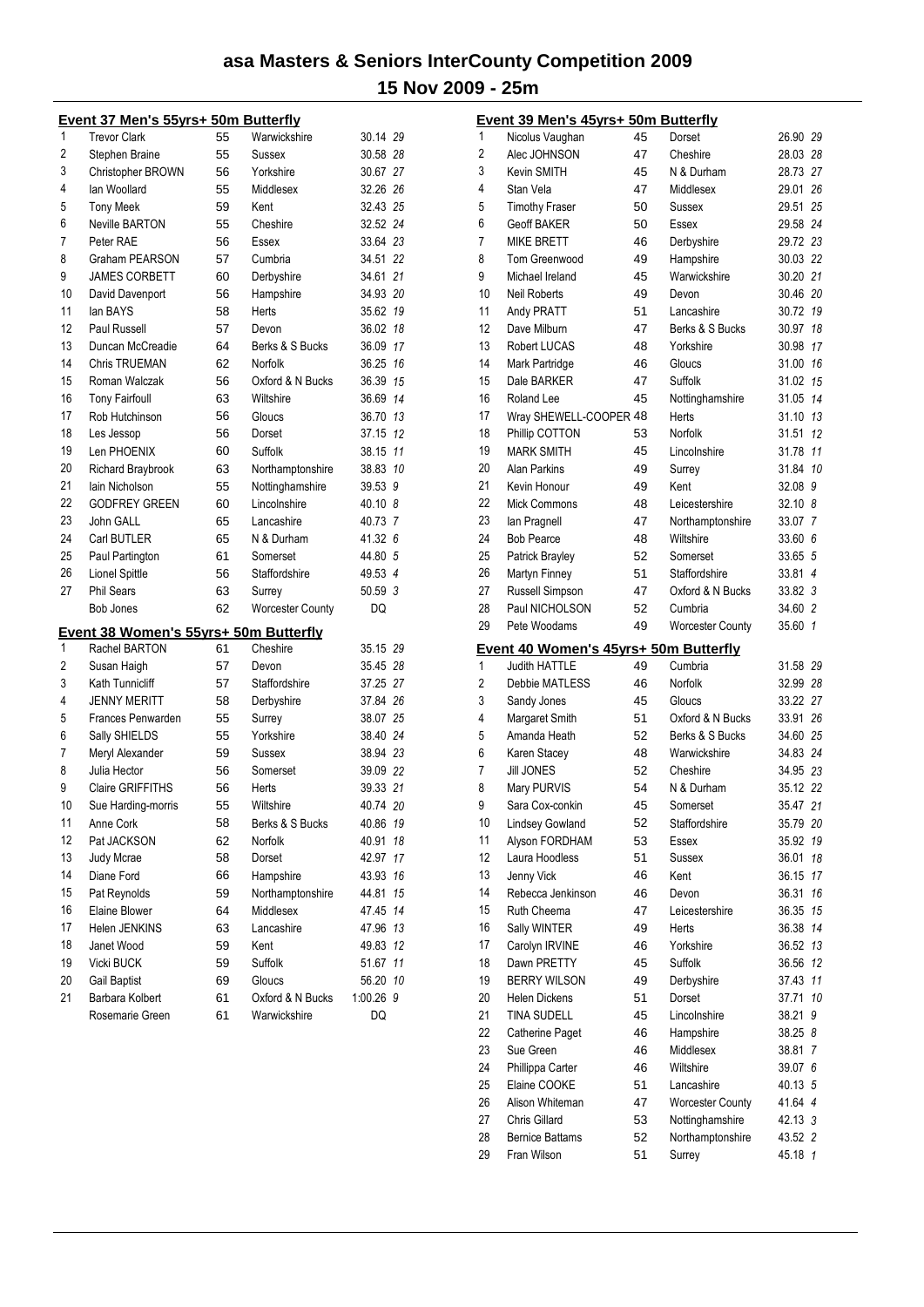|                | <u> Event 41 Men's 35yrs+ 50m Butterfly</u> |    |                         |           |     |
|----------------|---------------------------------------------|----|-------------------------|-----------|-----|
| 1              | David Warren                                | 38 | Sussex                  | 25.86 29  |     |
| 2              | David REES                                  | 36 | Cheshire                | 27.29 28  |     |
| 3              | David CHANEY                                | 41 | N & Durham              | 27.38 27  |     |
| 4              | Paul Kirk                                   | 40 | Wiltshire               | 28.51     | 26  |
| 5              | Matthew WHITTAKER                           | 35 | Lancashire              | 28.59 25  |     |
| 6              | <b>Martin GALE</b>                          | 39 | Norfolk                 | 28.98 24  |     |
| 7              | Craig KIRKLAND                              | 41 | Herts                   | 29.04 23  |     |
| 8              | Kyran PARKER                                | 39 | Yorkshire               | 29.11 22  |     |
| 9              | Kevin Trayler                               | 43 | Hampshire               | 29.14 21  |     |
| 10             | Mickey Jones                                | 36 | Dorset                  | 29.29 20  |     |
| 11             | lan Wilkes                                  | 42 | Leicestershire          | 29.34     | 19  |
| 12             | <b>Matthew Gomez</b>                        | 43 | Oxford & N Bucks        | 29.39     | 18  |
| 13             | Mark OSTERRITTER                            | 37 | Essex                   | 29.56     | 17  |
| 14             | <b>STEVE GOODALL</b>                        | 44 | Derbyshire              | 29.65     | 16  |
| 15             | Myles LITTLE                                | 40 | Cumbria                 | 29.79     | 15  |
| 16             | <b>Toby Holloway</b>                        | 37 | Gloucs                  | 30.00     | 14  |
| 17             | Stephen Irwin                               | 38 | Surrey                  | 30.09 13  |     |
| 18             | Christopher Ryall                           | 44 | Warwickshire            | 30.14     | 12  |
| 19             | Peter Dixon                                 | 41 | Middlesex               | 30.39     | 11  |
| 20             | Andrew Allum                                | 35 | Berks & S Bucks         | 30.43     | 10  |
| 21             | Andy Hudson                                 | 37 | Kent                    | 30.44 9   |     |
| 22             | Logan Tweedie                               | 43 | Nottinghamshire         | 30.60 8   |     |
| 23             | <b>CHRISTOPHER WEBSTER37</b>                |    | Lincolnshire            | 30.68 7   |     |
| 24             | Adrian Homer                                | 39 | Northamptonshire        | 31.36 6   |     |
| 25             | Rob Pullan                                  | 41 | Staffordshire           | 31.65 5   |     |
| 26             | <b>Bryan White</b>                          | 35 | Somerset                | 31.68 4   |     |
| 27             | Lee Hall-Annison                            | 44 | Worcester County        | 31.72 3   |     |
| 28             | Paul Coster                                 | 36 | Devon                   | 34.02 1.5 |     |
| $=$            | Dave PEARSON                                | 40 | Suffolk                 | 34.02     | 1.5 |
|                | Event 42 Women's 35yrs+ 50m Butterfly       |    |                         |           |     |
| 1              | <b>Helen SADLER</b>                         | 39 | Cheshire                | 31.47 29  |     |
| $\overline{2}$ | Teresa Dray                                 | 37 | Sussex                  | 32.07     | 28  |
| 3              | Joanne Minion                               | 44 | <b>Worcester County</b> | 32.59     | 27  |
| 4              | <b>JULIE GIBSON</b>                         | 42 | Derbyshire              | 32.93 26  |     |
| 5              | Pam WARE                                    | 37 | Herts                   | 33.26 25  |     |
| 6              | Jill Groves                                 | 35 | Warwickshire            | 33.65 24  |     |
| 7              | Kate WICKENS                                | 39 | Suffolk                 | 33.66 23  |     |
| 8              | Philippa O'Grady                            | 40 | Somerset                | 33.75 22  |     |
| 9              | <b>Isobel ROBSON</b>                        | 44 | Norfolk                 | 34.39     | 21  |
|                |                                             |    |                         |           |     |
| 10<br>11       | Sue BARON                                   | 40 | Lancashire              | 34.65 20  |     |
|                | Denise Ward                                 | 44 | Devon                   | 34.68     | 19  |
| 12             | Marie Royal                                 | 44 | Oxford & N Bucks        | 34.93     | 18  |
| 13             | Cheryl LYONS                                | 37 | Yorkshire               | 35.02     | 17  |
| 14             | Rebecca Kelly                               | 35 | Dorset                  | 35.38     | 16  |
| 15             | Karen Hilton                                | 40 | Gloucs                  | 35.53     | 15  |
| 16             | Natalie Bateson                             | 43 | Middlesex               | 35.84     | 14  |
| 17             | Nell Walker                                 | 43 | Wiltshire               | 35.93     | 13  |
| 18             | Catherine Shearn                            | 40 | Hampshire               | 36.03     | 12  |
| 19             | Donna Wickens                               | 43 | Kent                    | 36.32     | 11  |
| 20             | <b>Shelly Davis</b>                         | 37 | Nottinghamshire         | 36.78 10  |     |
| 21             | Julie SANDERS                               | 37 | Essex                   | 36.98 9   |     |
| 22             | Jenny Powell                                | 41 | Staffordshire           | 37.41 8   |     |
| 23             | Verity DOBBIE                               | 50 | N & Durham              | 37.79 7   |     |
| 24             | Jessica Rathke                              | 50 | Berks & S Bucks         | 38.70 6   |     |
| 25             | Vanessa FOSTER                              | 51 | Cumbria                 | 40.10 5   |     |
| 26             | Sharon Lock                                 | 40 | Leicestershire          | 41.06 4   |     |
| 27             | J Highfield                                 | 41 | Lincolnshire            | 41.64 3   |     |
|                |                                             |    |                         |           |     |
| 28             | Marnie Fedorowycz                           | 41 | Northamptonshire        | 45.69 2   |     |

|                | Event 43 Men's 25yrs+ 50m Butterfly          |    |                         |           |                |
|----------------|----------------------------------------------|----|-------------------------|-----------|----------------|
| 1              | David HOLMES                                 | 27 | Yorkshire               | 25.91     | 29             |
| 2              | Jonathan Audis                               | 29 | Wiltshire               | 26.59 28  |                |
| 3              | <b>Paul Wilkes</b>                           | 25 | <b>Worcester County</b> | 26.63 27  |                |
| 4              | Adam O'Grady                                 | 26 | Sussex                  | 27.26 26  |                |
| 5              | Russell Page-dove                            | 30 | Devon                   | 27.32 25  |                |
| 6              | Nathan Oxford                                | 26 | Leicestershire          | 27.37 24  |                |
| 7              | William Felgate                              | 27 | Hampshire               | 27.41     | 23             |
| 8              | David Denny                                  | 33 | Oxford & N Bucks        | 27.72 22  |                |
| 9              | <b>Robert Small</b>                          | 30 | Warwickshire            | 27.99 21  |                |
| 10             | <b>Bruce Snodgrass</b>                       | 33 | Berks & S Bucks         | 28.03 20  |                |
| 11             | <b>Geoff Twinning</b>                        | 29 | Gloucs                  | 28.27     | 19             |
| 12             | David READ                                   | 37 | Herts                   | 28.35     | 18             |
| 13             | <b>Ben HICKS</b>                             | 25 | Suffolk                 | 28.70     | 17             |
| 14             | Paul Nichols                                 | 33 | Northamptonshire        | 28.74     | 16             |
| 15             | Sean Callow                                  | 29 | Nottinghamshire         | 29.05     | 15             |
| 16             | <b>Richard SYMONDS</b>                       | 35 | Cheshire                | 29.09     | 14             |
| 17             | DAVE HOLLAND                                 | 28 | Derbyshire              | 29.10     | 13             |
| 18             | Matthew RICKETT                              | 27 | Essex                   | 29.15     | 12             |
| 19             | Andrew MacLean                               | 30 | Kent                    | 29.34 11  |                |
| 20             | William APPLEBY                              | 27 | Norfolk                 | 29.43 9.5 |                |
| $=$            | Keith Tyler                                  | 31 | Dorset                  | 29.43 9.5 |                |
| 22             | Paul SMITH                                   | 34 | Lancashire              | 29.61 8   |                |
| 23             | Nigel Smith                                  | 32 | Somerset                | 30.47     | $\overline{7}$ |
| 24             | <b>Matthew GRANT</b>                         | 45 | N & Durham              | 30.61     | 6              |
| 25             | Marc Alcock                                  | 35 | Staffordshire           | 31.02 5   |                |
| 26             | Raoul Downey                                 | 45 | Surrey                  | 33.56 4   |                |
| 27             | Darrell SLEE                                 | 33 | Cumbria                 | 34.30 3   |                |
| 28             | CHRISTOPHER WILLERT 25                       |    | Lincolnshire            | 34.53 2   |                |
|                | Jamelson Ramos                               | 24 | Middlesex               | DQ        |                |
|                | <b>Event 44 Women's 25yrs+ 50m Butterfly</b> |    |                         |           |                |
| 1              | Elizabeth BELLINGER                          | 31 | Herts                   | 29.34 29  |                |
| $\overline{c}$ | Lucy LLOYD-ROACH                             | 26 | Cheshire                | 30.08 28  |                |
| 3              | Gina Hobson                                  | 32 | Middlesex               | 30.09 27  |                |
| 4              | Kate Henderson                               | 28 | Berks & S Bucks         | 30.70 26  |                |
| 5              | Penny Porter                                 | 31 | Gloucs                  | 31.00 25  |                |
| 6              | Kate SMITH                                   | 27 | N & Durham              | 31.02 24  |                |
| 7              | Laura Bale                                   | 25 | Dorset                  | 31.27 23  |                |
| 8              | <b>Helen ASQUITH</b>                         | 26 | Cumbria                 | 31.34 22  |                |
| 9              | Kate Ward                                    | 28 | Staffordshire           | 31.38     | 21             |
| 10             | REBECCA FOX                                  | 29 | Derbyshire              | 31.40     | 20             |
| 11             | Elizabeth MOULD                              | 27 | Yorkshire               | 31.46     | 19             |
| 12             | Teresa Dray                                  | 37 | Sussex                  | 31.64     | 18             |
| 13             | Aneska Binks                                 | 32 | Leicestershire          | 31.70     | 17             |
| 14             | Katie WHITING                                | 34 | Norfolk                 | 31.77     | 16             |
| 15             | Laura Henry                                  | 47 | Surrey                  | 32.17     | 15             |
| 16             | Joy Stephenson                               | 30 | Warwickshire            | 32.58     | 14             |
| 17             | Amy Cantelo                                  | 30 | Hampshire               | 33.36     | 13             |
| 18             | Danielle Scagell                             | 26 | Devon                   | 33.80     | 12             |
| 19             | Katie HIGGON                                 | 25 | Essex                   | 34.05     | 11             |
| 20             | <b>Bethan Smith</b>                          | 28 | Wiltshire               | 34.27     | 10             |
| 21             | Hanna Dabbour                                | 26 | Somerset                | 34.56     | 9              |
| 22             | Nicki Woolgar                                | 33 | Kent                    | 34.92 8   |                |
| 23             | Charlotte James                              | 26 | Oxford & N Bucks        | 35.13 7   |                |
| 24             | Helena HEYN                                  | 34 | Suffolk                 | 35.97 6   |                |
| 25             | <b>HOLLIE WELLS</b>                          | 25 | Lincolnshire            | 36.80 5   |                |
| 26             | Emma JENKINS                                 | 33 | Lancashire              | 37.35 4   |                |
| 27             | Louisa Wallace                               | 28 | Northamptonshire        | 38.27 3   |                |
| 28             | sue arrowsmith                               | 47 | Nottinghamshire         | 44.22 2   |                |
|                |                                              |    |                         |           |                |
| 29             | Lucy Walters                                 | 29 | <b>Worcester County</b> | 47.81 1   |                |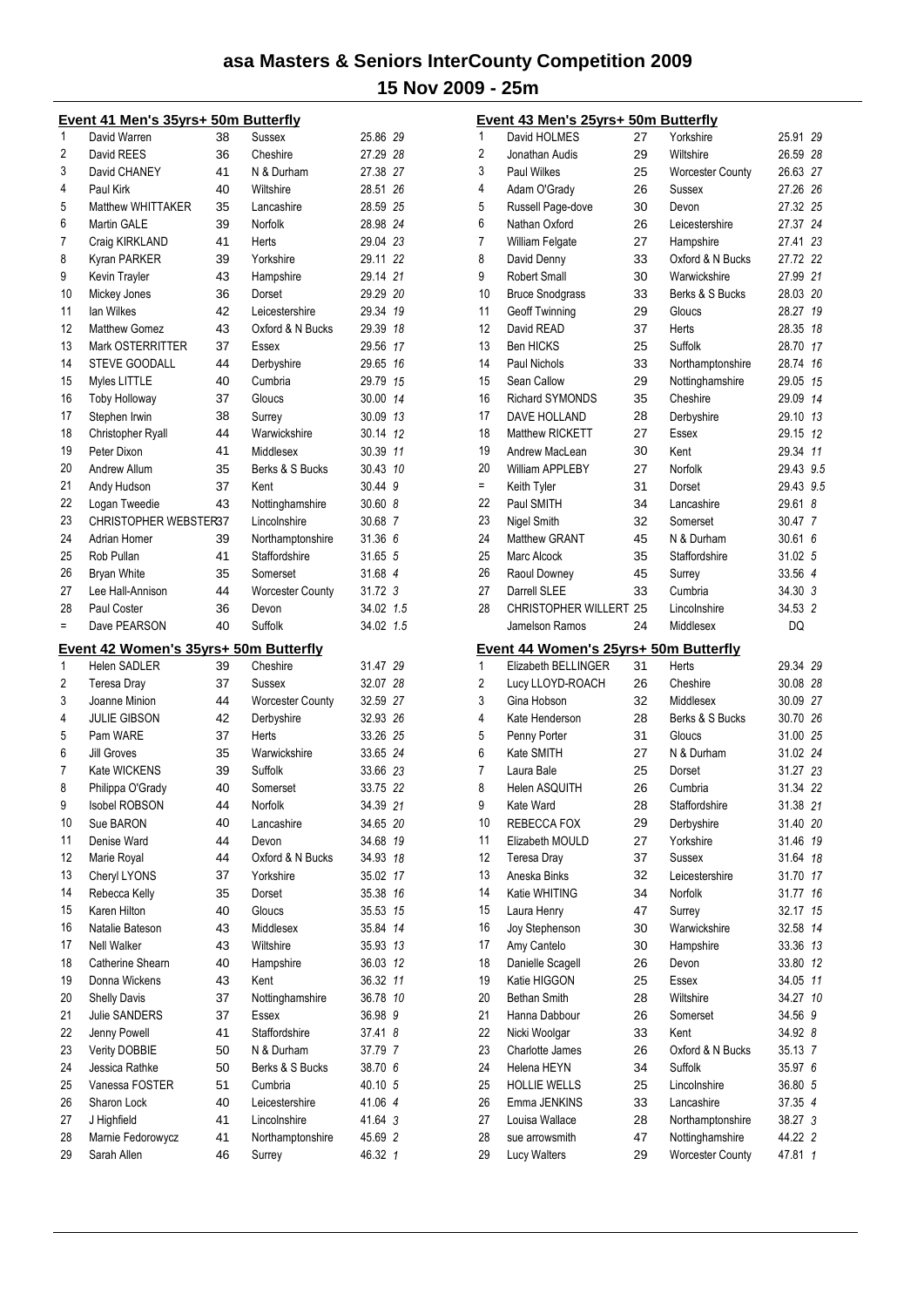|          | Event 45 Men's 18yrs+ 50m Butterfly          |    |                                 |                    |      |
|----------|----------------------------------------------|----|---------------------------------|--------------------|------|
| 1        | James Wardle                                 | 24 | Warwickshire                    | 25.97 29           |      |
| 2        | Craig WARD                                   | 24 | Cheshire                        | 26.31 28           |      |
| 3        | Steven MILLICAN                              | 24 | Yorkshire                       | 26.48 27           |      |
| 4        | Craig ELLIOTT                                | 22 | Cumbria                         | 26.72 26           |      |
| 5        | Martin Cox                                   | 20 | Nottinghamshire                 | 26.79 25           |      |
| 6        | <b>Tom Burchill</b>                          | 19 | <b>Worcester County</b>         | 26.82 24           |      |
| 7        | <b>Chris Aust</b>                            | 27 | Oxford & N Bucks                | 27.32 23           |      |
| 8        | <b>Brendan Giltinane</b>                     | 23 | Hampshire                       | 27.33 22           |      |
| 9        | Tom Cunningham                               | 25 | Dorset                          | 27.50 21           |      |
| 10       | Chris Rowley                                 | 19 | Berks & S Bucks                 | 27.51 20           |      |
| 11       | Ross Szender                                 | 24 | Devon                           | 27.60 19           |      |
| 12       | <b>Richard Hill</b>                          | 21 | Somerset                        | 27.81              | 18   |
| 13       | <b>Richard Breen</b>                         | 24 | Leicestershire                  | 27.82 17           |      |
| 14       | Leon Smith                                   | 26 | Middlesex                       | 28.01 16           |      |
| 15       | Sam WATTS                                    | 23 | Norfolk                         | 28.06              | 15   |
| 16       | Steven DICKINSON                             | 24 | N & Durham                      | 28.14              | 14   |
| 17       | <b>Phil Muspratt</b>                         | 24 | Wiltshire                       | 28.23 13           |      |
| 18       | Thomas WILLIAMS                              | 24 | Suffolk                         | 28.31              | 12   |
| 19       | Adam SPEAR                                   | 18 | Essex                           | 28.41              | 11   |
| 20       | Craig Mayhew                                 | 40 | Sussex                          | 28.72 10           |      |
| 21       | <b>RICHARD BELL</b>                          | 23 | Lincolnshire                    | 28.95 9            |      |
| 22       | <b>Clive Bates</b>                           | 20 | Kent                            | 28.99 8            |      |
| 23       | JJ Barber                                    | 27 | Staffordshire                   | 29.37 7            |      |
| 24       | James Williams                               | 27 | Gloucs                          | 29.72 6            |      |
| 25       | Sam DALLIMORE                                | 18 | <b>Herts</b>                    | 29.98 5            |      |
| 26       | Mark RILEY                                   | 23 | Lancashire                      | 30.16 4            |      |
| 27       | Darryl Vokes                                 | 24 | Northamptonshire                | 31.43 3            |      |
| 28       | <b>JON ODDY</b>                              | 41 | Derbyshire                      | 31.64 2            |      |
| 29       |                                              |    |                                 |                    |      |
|          |                                              |    |                                 |                    |      |
|          | Yuichi Takayama                              | 42 | Surrey                          | 34.12 1            |      |
|          | <u>Event 46 Women's 18yrs+ 50m Butterfly</u> |    |                                 |                    |      |
| 1        | Victoria Rayson                              | 19 | Somerset                        | 29.56 29           |      |
| 2        | Claudia Coleman                              | 20 | Dorset                          | 29.74 28           |      |
| 3        | Emma Robinson                                | 23 | Devon                           | 29.90 27           |      |
| 4        | Katie Nimmo                                  | 33 | Gloucs                          | 31.00 26           |      |
| 5        | Leanne Taylor                                | 22 | <b>Worcester County</b>         | 31.14 25           |      |
| 6        | Sara GREENWOOD                               | 22 | Norfolk                         | 31.27 24           |      |
| 7        | Jennifer CLEGG                               | 21 | Yorkshire                       | 31.42 23           |      |
| 8        | Cathryn Green                                | 18 | Hampshire                       | 31.59 22           |      |
| 9        | REBECCA WARD                                 | 24 | Derbyshire                      | 31.86 21           |      |
| 10       | Laura Walsh                                  | 27 | Middlesex                       | 32.41 20           |      |
| 11       | <b>Stacey Cameron</b>                        | 20 | Warwickshire                    | 32.43 19           |      |
| 12       | Toni OGOGO                                   | 22 | Suffolk                         | 32.56 17.5         |      |
| $=$      | <b>Kirsty Chivers</b>                        | 30 | Sussex                          | 32.56              | 17.5 |
| 14       | Hayley RIGBY                                 | 18 | Lancashire                      | 32.91              | 16   |
| 15       | Kate TURNER                                  | 18 | N & Durham                      | 33.35              | 15   |
| 16       | Lorraine Dobbins                             | 22 | Northamptonshire                | 33.49              | 14   |
| 17       | Chelsea MEARS                                | 24 | Cheshire                        | 33.70 13           |      |
| 18       | Stephanie Rich                               | 21 | Berks & S Bucks                 | 33.95              | 12   |
| 19       | <b>Holly Davis</b>                           | 24 | Oxford & N Bucks                | 33.99              | 11   |
| 20       | Shannon HARROLD                              | 18 | Essex                           | 34.19 10           |      |
| 21       | <b>Harriett Lerwill</b>                      | 25 | Wiltshire                       | 34.39 9            |      |
| 22       | Emma Randles                                 | 23 | Surrey                          | 34.46 8            |      |
| 23       | charlotte cardwell                           | 23 | Nottinghamshire                 | 34.57 7            |      |
| 24       | Natalie BARNARD                              | 22 | Herts                           | 34.99 6            |      |
| 25       | <b>Sharnie Clements</b>                      | 19 | Kent                            | 35.14 5            |      |
| 26       | Jennifer BROWN                               | 19 | Cumbria                         | 35.69 4            |      |
| 27       | <b>EMMA THORNE</b>                           | 19 | Lincolnshire                    | 36.38 3            |      |
| 28<br>29 | Harriet Pettingale<br>Tara Thornton          | 21 | Leicestershire<br>Staffordshire | 37.11 2<br>39.48 1 |      |

|    | Event 47 Mixed 240yrs+ 4x50m Freestyle Relay   |             |    |
|----|------------------------------------------------|-------------|----|
| 1  | Essex                                          | 2:10.41 29  |    |
| 2  | Yorkshire                                      | 2:11.55 28  |    |
| 3  | Cheshire                                       | 2:13.08 27  |    |
| 4  | Hampshire                                      | 2:13.11 26  |    |
| 5  | Devon                                          | 2:13.95 25  |    |
| 6  | Warwickshire                                   | 2:14.39 24  |    |
| 7  | <b>Sussex</b>                                  | 2:15.56 23  |    |
| 8  | Berks & S Bucks                                | 2:16.34 22  |    |
| 9  | Gloucs                                         | 2:20.60 21  |    |
| 10 | Middlesex                                      | 2:21.43 20  |    |
| 11 | Kent                                           | 2:21.60 19  |    |
| 12 | N & Durham                                     | 2:23.69 18  |    |
| 13 | Herts                                          | 2:25.10 17  |    |
| 14 | Norfolk                                        | 2:26.09 16  |    |
| 15 | Surrey                                         | 2:27.67 15  |    |
| 16 | Lancashire                                     | 2:29.21 14  |    |
| 17 | Suffolk                                        | 2:29.84 13  |    |
| 18 | Somerset                                       | 2:35.37 12  |    |
| 19 | Dorset                                         | 2:45.08 11  |    |
| 20 | Wiltshire                                      | 2:49.98 10  |    |
| 21 | Oxford & N Bucks                               | 2:59.05 9   |    |
| 22 | Northamptonshire                               | $3:15.25$ 8 |    |
| 23 | Staffordshire                                  | 3:32.52 7   |    |
|    | Event 48 Women's 160yrs+ 4x50m Freestyle Relay |             |    |
| 1  | Warwickshire                                   | 2:00.65 29  |    |
| 2  | Derbyshire                                     | 2:01.66 28  |    |
| 3  | Cheshire                                       | 2:02.17 27  |    |
| 4  | Wiltshire                                      | 2:02.64 26  |    |
| 5  | Middlesex                                      | 2:03.51 25  |    |
| 6  | Devon                                          | 2:05.27 24  |    |
| 7  | Yorkshire                                      | 2:05.47 23  |    |
| 8  | Suffolk                                        | 2:05.86 22  |    |
| 9  | Cumbria                                        | 2:06.21 21  |    |
| 10 | Essex                                          | 2:07.25 20  |    |
| 11 | Norfolk                                        | 2:08.11 19  |    |
| 12 | Berks & S Bucks                                | 2:08.20 18  |    |
| 13 | Somerset                                       | 2:08.28 17  |    |
| 14 | Staffordshire                                  | 2:09.36 16  |    |
| 15 | Leicestershire                                 | 2:09.38 15  |    |
| 16 | Sussex                                         | 2:09.63 14  |    |
| 17 | Kent                                           | 2:09.96     | 13 |
| 18 | Herts                                          | 2:10.53 12  |    |
| 19 | Oxford & N Bucks                               | 2:13.45 11  |    |
| 20 | Dorset                                         | 2:14.40 10  |    |
| 21 | Hampshire                                      | 2:14.64 9   |    |
| 22 | N & Durham                                     | 2:15.20 8   |    |
| 23 | <b>Worcester County</b>                        | 2:16.23 7   |    |
| 24 | Nottinghamshire                                | 2:16.656    |    |
| 25 | Lancashire                                     | $2:18.10$ 5 |    |
| 26 | Lincolnshire                                   | 2:19.76 4   |    |
| 27 | Gloucs                                         | 2:20.90 3   |    |
| 28 | Northamptonshire                               | 2:30.39 2   |    |
| 29 | Surrey                                         | 2:31.80 1   |    |
|    |                                                |             |    |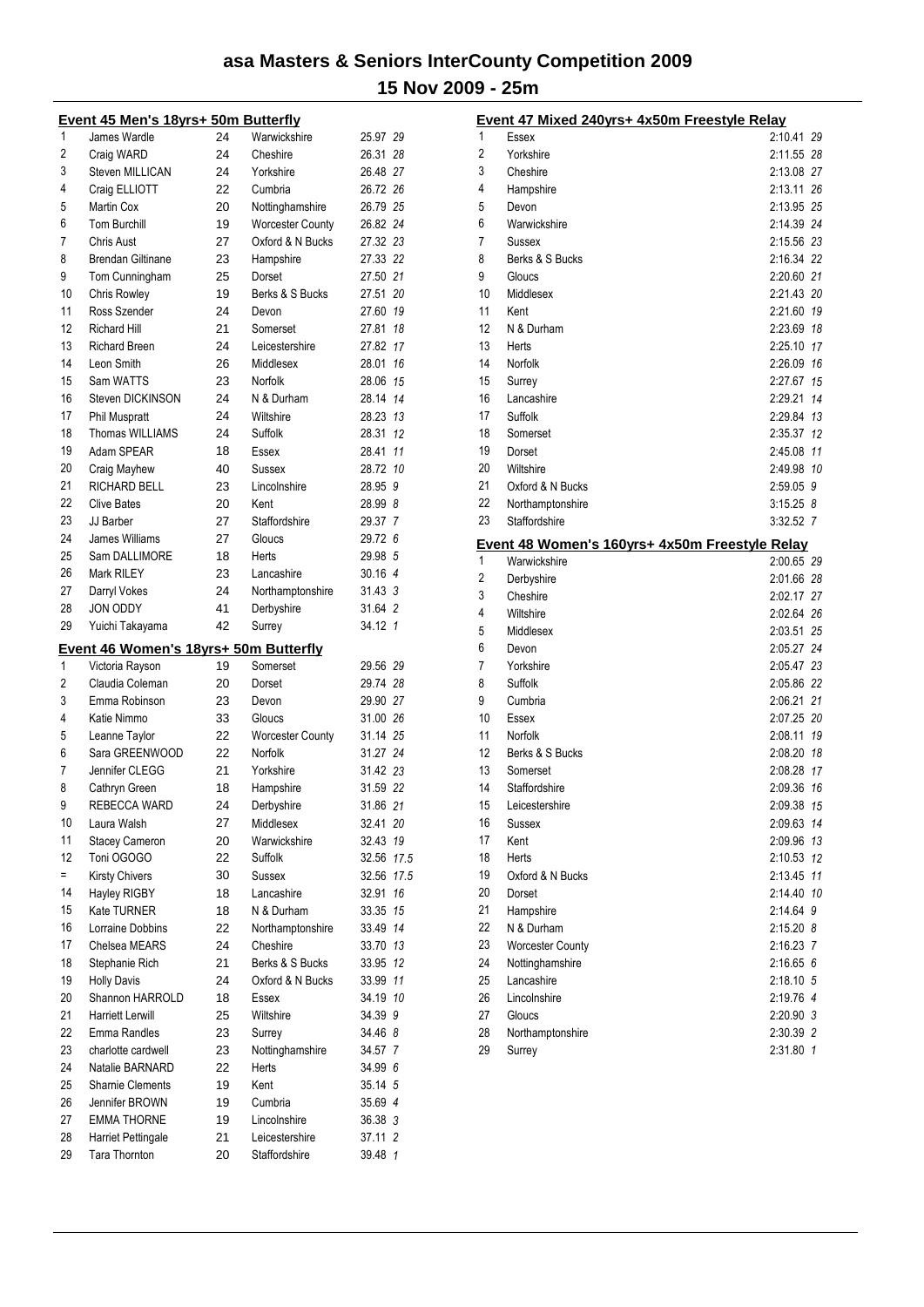|          | Event 49 Men's 160yrs+ 4x50m Freestyle Relay  |                        |  |
|----------|-----------------------------------------------|------------------------|--|
| 1        | Cheshire                                      | 1:41.63 29             |  |
| 2        | Hampshire                                     | 1:43.89 28             |  |
| 3        | Sussex                                        | 1:43.95 27             |  |
| 4        | Herts                                         | 1:46.10 26             |  |
| 5        | N & Durham                                    | 1:46.67 25             |  |
| 6        | Berks & S Bucks                               | 1:46.79 24             |  |
| 7        | Warwickshire                                  | 1:46.81 23             |  |
| 8        | Devon                                         | 1:46.86 22             |  |
| 9        | Dorset                                        | 1:46.97 21             |  |
| 10       | Middlesex                                     | 1:47.16 20             |  |
| 11       | Nottinghamshire                               | 1:47.47 19             |  |
| 12       | Leicestershire                                | 1:48.95 18             |  |
| 13       | Cumbria                                       | 1:50.40 17             |  |
| 14       | Essex                                         | 1:50.53 16             |  |
| 15       | Lancashire                                    | 1:51.60 15             |  |
| 16       | Derbyshire                                    | 1:52.32 14             |  |
| 17       | Wiltshire                                     | 1:52.74 13             |  |
| 18       | Norfolk                                       | 1:53.08 11.5           |  |
| $=$      | <b>Worcester County</b>                       | 1:53.08 11.5           |  |
| 20       | Gloucs                                        | 1:55.25 10             |  |
| 21       | Lincolnshire                                  | 1:56.17 9              |  |
| 22       | Kent                                          | 1:57.79 8              |  |
| 23       | Oxford & N Bucks                              | 1:58.43 7              |  |
| 24       | Suffolk                                       | 1:58.936               |  |
| 25       | Surrey                                        | 1:59.37 5              |  |
| 26       | Somerset                                      | 1:59.88 4              |  |
| 27       | Northamptonshire                              | 2:02.60 3              |  |
| 28       | Staffordshire                                 | 2:05.69 2              |  |
|          |                                               |                        |  |
|          | Event 50 Women's 72yrs+ 4x50m Freestyle Relay |                        |  |
| 1        | Middlesex                                     | 1:53.93 29             |  |
| 2        | Dorset                                        | 1:55.20 28             |  |
| 3        | Devon                                         | 1:55.29 27             |  |
| 4        | Gloucs                                        | 1:55.62 26             |  |
| 5        | Yorkshire                                     | 1:55.99 25             |  |
| 6        | Derbyshire                                    | 1:56.55 24             |  |
| 7        | N & Durham                                    | 1:57.04 23             |  |
| 8        | Cheshire                                      | 1:57.36 22             |  |
| 9        | Warwickshire                                  | 1:57.60 21             |  |
| 10       | Norfolk                                       | 1:57.79 20             |  |
| 11       | <b>Worcester County</b>                       | 1:59.97 19             |  |
| 12       | Surrey                                        | 2:00.26 18             |  |
| 13       | Sussex                                        | 2:00.28 17             |  |
| 14       | Wiltshire                                     | 2:01.75 16             |  |
| 15       | Essex                                         | 2:01.99 15             |  |
| 16       | Berks & S Bucks                               | 2.02.43 14             |  |
| 17       | Hampshire                                     | 2:03.04 13             |  |
| 18       | Somerset                                      | 2:03.05 12             |  |
| 19       | Suffolk                                       | 2:04.83 11             |  |
| 20       | Herts                                         | 2:04.98 10             |  |
| 21       | Lancashire                                    | 2:05.42 9              |  |
| 22       | Staffordshire                                 | 2:06.98 8              |  |
| 23       | Leicestershire                                | 2:08.99 7              |  |
| 24       | Oxford & N Bucks                              | 2:09.28 6              |  |
| 25       | Nottinghamshire                               | 2:10.65 5              |  |
| 26<br>27 | Northamptonshire<br>Kent                      | 2:11.76 4<br>2:12.36 3 |  |

|          | Event 51 Men's 72yrs+ 4x50m Freestyle Relay |    |                                   |                          |    |
|----------|---------------------------------------------|----|-----------------------------------|--------------------------|----|
| 1        | Cheshire                                    |    |                                   | 1:37.76 29               |    |
| 2        | Devon                                       |    |                                   | 1:39.32 28               |    |
| 3        | Yorkshire                                   |    |                                   | 1:39.37 27               |    |
| 4        | <b>Worcester County</b>                     |    |                                   | 1:40.48 25.5             |    |
| $=$      | Hampshire                                   |    |                                   | 1:40.48 25.5             |    |
| 6        | Middlesex                                   |    |                                   | 1:40.75 24               |    |
| 7        | Warwickshire                                |    |                                   | 1:40.77 23               |    |
| 8        | Suffolk                                     |    |                                   | 1:42.14 22               |    |
| 9        | Nottinghamshire                             |    |                                   | 1:42.92 21               |    |
| 10       | Oxford & N Bucks                            |    |                                   | 1:43.04 20               |    |
| 11       | Berks & S Bucks                             |    |                                   | 1:44.70 19               |    |
| 12       | Sussex                                      |    |                                   | 1:45.05 18               |    |
| 13       | N & Durham                                  |    |                                   | 1:45.54 17               |    |
| 14       | Leicestershire                              |    |                                   | 1:45.64 16               |    |
| 15       | Dorset                                      |    |                                   | 1:45.96 15               |    |
| 16       | Somerset                                    |    |                                   | 1:46.25 14               |    |
| 17       | Gloucs                                      |    |                                   | 1:46.75 13               |    |
| 18       | Lancashire                                  |    |                                   | 1:47.02 12               |    |
| 19       | Norfolk                                     |    |                                   | 1:47.30 11               |    |
| 20       | Essex                                       |    |                                   | 1:48.20 10               |    |
| 21       | Staffordshire                               |    |                                   | 1:48.26 9                |    |
| 22       | Derbyshire                                  |    |                                   | 1:48.61 8                |    |
| 23       | Lincolnshire                                |    |                                   | 1:48.88 7                |    |
| 24       | Kent                                        |    |                                   | 1:49.236                 |    |
| 25       | Wiltshire                                   |    |                                   | 1:51.59 5                |    |
| 26       | Herts                                       |    |                                   | 1:51.72 4                |    |
| 27       | Northamptonshire                            |    |                                   | $1:52.55$ 3              |    |
| 28       | Surrey                                      |    |                                   | 1:53.93 2                |    |
|          | Cumbria                                     |    |                                   | DQ ST-                   |    |
|          | Event 52 Women's 65yrs+ 50m Backstroke      |    |                                   |                          |    |
| 1        | Doreen GORDON                               | 67 | Lancashire                        | 45.65 29                 |    |
| 2        | Jane Asher                                  | 78 | Surrey                            | 47.26 28                 |    |
| 3        | Janet Brown                                 | 68 | Gloucs                            | 47.68 27                 |    |
| 4        | Jose Adam                                   | 68 | Sussex                            | 48.08 26                 |    |
| 5        | Jean Howard-jones                           | 66 | Dorset                            | 49.18 25                 |    |
| 6        | <b>Brenda WALKER</b>                        | 71 | Cheshire                          | 49.32 24                 |    |
| 7        | <b>Brenda Hallard</b>                       | 71 | Warwickshire                      | 49.84 23                 |    |
| 8        | Jenny Ball                                  | 71 | Hampshire                         | 52.05 22                 |    |
| 9        | Matty VAN DER VEEN                          | 65 | Norfolk                           | 52.87 21                 |    |
| 10       | Anne Grantham                               | 71 | Devon                             | 53.09 20                 |    |
| 11       | Lorna Harding                               | 77 | Wiltshire                         | 55.03                    | 19 |
| 12       | June Rosenwould                             | 68 | Middlesex                         | 55.89 18                 |    |
| 13       | Valerie STANDAGE                            | 67 | Essex                             | 58.07                    | 17 |
| 14       | Maureen Tomlinson                           | 65 | Berks & S Bucks                   | 59.91                    | 16 |
| 15       | Grace Isaac                                 | 77 | Somerset                          | 1:00.04                  | 15 |
| 16       | Naomi CROWDER                               | 73 | Yorkshire                         | 1:01.21                  | 14 |
| 17       | Ruth MILLER                                 | 72 | Suffolk                           | 1:04.24                  | 13 |
|          |                                             |    |                                   |                          |    |
| 18<br>19 | RITA BAXTER<br>Ann BROOMFIELD               | 73 | Lincolnshire                      | 1:04.73                  | 12 |
| 20       | Maureen Fakley                              | 67 | Herts<br>Kent                     | 1:07.16 11<br>1:10.28 10 |    |
| 21       |                                             | 72 |                                   |                          |    |
| 22       | Jean Thomas                                 | 65 | Northamptonshire<br>Staffordshire | 1:19.60 9                |    |
|          | Margaret Holmes                             | 75 |                                   | 1:22.41 8                |    |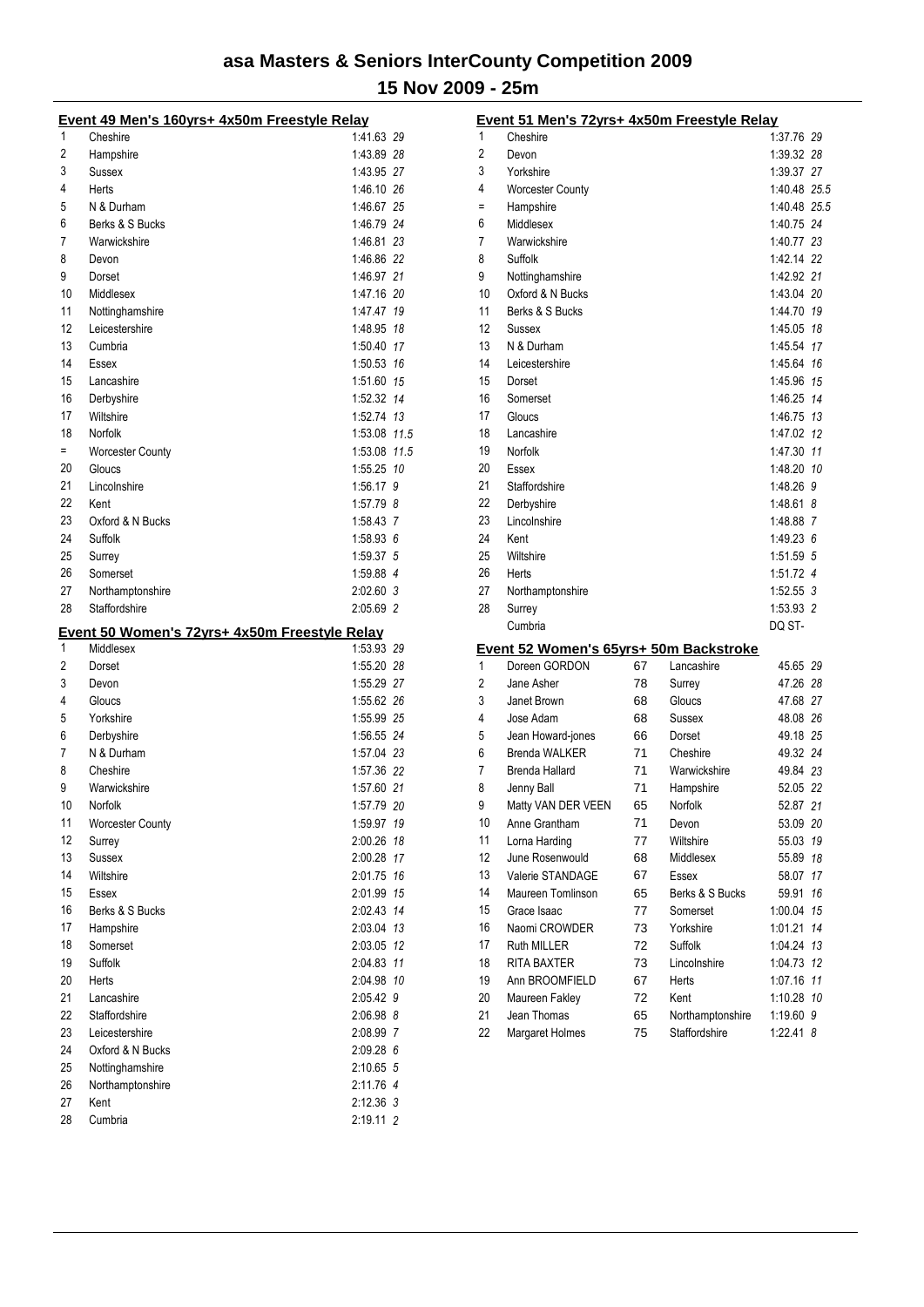|                | Event 53 Men's 65yrs+ 50m Backstroke   |    |                  |             |     |
|----------------|----------------------------------------|----|------------------|-------------|-----|
| 1              | Dave Langley                           | 65 | Gloucs           | 38.23 29    |     |
| $\overline{2}$ | <b>Bill Letch</b>                      | 69 | Devon            | 38.43 28    |     |
| 3              | Alan JACKSON                           | 70 | Norfolk          | 38.96 27    |     |
| 4              | Keith Ingram                           | 69 | Warwickshire     | 39.70 26    |     |
| 5              | James Stewart                          | 66 | Kent             | 39.71 24.5  |     |
| $=$            | Nigel Salsbury                         | 69 | Berks & S Bucks  | 39.71 24.5  |     |
| 7              | Peter KENDREW                          | 69 | Yorkshire        | 40.51       | -23 |
| 8              | <b>Tony Taylor</b>                     | 67 | Nottinghamshire  | 41.80 22    |     |
| 9              | Robert Apel                            | 65 | Northamptonshire | 42.45 21    |     |
| 10             | Cliff WARD                             | 78 | N & Durham       | 42.50 20    |     |
| 11             | <b>Tony PEPPER</b>                     | 71 | Essex            | 42.71 19    |     |
| 12             | <b>Charles Parker</b>                  | 68 | Hampshire        | 43.32 17.5  |     |
| $=$            | <b>Tom WALKER</b>                      | 74 | Cheshire         | 43.32 17.5  |     |
| 14             | <b>Tim Pearce</b>                      | 70 | Sussex           | 43.56       | 16  |
| 15             | Derek Parr                             | 65 | Middlesex        | 43.64 15    |     |
| 16             | John GALL                              | 65 | Lancashire       | 45.58 14    |     |
| 17             | Robert Holman                          | 65 | Dorset           | 45.72 13    |     |
| 18             | <b>Terry Lazenby</b>                   | 67 | Surrey           | 48.95 12    |     |
| 19             | <b>Brian Davis</b>                     | 72 | Wiltshire        | 49.50       | 11  |
| 20             | Chris LOXLEY-FORD                      | 68 | Herts            | 49.60 10    |     |
| 21             | David Hall                             | 67 | Oxford & N Bucks | 51.01 9     |     |
| 22             |                                        |    | Leicestershire   | 54.46 8     |     |
| 23             | Pete Williams                          | 66 | Somerset         | 56.94 7     |     |
| 24             | John SCARFE                            | 69 | Suffolk          | $1.04.28$ 6 |     |
| 25             | <b>RICHARD HOWES</b>                   | 70 | Lincolnshire     | 1:11.78 5   |     |
| 26             | <b>Edgar Hastings</b>                  | 69 | Staffordshire    | 1:20.84 4   |     |
|                | Event 54 Women's 55yrs+ 50m Backstroke |    |                  |             |     |
| 1              | Rachel BARTON                          | 61 | Cheshire         | 36.87 29    |     |
| $\overline{2}$ | Kath Tunnicliff                        | 57 | Staffordshire    | 38.12 28    |     |
| 3              | Susan Haigh                            | 57 | Devon            | 38.23 27    |     |
| 4              | Anne Bourne                            | 55 | Warwickshire     | 40.14 26    |     |
| 5              | <b>Carol Fellows</b>                   | 63 | Gloucs           | 40.50 25    |     |
| 6              | PAULINE INWOOD                         | 57 | Derbyshire       | 40.84 24    |     |
| 7              | Anne Cork                              | 58 | Berks & S Bucks  | 41.60 23    |     |
| 8              | Julia Kemp                             | 61 | Wiltshire        | 41.68 22    |     |
| 9              | Susie Breslin                          | 62 | Middlesex        | 41.83 21    |     |
| 10             | Wendy OFFORD                           | 55 | Yorkshire        | 42.10 20    |     |
| 11             | Frances Penwarden                      | 55 | Surrey           | 42.33 19    |     |
| 12             | Alison Gwynn                           | 61 | Sussex           | 43.08       | 18  |
| 13             | Pat JACKSON                            | 62 | Norfolk          | 43.95       | 17  |
| 14             | Janet GARDINER                         | 60 | Herts            | 44.21       | 16  |
| 15             | Julia Hector                           | 56 | Somerset         | 48.46       | 15  |
| 16             | Helen JENKINS                          | 63 | Lancashire       | 49.21       | 14  |
| 17             | Sue Dewar                              | 63 | Hampshire        | 49.71       | 13  |
| 18             | Susan HOLDICH                          | 66 | Suffolk          | 53.16       | 12  |
| 19             | Shelley Robinson                       | 57 | Kent             | 53.75       | 11  |
| 20             | Judith Taylor                          | 59 | Northamptonshire | 1:08.11 10  |     |
|                | Diane Quick                            | 56 | Dorset           | DQ T-2L     |     |
|                | Barbara Kolbert                        | 61 | Oxford & N Bucks | DQ          |     |
|                |                                        |    |                  |             |     |

|    | Event 55 Men's 55yrs+ 50m Backstroke   |    |                         |            |              |
|----|----------------------------------------|----|-------------------------|------------|--------------|
| 1  | Christopher BROWN                      | 56 | Yorkshire               | 31.79 29   |              |
| 2  | <b>Trevor Clark</b>                    | 55 | Warwickshire            | 32.74 28   |              |
| 3  | Clive Whitelock                        | 57 | Gloucs                  | 33.73 27   |              |
| 4  | David Hamm                             | 55 | Sussex                  | 34.89 26   |              |
| 5  | Roman Walczak                          | 56 | Oxford & N Bucks        | 35.00 25   |              |
| 6  | <b>Brian Hunt</b>                      | 60 | Kent                    | 35.72 24   |              |
| 7  | <b>Frank Clark</b>                     | 61 | <b>Worcester County</b> | 36.84 23   |              |
| 8  | <b>Chris DUNN</b>                      | 63 | Herts                   | 36.85 22   |              |
| 9  | Fred BOLTON                            | 55 | Cheshire                | 37.56 21   |              |
| 10 | Peter RAE                              | 56 | Essex                   | 37.65 20   |              |
| 11 | Robin Oldfield                         | 62 | Leicestershire          | 37.89 19   |              |
| 12 | Neil (Josep Jackson                    | 63 | Hampshire               | 37.96 17.5 |              |
| Ξ  | Duncan McCreadie                       | 64 | Berks & S Bucks         | 37.96 17.5 |              |
| 14 | Malcolm Munro                          | 62 | Middlesex               | 38.04 16   |              |
| 15 | Len PHOENIX                            | 60 | Suffolk                 | 39.15 15   |              |
| 16 | Peter Grounds                          | 56 | Dorset                  | 39.19 14   |              |
| 17 | <b>Terry Windeatt</b>                  | 61 | Devon                   | 42.98 13   |              |
| 18 | Steven CRAIG                           | 55 | Lancashire              | 43.29 12   |              |
| 19 | lain Nicholson                         | 55 | Nottinghamshire         | 43.37 11   |              |
| 20 | Carl BUTLER                            | 65 | N & Durham              | 43.64 10   |              |
| 21 | <b>Graham PEARSON</b>                  | 57 | Cumbria                 | 43.99 9    |              |
| 22 | Richard Braybrook                      | 63 | Northamptonshire        | 44.25 8    |              |
| 23 | <b>CHRIS BURGE</b>                     | 61 | Derbyshire              | 45.02 7    |              |
| 24 | Chris STAINES                          | 64 | Norfolk                 | 45.69 6    |              |
| 25 | <b>GODFREY GREEN</b>                   | 60 | Lincolnshire            | 45.94 5    |              |
| 26 | Paul Partington                        | 61 | Somerset                | 47.86 4    |              |
| 27 | David Ingram                           | 61 | Wiltshire               | 48.793     |              |
| 28 | <b>Lionel Spittle</b>                  | 56 | Staffordshire           | 49.60 2    |              |
| 29 | <b>Phil Sears</b>                      | 63 | Surrey                  | 52.62      | $\mathbf{1}$ |
|    | Event 56 Women's 45yrs+ 50m Backstroke |    |                         |            |              |
| 1  | <b>Judy BROWN</b>                      | 45 | Cheshire                | 35.13 29   |              |
| 2  | Jacqueline Grace                       | 47 | Warwickshire            | 35.40 28   |              |
| 3  | Julie HOYLE                            | 47 | Yorkshire               | 35.60 27   |              |
| 4  | <b>Judith HATTLE</b>                   | 49 | Cumbria                 | 35.74 26   |              |
| 5  | Rebecca Jenkinson                      | 46 | Devon                   | 35.77 25   |              |
| 6  | <b>BERRY WILSON</b>                    | 49 | Derbyshire              | 36.86 24   |              |
| 7  | Alyson FORDHAM                         | 53 | Essex                   | 37.06 23   |              |
| 8  | Karen BARTON                           | 49 | Lancashire              | 37.38 22   |              |
| 9  | Jane Snedden                           | 49 | Wiltshire               | 37.57 21   |              |
| 10 | Sandy Jones                            | 45 | Gloucs                  | 37.83 20   |              |
| 11 | Sally WINTER                           | 49 | Herts                   | 38.47      | 19           |
| 12 | Karen Kelly-Green                      | 45 | Kent                    | 38.94      | 18           |
| 13 | Margaret Smith                         | 51 | Oxford & N Bucks        | 39.22 17   |              |
| 14 | <b>Lindsey Gowland</b>                 | 52 | Staffordshire           | 39.35      | 16           |
| 15 | Kathy Bidnall                          | 54 | Sussex                  | 39.45      | 15           |
| 16 | Amanda Heath                           | 52 | Berks & S Bucks         | 39.73 14   |              |
| 17 | Pauline Hogg                           | 52 | Hampshire               | 39.96 13   |              |
| 18 | Alison Whiteman                        | 47 | <b>Worcester County</b> | 40.04 12   |              |
| 19 | <b>Verity DOBBIE</b>                   | 50 | N & Durham              | 40.60 11   |              |
| 20 | Sue Arrowsmith                         | 47 | Nottinghamshire         | 41.25      | 10           |
| 21 | <b>Helen Dickens</b>                   | 51 | Dorset                  | 41.71 9    |              |
| 22 | Jane BLACKWELL                         | 50 | Norfolk                 | 44.19 8    |              |
| 23 | ALISON BOARDMAN                        | 45 | Lincolnshire            | 44.99 7    |              |
| 24 | Lesley Sutton                          | 52 | Leicestershire          | 45.41 6    |              |
| 25 | Sue Green                              | 46 | Middlesex               | 46.79 5    |              |
| 26 | Dawn PRETTY                            | 45 | Suffolk                 | 47.85 4    |              |
| 27 | Fran Wilson                            | 51 | Surrey                  | 50.17 3    |              |
| 28 | Denise Poynter                         | 50 | Northamptonshire        | 58.36 2    |              |
|    | Wendy Morgan                           | 48 | Somerset                | DQ T-2L    |              |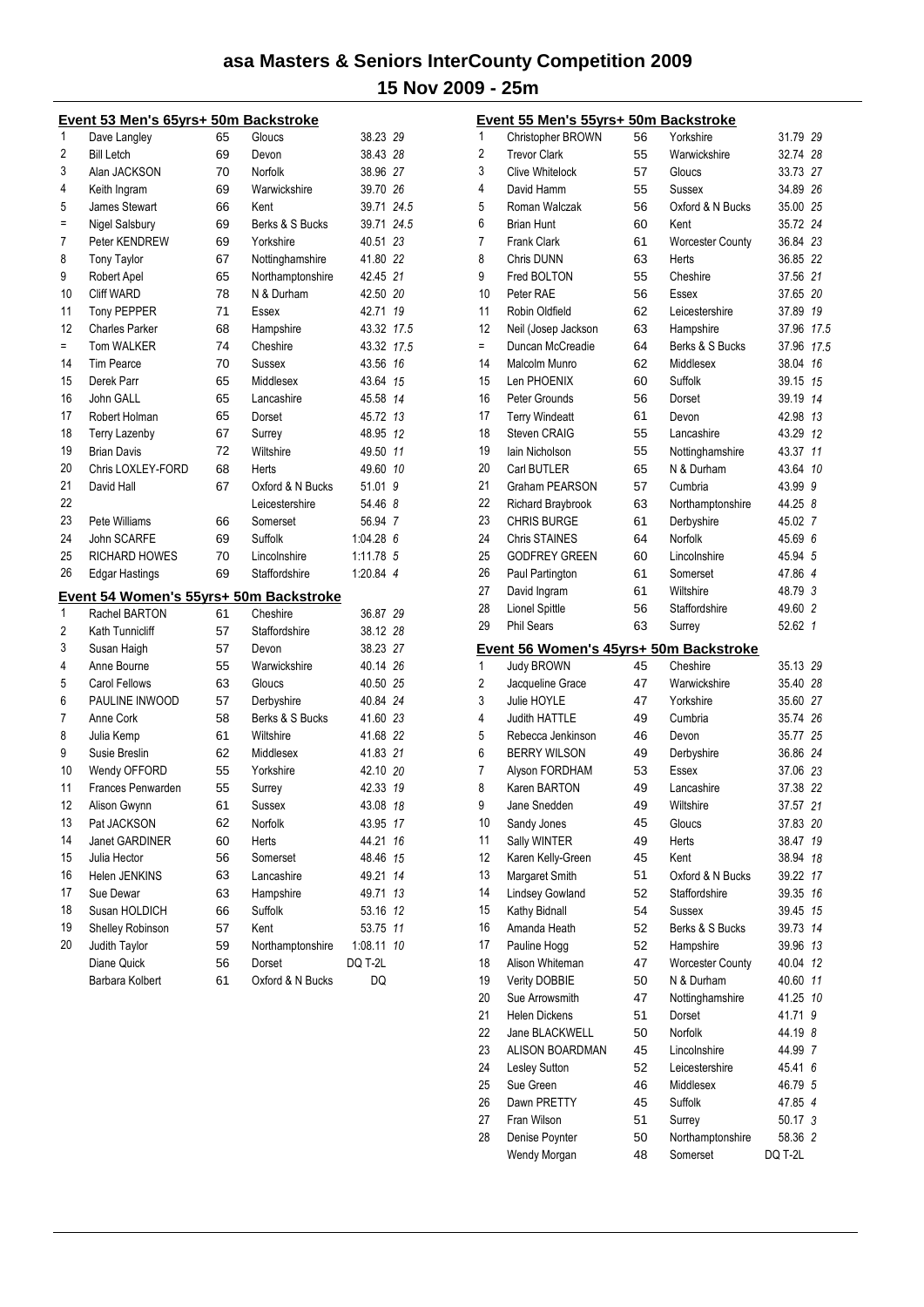|     | <u> Event 57 Men's 45yrs+ 50m Backstroke</u>  |    |                         |            |    |
|-----|-----------------------------------------------|----|-------------------------|------------|----|
| 1   | Stan Vela                                     | 47 | Middlesex               | 30.66 29   |    |
| 2   | Simon Veale                                   | 53 | Devon                   | 31.13 28   |    |
| 3   | Mark Patterson                                | 45 | Nottinghamshire         | 31.48 27   |    |
| 4   | Dale BARKER                                   | 47 | Suffolk                 | 31.50 26   |    |
| 5   | Julian HARFORTH                               | 47 | N & Durham              | 31.99 25   |    |
| 6   | <b>Guy Emerson</b>                            | 46 | Berks & S Bucks         | 32.21 24   |    |
| 7   | Alec JOHNSON                                  | 47 | Cheshire                | 32.44 23   |    |
| 8   | <b>Stuart BROADBENT</b>                       | 45 | Yorkshire               | 32.61 22   |    |
| 9   | Steve Conway                                  | 45 | Leicestershire          | 32.77 21   |    |
| 10  | <b>Richard Searle</b>                         | 45 | Gloucs                  | 32.90 20   |    |
| 11  | Wray SHEWELL-COOPER 48                        |    | Herts                   | 33.17 19   |    |
| 12  | Alan Cooper                                   | 48 | Warwickshire            | 34.15 18   |    |
| 13  | Peter Kirk                                    | 53 | Dorset                  | 34.50 17   |    |
| 14  | Chris GODDARD                                 | 48 | Lancashire              | 34.75 15.5 |    |
| $=$ | <b>Alan Parkins</b>                           | 49 | Surrey                  | 34.75 15.5 |    |
| 16  | Jonathan Exall                                | 50 | Kent                    | 35.02      | 14 |
| 17  | <b>Simon Davis</b>                            | 54 | Sussex                  | 35.34 13   |    |
| 18  | Phillip COTTON                                | 53 | Norfolk                 | 35.74 12   |    |
| 19  | David Hopkins                                 | 49 | Somerset                | 35.77      | 11 |
| 20  | Steve HAM                                     | 47 | Essex                   | 35.89      | 10 |
| 21  | <b>Antony Scott</b>                           | 50 | Hampshire               | 36.31      | 9  |
| 22  | <b>CHRIS WEEDS</b>                            | 46 | Derbyshire              | 36.57 8    |    |
| 23  | <b>TOMMY SCHNEIDER</b>                        | 46 | Lincolnshire            | 36.65 7    |    |
| 24  | Pete Woodams                                  | 49 |                         |            |    |
|     | Dave Weston                                   |    | <b>Worcester County</b> | 38.52 6    |    |
| 25  |                                               | 46 | Wiltshire               | 40.22 5    |    |
| 26  | <b>Steven FOSTER</b>                          | 52 | Cumbria                 | 40.92 4    |    |
| 27  | Dave Kaczmaryk                                | 50 | Northamptonshire        | 41.07 3    |    |
| 28  | <b>Andrew Colling</b>                         | 51 | Oxford & N Bucks        | 41.57 2    |    |
| 29  | Gordon Selywn                                 | 46 | Staffordshire           | 42.32 1    |    |
|     | <u>Event 58 Women's 35yrs+ 50m Backstroke</u> |    |                         |            |    |
| 1   | <b>Jill Groves</b>                            | 35 | Warwickshire            | 33.54 29   |    |
| 2   | Kate Veale                                    | 43 | Devon                   | 34.29 28   |    |
| 3   | Alla Sheptunova                               | 38 | Middlesex               | 34.41 27   |    |
| 4   | Sara Noble-Kendrick                           | 35 | Northamptonshire        | 34.75 26   |    |
| 5   | Anne VANNER                                   | 37 | Herts                   | 35.62 25   |    |
| 6   | Sue BARON                                     | 40 | Lancashire              | 36.00 23.5 |    |
| Ξ   | JULIE GIBSON                                  | 42 | Derbyshire              | 36.00 23.5 |    |
| 8   | <b>Tracie GORST</b>                           | 41 | Cheshire                | 36.01 22   |    |
| 9   | Eileen Luther                                 | 51 | Sussex                  | 36.28      | 21 |
| 10  | Philippa O'Grady                              | 40 | Somerset                | 36.73 20   |    |
| 11  | Tarn WHITWORTH                                | 42 | Yorkshire               | 37.61      | 19 |
| 12  | Judith HATTLE                                 | 49 | Cumbria                 | 37.71      | 18 |
| 13  | Kate WICKENS                                  | 39 | <b>Suffolk</b>          | 38.79 17   |    |
| 14  | Rebbeca Smith                                 | 41 | Staffordshire           | 38.84 16   |    |
| 15  | Alison Walker                                 | 36 | Dorset                  | 39.06 15   |    |
| 16  | HELEN EKE                                     | 37 | Lincolnshire            | 39.51      | 14 |
| 17  | Hannah UECKERMANN                             | 46 | Essex                   | 39.64 13   |    |
| 18  | Sharon Lock                                   | 40 | Leicestershire          | 40.00 12   |    |
| 19  | Kate Pullen                                   | 36 | <b>Worcester County</b> | 40.32 11   |    |
| 20  | Donna Wickens                                 | 43 | Kent                    | 41.11 10   |    |
| 21  | Mary PURVIS                                   | 54 | N & Durham              | 41.59 9    |    |
| 22  | Catherine Shearn                              | 40 | Hampshire               | 41.64 8    |    |
| 23  | Lesley ANASTASIOU                             | 44 | Norfolk                 | 42.51 7    |    |
| 24  | shelly davies                                 | 37 | Nottinghamshire         | 43.25 6    |    |
| 25  | Gail Colombo                                  | 39 | Surrey                  | 43.30 5    |    |
| 26  | Jessica Rathke                                | 50 | Berks & S Bucks         | 43.51 4    |    |
| 27  | Amanda Green                                  | 41 | Gloucs                  | 45.18 3    |    |
| 28  | Sian Wiltshire                                | 42 | Oxford & N Bucks        | 48.41 2    |    |
|     | Nikki Harris                                  | 41 | Wiltshire               | DQ T-2L    |    |
|     |                                               |    |                         |            |    |

|                | Event 59 Men's 35yrs+ 50m Backstroke   |    |                         |            |              |
|----------------|----------------------------------------|----|-------------------------|------------|--------------|
| 1              | Lee PETERSEN                           | 35 | Essex                   | 28.01 29   |              |
| $\overline{2}$ | David Warren                           | 38 | Sussex                  | 28.88 28   |              |
| 3              | Peter JONES                            | 39 | Lancashire              | 29.11 27   |              |
| 4              | Andrew Allum                           | 35 | Berks & S Bucks         | 31.15 26   |              |
| 5              | <b>Richard SYMONDS</b>                 | 35 | Cheshire                | 31.36 25   |              |
| 6              | <b>Martin GALE</b>                     | 39 | Norfolk                 | 31.65 24   |              |
| 7              | Peter Dixon                            | 41 | Middlesex               | 31.71 23   |              |
| 8              | Nicolus Vaughan                        | 45 | Dorset                  | 31.72 22   |              |
| 9              | Mike Eaton                             | 36 | Wiltshire               | 31.95 21   |              |
| 10             | Stephen ALLEN                          | 49 | Yorkshire               | 32.35 19.5 |              |
| $=$            | Myles LITTLE                           | 40 | Cumbria                 | 32.35      | 19.5         |
| 12             | Mark Leighton                          | 37 | Gloucs                  | 32.40      | 18           |
| 13             | <b>Matthew GRANT</b>                   | 45 | N & Durham              | 32.51      | 17           |
| 14             | Michael Ireland                        | 45 | Warwickshire            | 32.68      | 16           |
| 15             | <b>Richard Gardner</b>                 | 36 | Kent                    | 32.83      | 15           |
| 16             | <b>Adam Perrott</b>                    | 42 | Hampshire               | 32.87      | 14           |
| 17             | <b>CHRIS ROLLE</b>                     | 35 | Derbyshire              | 32.97      | 13           |
| 18             | Logan Tweedie                          | 43 | Nottinghamshire         | 33.16      | 12           |
| 19             | <b>Steve Banner</b>                    | 37 | Oxford & N Bucks        | 33.20 11   |              |
| 20             | Rob Pullan                             | 41 | Staffordshire           | 33.52      | 10           |
| 21             | David READ                             | 37 | Herts                   | 33.60      | 9            |
| 22             | Keiron Taylor                          | 37 | Surrey                  | 34.06 8    |              |
| 23             | Dave Round                             | 43 | <b>Worcester County</b> | 35.04 7    |              |
| 24             | <b>GUY HIRD</b>                        | 44 | Lincolnshire            | 35.07      | 6            |
| 25             | Andy Mackay                            | 41 | Leicestershire          | 35.08      | 5            |
| 26             | <b>Bryan White</b>                     | 35 | Somerset                | 35.68 4    |              |
| 27             | Adrian Homer                           | 39 | Northamptonshire        | 35.86 3    |              |
| 28             | Paul Coster                            | 36 | Devon                   | 39.69 2    |              |
| 29             | <b>Tim BRAMMAR</b>                     | 43 | Suffolk                 | 42.94      | $\mathbf{1}$ |
|                | Event 60 Women's 25yrs+ 50m Backstroke |    |                         |            |              |
| 1              | Zoe CRAY                               | 35 | <b>Suffolk</b>          | 29.43 29   |              |
| 2              | Katie Nimmo                            | 33 | Gloucs                  | 32.55 28   |              |
| 3              | Rebecca Smith                          | 30 | Wiltshire               | 32.96 27   |              |
| 4              | Cat Dobson                             | 28 | Middlesex               | 32.99 25.5 |              |
| $=$            | Alison Peakman                         | 30 | Warwickshire            | 32.99 25.5 |              |
| 6              | Jennifer Browne                        | 28 | Kent                    | 33.31 24   |              |
| 7              | Clare Grundy                           | 27 | Surrey                  | 33.46 23   |              |
| 8              | Rebecca MILNES                         | 25 | Yorkshire               | 33.64 22   |              |
| 9              | Kate SMITH                             | 27 | N & Durham              | 33.70 21   |              |
| 10             | Laura Bale                             | 25 | Dorset                  | 33.77 20   |              |
| 11             | <b>Helen SADLER</b>                    | 39 | Cheshire                | 34.01      | 19           |
| 12             | Helen Gunstone                         | 25 | Somerset                | 34.93      | 17.5         |
| $=$            | Catherine MARKWELL                     | 28 | Norfolk                 | 34.93      | 17.5         |
| 14             | Kate Henderson                         | 28 | Berks & S Bucks         | 35.20      | 16           |
| 15             | <b>EMMA DAVIES</b>                     | 30 | Derbyshire              | 35.26      | 15           |
| 16             | Belinda MCGINLEY                       | 31 | Herts                   | 35.74      | 14           |
| 17             | Katie HIGGON                           | 25 | Essex                   | 35.79      | 13           |
| 18             | Dayna Else                             | 27 | Sussex                  | 35.99      | 12           |
| 19             | Samantha Hayman                        | 30 | Devon                   | 36.65      | 11           |
| 20             | Jenny Beckett                          | 26 | Hampshire               | 36.86      | 10           |
| 21             | Sarah MORRIS                           | 25 | Lancashire              | 37.17 9    |              |
| 22             | Madeline WILSON                        | 31 | Cumbria                 | 37.53 8    |              |
| 23             | Aneska Binks                           | 32 | Leicestershire          | 37.60 7    |              |
| 24             | Nicola Smith                           | 34 | Northamptonshire        | 37.87      | 6            |
| 25             |                                        |    |                         |            |              |
|                | <b>Bobby Gordon</b>                    | 30 | Nottinghamshire         | 38.00 5    |              |
| 26             | Emma Fullwood                          | 25 | Staffordshire           | 38.88 4    |              |
| 27             | <b>Emily Dart</b>                      | 27 | <b>Worcester County</b> | 38.98 3    |              |
| 28             | Bela Tiwari                            | 42 | Oxford & N Bucks        | 40.44 2    |              |
| 29             | <b>KELLY BULLIMORE</b>                 | 31 | Lincolnshire            | 40.92 1    |              |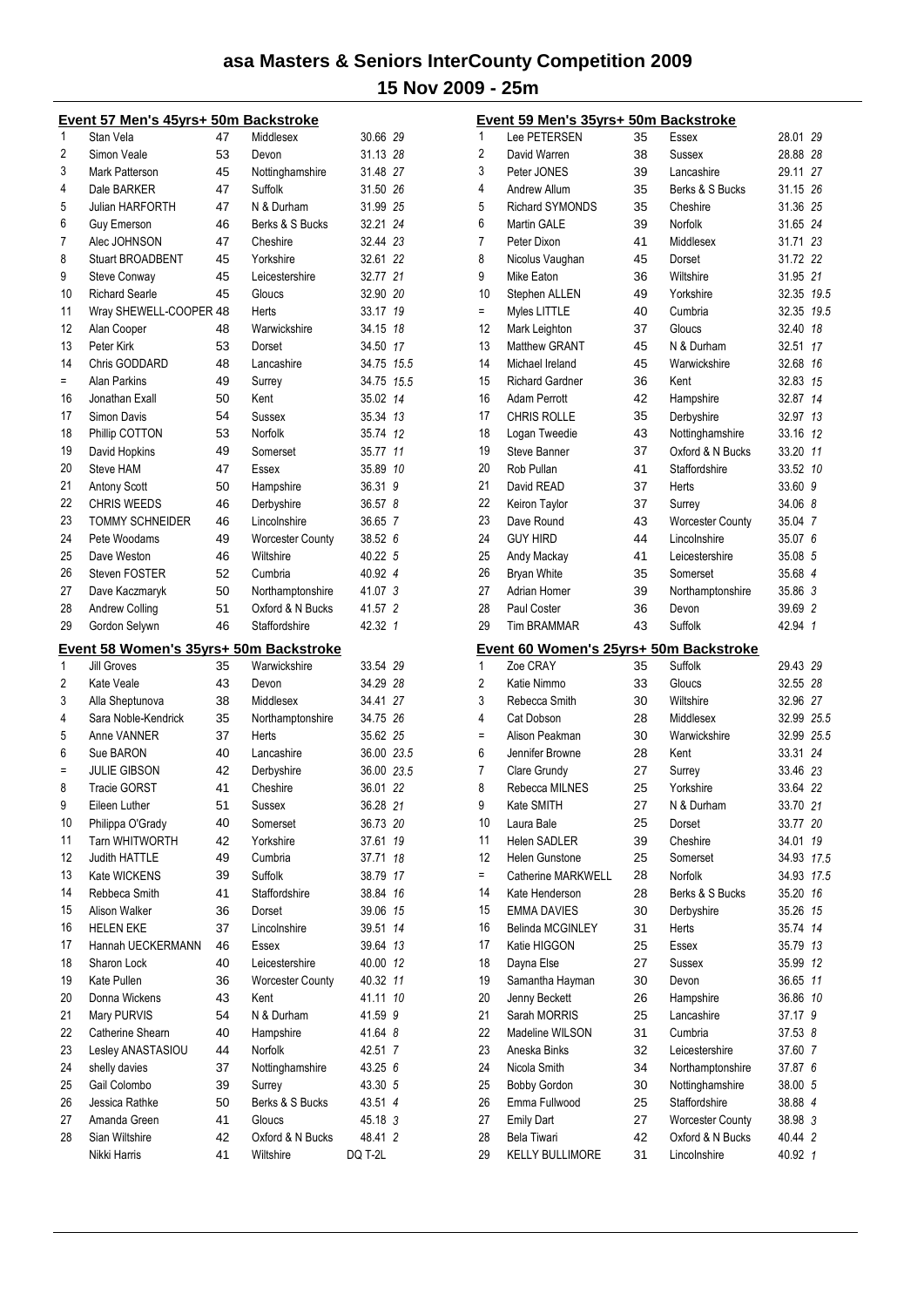|                | Event 61 Men's 25yrs+ 50m Backstroke            |    |                         |                      |     |
|----------------|-------------------------------------------------|----|-------------------------|----------------------|-----|
| 1              | Jon Audis                                       | 29 | Wiltshire               | 26.83 29             |     |
| $\overline{c}$ | Nathan Oxford                                   | 26 | Leicestershire          | 28.35 28             |     |
| 3              | Karl Buchholtz                                  | 32 | Berks & S Bucks         | 28.86 27             |     |
| 4              | <b>Philip PRATT</b>                             | 28 | Yorkshire               | 28.89 26             |     |
| 5              | <b>Chris MALPASS</b>                            | 30 | Cheshire                | 29.02 25             |     |
| 6              | David Denny                                     | 33 | Oxford & N Bucks        | 29.17 24             |     |
| 7              | David Gelb                                      | 28 | Middlesex               | 29.39 23             |     |
| 8              | Andrew Seggie                                   | 29 | Warwickshire            | 29.46 22             |     |
| 9              | DAVE HOLLAND                                    | 28 | Derbyshire              | 29.52 21             |     |
| 10             | Keith Tyler                                     | 31 | Dorset                  | 30.02 20             |     |
| 11             | Alistair Garmendia                              | 25 | Hampshire               | 30.03 19             |     |
| 12             | Ashley BUCK                                     | 29 | Suffolk                 | 30.06 18             |     |
| 13             | <b>Oliver White</b>                             | 31 | Devon                   | 30.41                | 17  |
| 14             | Dom JOHNSTON                                    | 32 | N & Durham              | 30.43                | 16  |
| 15             | Adam O'Grady                                    | 26 | Sussex                  | 30.65 15             |     |
| 16             | Chris Jenkins                                   | 26 | <b>Worcester County</b> | 31.07                | 14  |
| 17             | David Stewart                                   | 31 | Somerset                | 31.49 13             |     |
| 18             | Haseley Gordon                                  | 28 | Nottinghamshire         | 31.62 12             |     |
| 19             | Matt Addamson                                   | 31 | Staffordshire           | 31.84                | 11  |
| 20             | <b>Stewart PARK</b>                             | 27 | Norfolk                 | 32.15                | -10 |
| 21             | <b>James GRIGG</b>                              | 28 | Essex                   | 32.23 9              |     |
| 22             | James DRAPER                                    | 26 | Herts                   | 32.26 8              |     |
| 23             | <b>Geoff Twinning</b>                           | 29 | Gloucs                  | 32.62 7              |     |
| 24             | Paul SMITH                                      | 34 | Lancashire              | 32.76 6              |     |
| 25             | <b>Richard Gardner</b>                          | 36 | Kent                    | 33.79 5              |     |
| 26             | Jonathan Page                                   | 27 | Northamptonshire        | 34.83 4              |     |
| 27             | <b>CHRISTOPHER WILLERT 25</b>                   |    | Lincolnshire            | 35.44 3              |     |
| 28             | Paul GIBSON                                     | 44 | Cumbria                 | 36.45 2              |     |
| 29             | Graham Reeve                                    | 53 | Surrey                  | 45.06 1              |     |
|                |                                                 |    |                         |                      |     |
| 1              | Event 62 Women's 18yrs+ 50m Backstroke          | 19 | Somerset                | 29.33 29             |     |
|                | Victoria Rayson                                 |    |                         |                      |     |
| 2<br>3         | Lucy LLOYD-ROACH<br>Claudia Coleman             | 26 | Cheshire                | 32.02 28             |     |
|                | Emma Robinson                                   | 20 | Dorset                  | 32.04 27             |     |
| 4              |                                                 | 23 | Devon                   | 32.16 26<br>32.44 25 |     |
| 5              | <b>Clare Stevens</b>                            | 25 | Kent                    |                      |     |
| 6              | <b>Stacey Cameron</b><br><b>Jennifer LARSEN</b> | 20 | Warwickshire            | 33.34 24             |     |
| 7              |                                                 | 23 | Yorkshire               | 33.40 22.5           |     |
| $=$            | <b>Hayley RIGBY</b>                             | 18 | Lancashire              | 33.40 22.5           |     |
| 9              | Laura HEALEY                                    | 20 | Suffolk                 | 33.43 21             |     |
| 10             | Jane BRUMBY                                     | 19 | Essex                   | 34.22 20             |     |
| 11             | Vikki Mitchell                                  | 23 | Gloucs                  | 34.43                | 19  |
| 12             | <b>Charlotte Slater</b>                         | 19 | Hampshire               | 34.51                | 18  |
| 13             | <b>Vicky Miller</b>                             | 23 | Middlesex               | 34.66                | 17  |
| 14             | Amanda BEDDER                                   | 23 | Norfolk                 | 34.83                | 16  |
| 15             | Hannah CAMPION                                  | 29 | N & Durham              | 34.93                | 15  |
| 16             | Terri-Ann Sutton                                | 22 | Leicestershire          | 35.13                | 14  |
| 17             | <b>Helen ASQUITH</b>                            | 26 | Cumbria                 | 35.29                | 13  |
| 18             | Stephanie Rich                                  | 21 | Berks & S Bucks         | 35.51                | 12  |
| 19             | katy loker                                      | 24 | Nottinghamshire         | 35.57                | 11  |
| 20             | Emma Randles                                    | 23 | Surrey                  | 35.63                | 10  |
| 21             | <b>Harriett Lerwill</b>                         | 25 | Wiltshire               | 36.20 9              |     |
| 22             | Amy Vaughan                                     | 23 | Northamptonshire        | 36.29 8              |     |
| 23             | Cydney NEWMAN                                   | 18 | Herts                   | 36.63 7              |     |
| 24             | <b>Kirsty Chivers</b>                           | 30 | Sussex                  | 36.65 5.5            |     |
| $=$            | <b>Charlotte Simkins</b>                        | 22 | <b>Worcester County</b> | 36.65 5.5            |     |
| 26             | Sara Gamble                                     | 21 | Staffordshire           | 37.22 4              |     |
| 27             | ROWENA BRIGHTON                                 | 24 | Derbyshire              | 37.35 3              |     |
| 28             | Lorna Jeffrey                                   | 20 | Oxford & N Bucks        | 40.46 2              |     |
| 29             | <b>ALICE SMITH</b>                              | 23 | Lincolnshire            | 43.76 1              |     |

|     | Event 63 Men's 18yrs+ 50m Backstroke      |    |                  |            |    |
|-----|-------------------------------------------|----|------------------|------------|----|
| 1   | Chris Rowley                              | 19 | Berks & S Bucks  | 27.26 29   |    |
| 2   | Kalon Veale                               | 18 | Devon            | 27.93 28   |    |
| 3   | <b>Steven MILLICAN</b>                    | 24 | Yorkshire        | 28.28 27   |    |
| 4   | Neil HITCHMAN                             | 29 | Cheshire         | 28.49 26   |    |
| 5   | <b>William Felgate</b>                    | 27 | Hampshire        | 28.62 25   |    |
| 6   | Michael Edmonds                           | 18 | Worcester County | 29.16 23.5 |    |
| $=$ | Craig ELLIOTT                             | 22 | Cumbria          | 29.16 23.5 |    |
| 8   | Martin Cox                                | 20 | Nottinghamshire  | 29.19 22   |    |
| 9   | Craig TINKLER                             | 19 | Lancashire       | 29.31 21   |    |
| 10  | <b>RICHARD BELL</b>                       | 23 | Lincolnshire     | 29.36 20   |    |
| 11  | Mark Branch                               | 22 | Warwickshire     | 29.42 19   |    |
| 12  | Matt Smith                                | 24 | Leicestershire   | 29.70 18   |    |
| 13  | Peter Williams                            | 29 | Oxford & N Bucks | 30.02 17   |    |
| 14  | Steven DICKINSON                          | 24 | N & Durham       | 30.38 16   |    |
| 15  | Tom Cunningham                            | 25 | Dorset           | 30.47 15   |    |
| 16  | <b>Troy LYNCH</b>                         | 18 | Suffolk          | 30.76 14   |    |
| 17  | <b>Anthony Phillips</b>                   | 23 | Wiltshire        | 31.26 13   |    |
| 18  | Alex Boyce                                | 26 | Middlesex        | 31.45 12   |    |
| 19  | Adam Warner                               | 19 | Sussex           | 31.81      | 11 |
| 20  | Remi STOCKWELL                            | 24 | Norfolk          | 31.99 10   |    |
| 21  | Alex Brown                                | 18 | Northamptonshire | 32.13 9    |    |
| 22  | <b>Clive Bates</b>                        | 20 | Kent             | 32.73 8    |    |
| 23  | Oliver Brown                              | 21 | Staffordshire    | 32.87 7    |    |
| 24  | Anthony COLLIER                           | 21 | Herts            | 32.88 6    |    |
| 25  | Steven Bowen                              | 19 | Somerset         | 32.96 5    |    |
| 26  | <b>GARRY VICKERS</b>                      | 41 | Derbyshire       | 32.99 4    |    |
| 27  | Mark Lufkin                               | 44 | Surrey           | 33.93 3    |    |
| 28  | James Williams                            | 27 | Gloucs           | 34.08 2    |    |
| 29  | Mike BAKER                                | 19 | Essex            | 36.84 1    |    |
|     | Event 64 Mixed 260yrs+ 4x50m Medley Relay |    |                  |            |    |
| 1   | Warwickshire                              |    |                  | 2:34.71 29 |    |
| 2   | Middlesex                                 |    |                  | 2:35.53 28 |    |
| 3   | Hampshire                                 |    |                  | 2:45.33 27 |    |
| 4   | Sussex                                    |    |                  | 2:45.47 26 |    |
| 5   | Lancashire                                |    |                  | 2:46.17 25 |    |
| 6   | Berks & S Bucks                           |    |                  | 2:48.46 24 |    |
| 7   | Surrey                                    |    |                  | 2:51.06 23 |    |
| 8   | Devon                                     |    |                  | 2:55.38 22 |    |
| 9   | Essex                                     |    |                  | 2:55.55 21 |    |
| 10  | Wiltshire                                 |    |                  | 2:57.70 20 |    |
| 11  | Dorset                                    |    |                  | 3:02.98 19 |    |
| 12  | Norfolk                                   |    |                  | 3:06.96    | 18 |
| 13  | Suffolk                                   |    |                  | 3:24.50    | 17 |
| 14  | Herts                                     |    |                  | 3:29.60    | 16 |
| 15  | Kent                                      |    |                  | 3:33.84    | 15 |
| 16  | Somerset                                  |    |                  | 3:47.32 14 |    |
| 17  | Staffordshire                             |    |                  | 4:39.28    | 13 |
|     | Yorkshire                                 |    |                  | DQ ST-     |    |
|     | Cheshire                                  |    |                  | DQ T-1L    |    |
|     |                                           |    |                  |            |    |